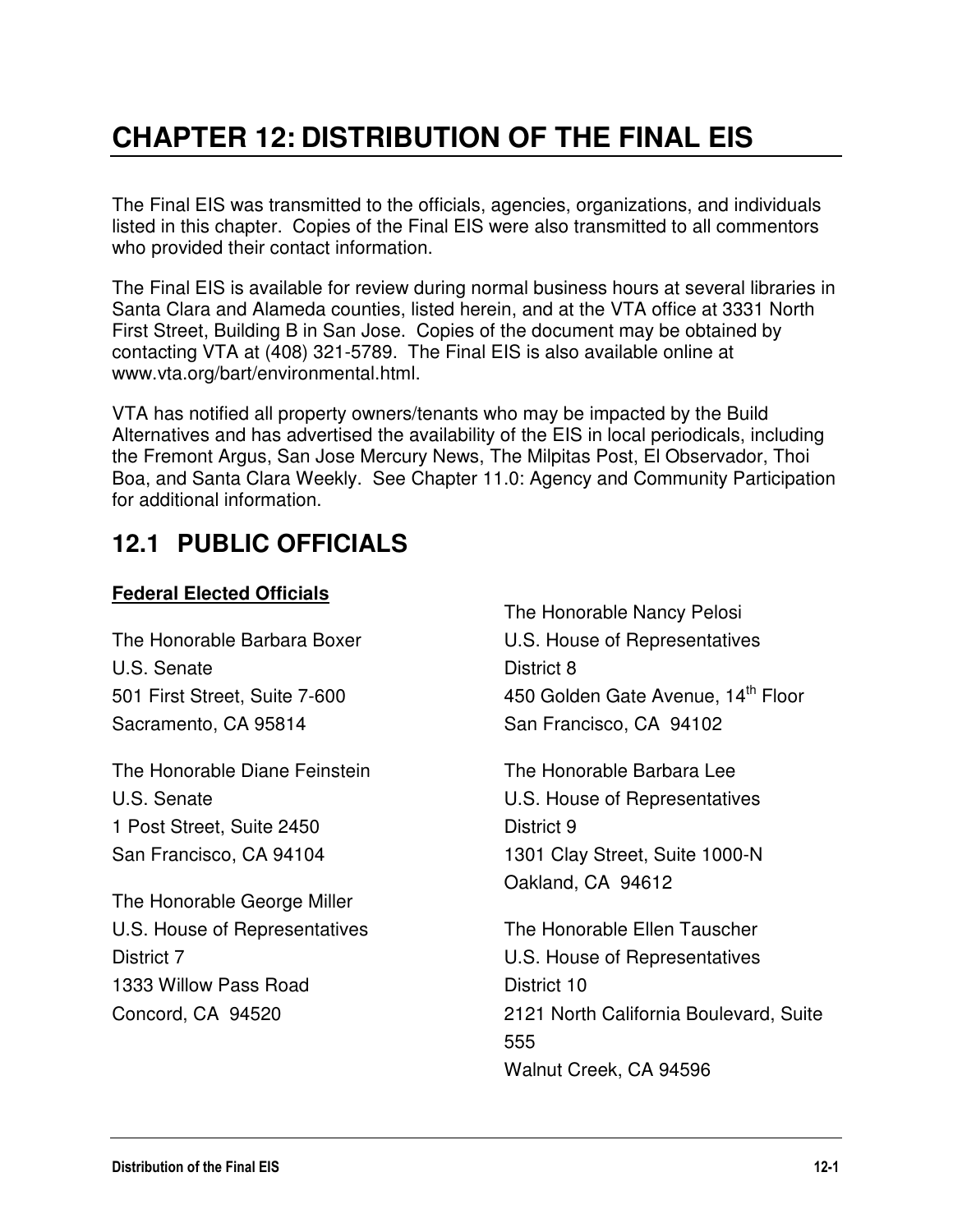The Honorable Jerry McNerney U.S. House of Representatives District 11 5776 Stoneridge Mall Road, #175 Pleasanton, CA 94588

The Honorable Jackie Speier U.S. House of Representatives District 12 400 S. El Camino Real, Suite 410 San Mateo, CA 94402

The Honorable Fortney "Pete" Stark U.S. House of Representatives District 13 39300 Civic Center Drive, #220 Fremont, CA 94538

The Honorable Anna Eshoo U.S. House of Representatives District 14 698 Emerson Street Palo Alto, CA 94301

The Honorable Mike Honda U.S. House of Representatives District 15 1999 South Bascom Avenue, Suite 815 Campbell, CA 95008

The Honorable Zoe Lofgren U.S. House of Representatives District 16 635 North First Street, Suite B San Jose, CA 95112

## **State Elected Officials**

The Honorable Mark Leno California State Senate District 3 455 Golden Gate Avenue, Suite 14800 San Francisco, CA 94102

The Honorable Mark DeSaulnier California State Senate District 7 1350 Treat Boulevard, Suite 240 Walnut Creek, CA 94597

The Honorable Leland Yee California State Senate District 8 400 South El Camino Real, Suite 630 San Mateo, CA 94402

The Honorable Loni Hancock California State Senate District 9 1515 Clay Street, Suite 2202 Oakland, CA 94612

The Honorable Ellen Corbett California State Senate District 10 39155 Liberty Street, F610 Fremont, CA 94537

The Honorable Joe Simitian California State Senate District 11 160 Town and Country Village Palo Alto, CA 94301

The Honorable Elaine Alquist California State Senate District 13 100 Paseo de San Antonio, Suite 209 San Jose, CA 95113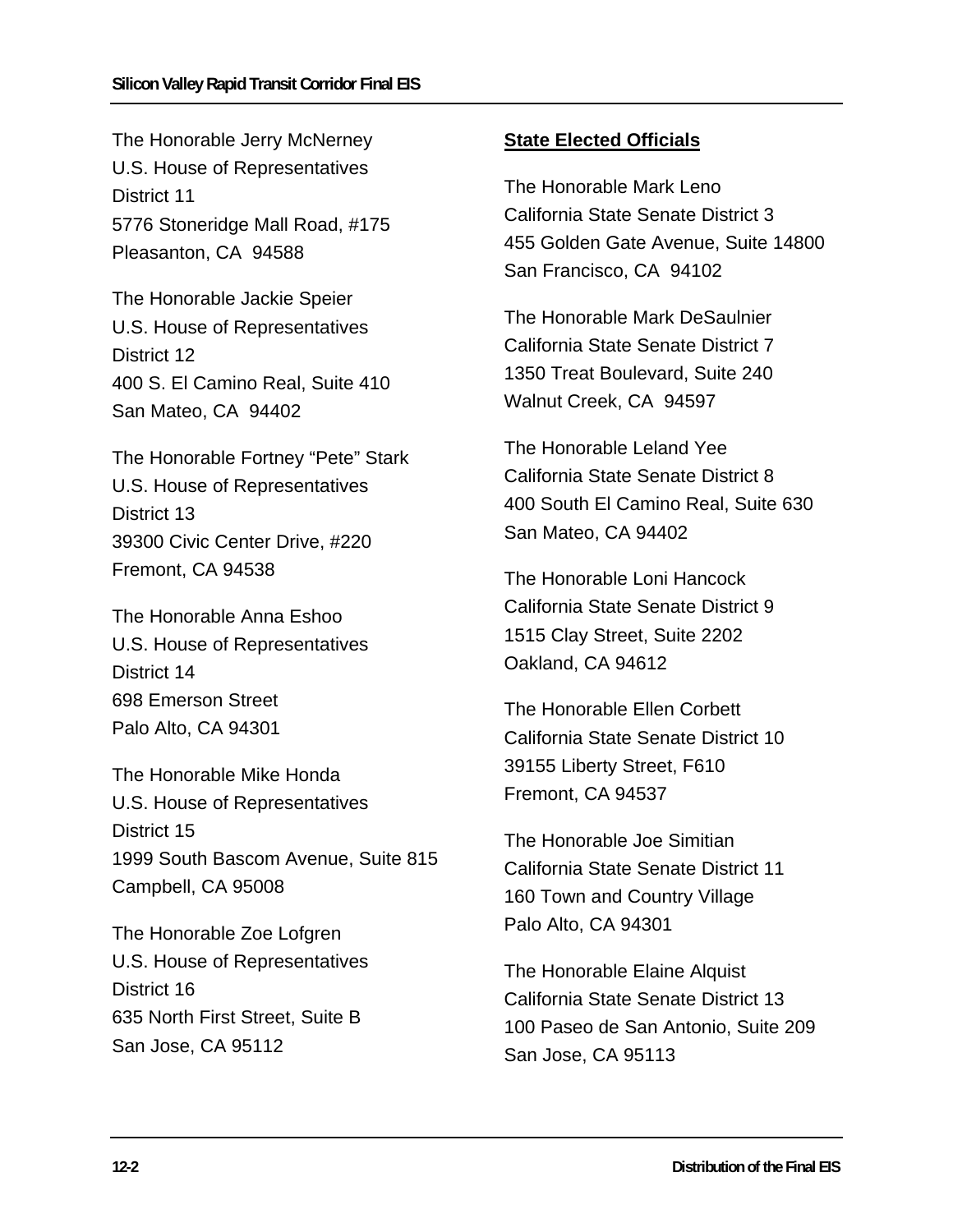The Honorable Abel Maldonado California State Senate District 15 100 Paseo de San Antonio, Suite 206 San Jose, CA 95113

The Honorable Tom Torlakson California State Assemblymember District 11 815 Estudillo Street Martinez, CA 94553

The Honorable Fiona Ma California State Assemblymember District 12 455 Golden Gate Avenue, Suite 14600 San Francisco, CA 94102

The Honorable Tom Ammiano California State Assemblymember District 13 455 Golden Gate Avenue, Suite 14300 San Francisco, CA 94102

The Honorable Nancy Skinner California State Assemblymember District 14 Elihu Harris State Building 1515 Clay Street, Suite 2201 Oakland, CA 94612

The Honorable Joan Buchanan California State Assemblymember District 15 2694 Bishop Drive, Suite 275 San Ramon, CA 94583

The Honorable Sandre Swanson California State Assemblymember District 16 1515 Clay Street, Suite 2204 Oakland, CA 94612

The Honorable Mary Hayashi California State Assemblymember District 18 22320 Foothill Boulevard, Suite 540 Hayward, CA 94541

The Honorable Jerry Hill California State Assemblymember District 19 1528 South El Camino Real, Suite 302 San Mateo, CA 94402

The Honorable Alberto Torrico California State Assemblymember District 20 39510 Paseo Padre Parkway, #280 Fremont, CA 94538

The Honorable Ira Ruskin California State Assemblymember District 21 5050 El Camino Real, Suite 117 Los Altos, CA 94022

The Honorable Paul Fong California State Assemblymember District 22 274 Castro Street, Suite 202 Mountain View, CA 94041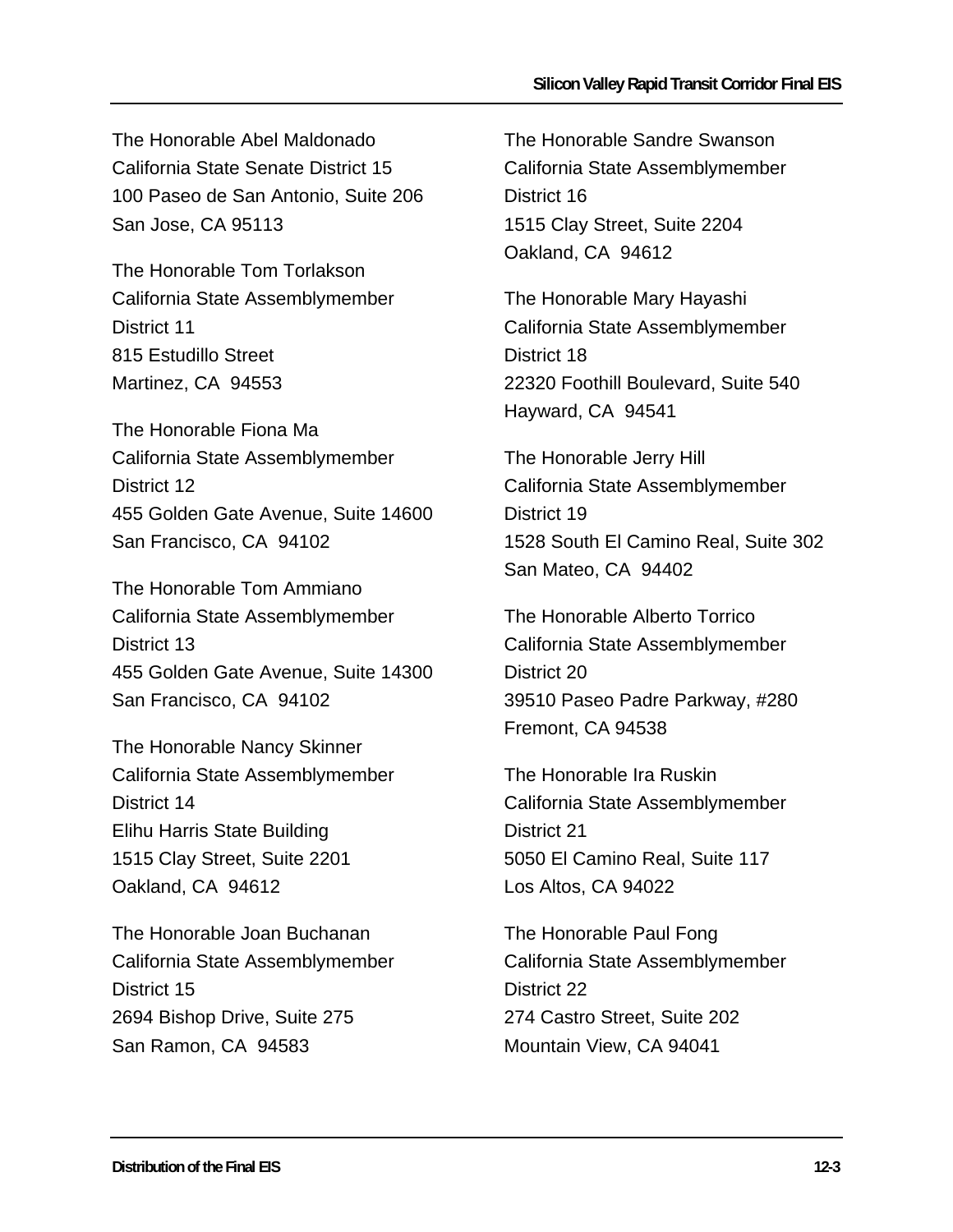The Honorable Joe Coto California State Assemblymember District 23 100 Paseo De San Antonio, Suite 319 San Jose, CA 95113

The Honorable Jim Beall, Jr. California State Assemblymember District 24 100 Paseo de San Antonio, Suite 300 San Jose, CA 95113

The Honorable Bill Monning California State Assemblymember District 27 702 Ocean Street, 318-B Santa Cruz, CA 95060

The Honorable Ann Caballero California State Assemblymember District 28 100 West Alisal Street, Suite 134 Salinas, CA 93901

### **County Elected Officials**

Santa Clara County Supervisor George Shirakawa County Government Center, East Wing 70 West Hedding Street, 10<sup>th</sup> Floor San Jose, CA 95110

Santa Clara County Supervisor Don Gage County Government Center, East Wing 70 West Hedding Street, 10<sup>th</sup> Floor San Jose, CA 95110

Santa Clara County Supervisor Liz Kniss County Government Center, East Wing 70 West Hedding Street, 10<sup>th</sup> Floor San Jose, CA 95110

Santa Clara County Supervisor Dave Cortese County Government Center, East Wing 70 West Hedding Street, 10<sup>th</sup> Floor San Jose, CA 95110

Santa Clara County Supervisor Ken Yeager County Government Center, East Wing 70 West Hedding Street, 10<sup>th</sup> Floor San Jose, CA 95110

Alameda County Supervisor Scott Haggerty 1221 Oak Street, Suite 536 Oakland, CA 94612

Alameda County Supervisor Gail Steele 1221 Oak Street, Suite 536 Oakland, CA 94612

Alameda County Supervisor Keith Carson 1221 Oak Street, Suite 536 Oakland, CA 94612

Alameda County Supervisor Alice Lai-Bitker 1221 Oak Street, Suite 536 Oakland, CA 94612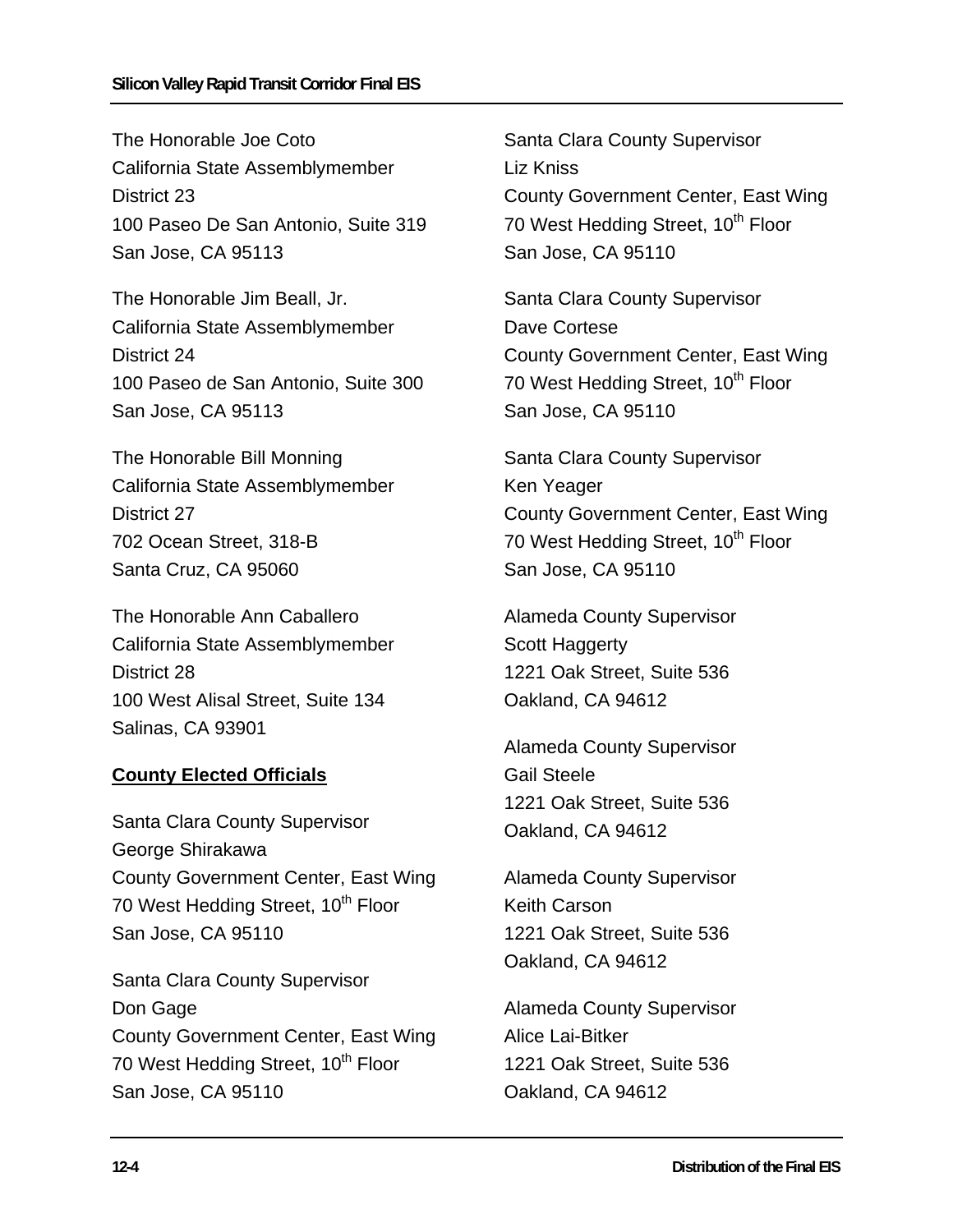Alameda County Supervisor Nate Miley 1221 Oak Street, Suite 536 Oakland, CA 94612

## **City Elected Officials**

City of Campbell Jane Kennedy Mayor 70 N. First Street. Campbell, CA 95008

City of Cupertino Orrin Mahoney Mayor 10300 Torre Avenue Cupertino, CA 95014 City of Cupertino

Dolly Sandoval Council Member 10300 Torre Avenue Cupertino, CA 95014

City of Fremont Bob Wasserman Mayor 3300 Capitol Avenue Fremont, CA 94538

City of Fremont Bill Harrison Councilmember 3300 Capitol Avenue Fremont, CA 94538

City of Fremont Bob Wieckowski Councilmember 3300 Capitol Avenue Fremont, CA 94538

City of Fremont Anu Natarajan Vice Mayor 3300 Capitol Avenue Fremont, CA 94538

City of Fremont Suzanne Lee Chan **Councilmember** 3300 Capitol Avenue Fremont, CA 94538

City of Gilroy Al Pinheiro Mayor 7351 Rosanna Street Gilroy, CA 95020

City of Los Altos Megan Satterlee Mayor 1 N. San Antonio Road Los Altos, CA 94022

City of Los Altos David Casas Mayor Pro Tem 1 N. San Antonio Road Los Altos, CA 94022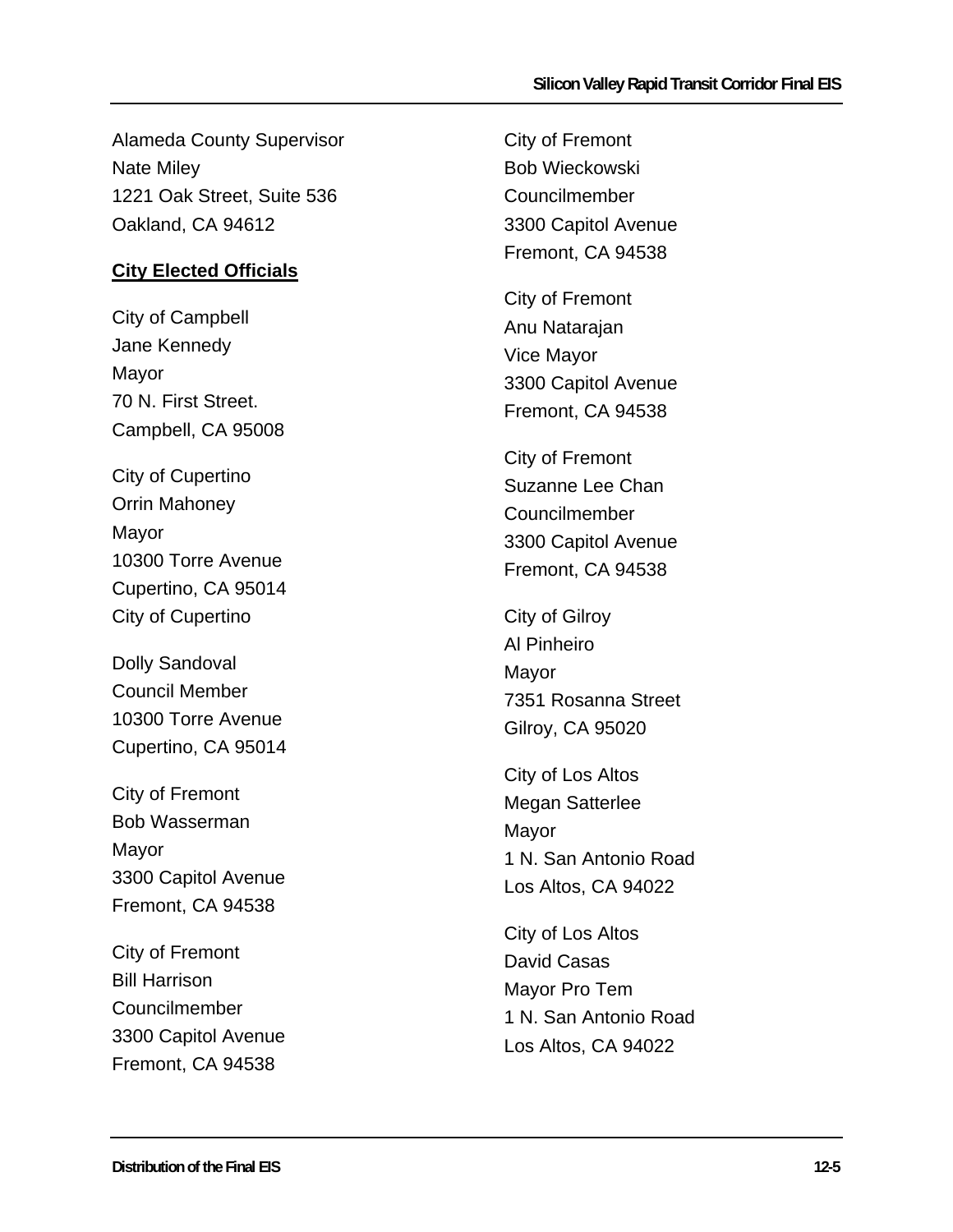Town of Los Altos Hills Jean Mordo Mayor 27693 Vogue Court Los Altos Hills, CA 94022

Town of Los Gatos Mike Wasserman Mayor 110 E. Main Street Los Gatos, CA 95033

City of Milpitas Robert Livengood Mayor 455 East Calaveras Boulevard Milpitas, CA 95035

City of Milpitas Peter McHugh Vice Mayor 455 East Calaveras Boulevard Milpitas, CA 95035

City of Milpitas Debbie Giordano Councilmember 455 East Calaveras Boulevard Milpitas, CA 95035

City of Milpitas Althea Polanski Councilmember 455 East Calaveras Boulevard Milpitas, CA 95035

City of Milpitas Armando Gomez, Jr. Councilmember 455 East Calaveras Boulevard Milpitas, CA 95035

City of Monte Sereno A. Curtis Wright Mayor 18041 Saratoga-Los Gatos Road Monte Sereno, CA 95030

City of Morgan Hill Steve Tate Mayor 17555 Peak Avenue Morgan Hill, CA 95037

City of Morgan Hill Greg Sellers Mayor Pro Tempore 17555 Peak Avenue Morgan Hill, CA 95037

City of Mountain View Margaret Abe-Koga Mayor 500 Castro Street Mountain View, CA 95039

City of Palo Alto Peter Drekmeier Mayor 250 Hamilton Avenue Palo Alto, CA 94301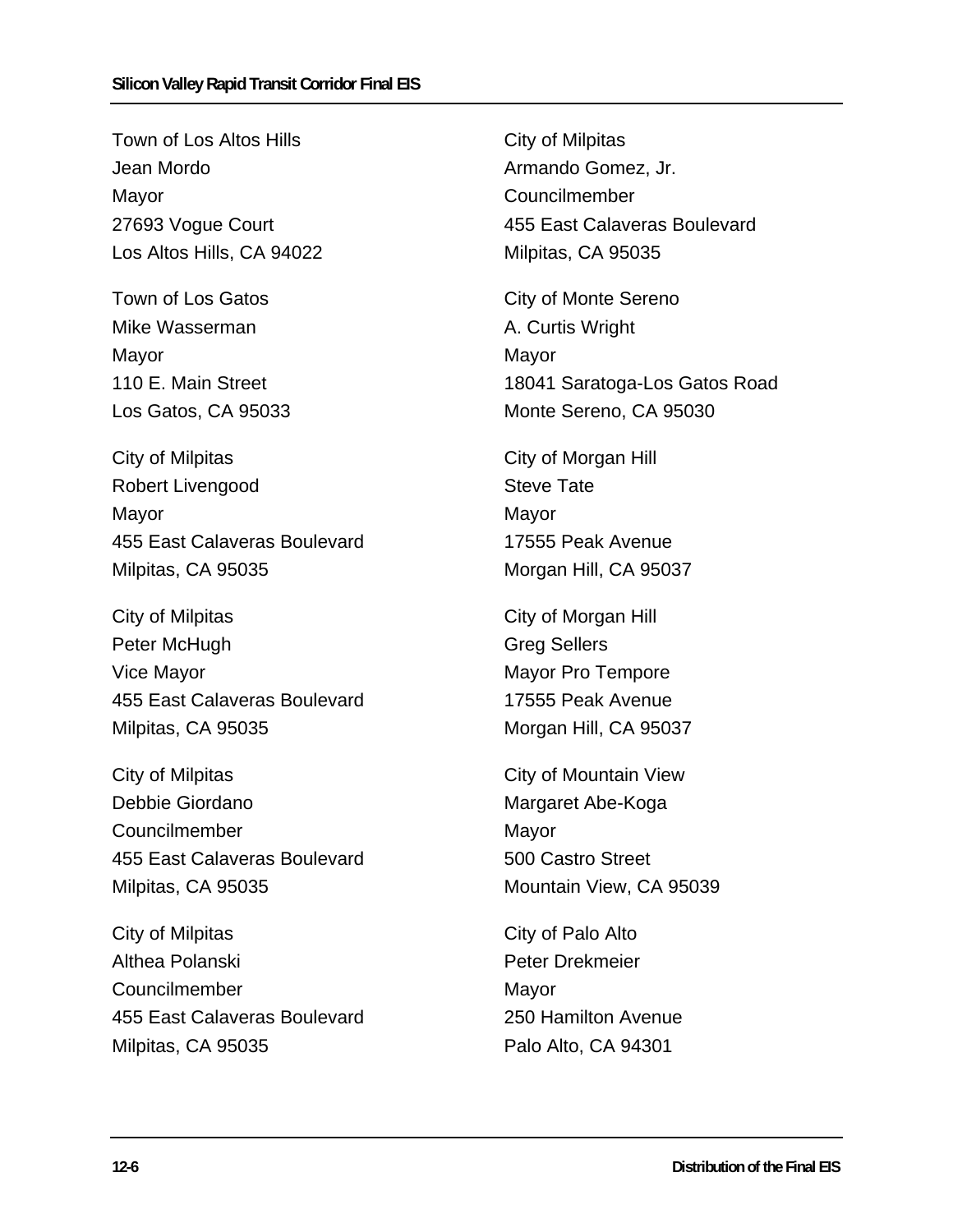City of Palo Alto Yuriko Kishimoto Council Member 250 Hamilton Avenue Palo Alto, CA 94301

City of San Jose Chuck Reed Mayor 200 East Santa Clara Street San Jose, CA 95113

City of San Jose Nora Campos Council Member 200 East Santa Clara Street San Jose, CA 95113

City of San Jose Rose Herrera Council Member 200 East Santa Clara Street San Jose, CA 95113

City of San Jose Ash Kalra Council Member 200 East Santa Clara Street San Jose, CA 95113

City of San Jose Sam Liccardo Council Member 200 East Santa Clara Street San Jose, CA 95113

City of San Jose Nancy Pyle Council Member 200 East Santa Clara Street San Jose, CA 95113

City of San Jose Pierluigi Oliverio Council Member 200 East Santa Clara Street San Jose, CA 95113

City of San Jose Pete Constant Council Member 200 East Santa Clara Street San Jose, CA 95113

City of San Jose Madison Nguyen Council Member 200 East Santa Clara Street San Jose, CA 95113

City of San Jose Judy Chirco Council Member 200 East Santa Clara Street San Jose, CA 95113

City of San Jose Kansen Chu Council Member 200 East Santa Clara Street San Jose, CA 95113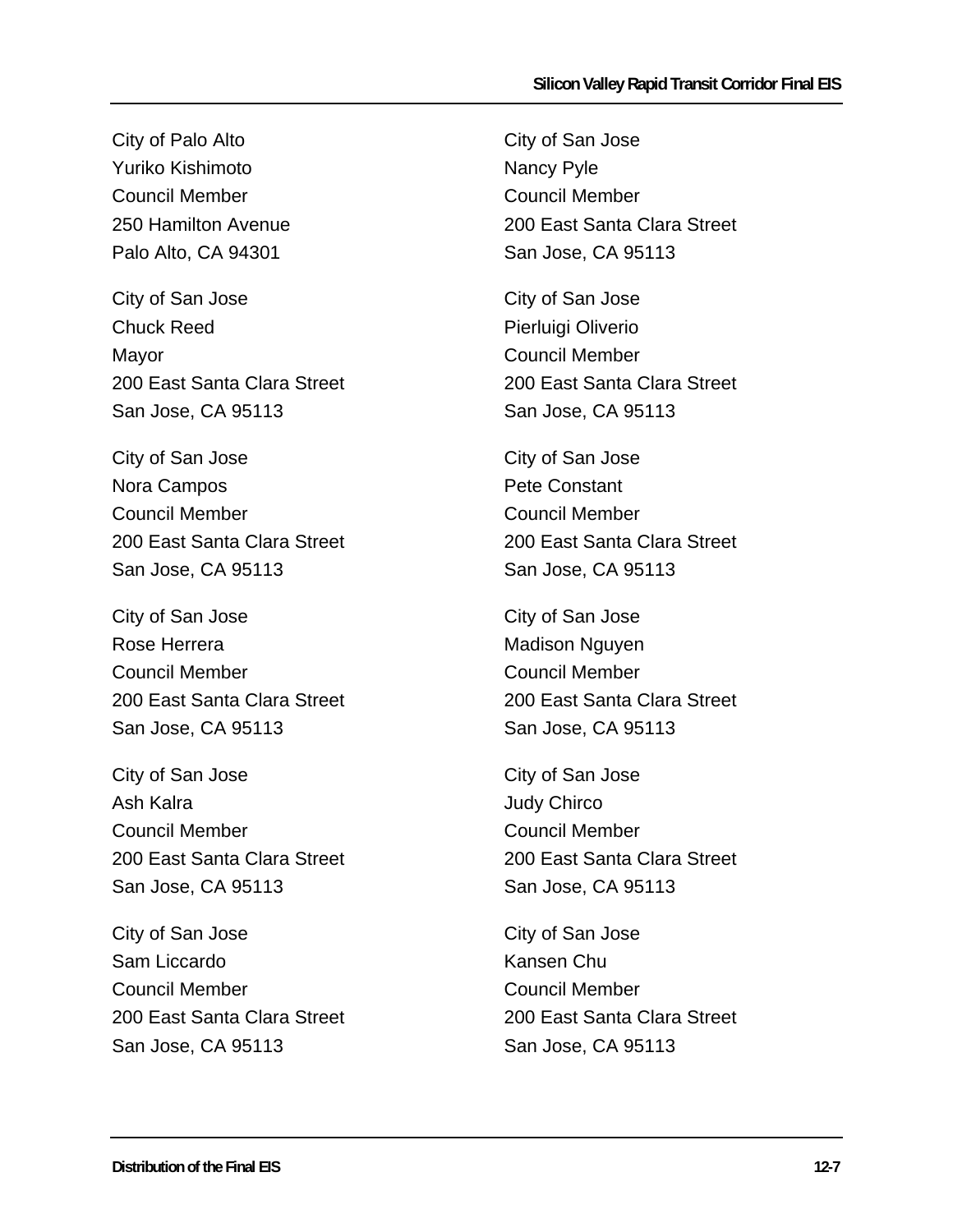City of Santa Clara Patricia M. Mahan Mayor 1500 Warburton Avenue Santa Clara, CA 95050

City of Santa Clara Dominic J. Caserta Councilmember 1500 Warburton Avenue Santa Clara, CA 95050

City of Santa Clara Jamie L. Matthews Councilmember 1500 Warburton Avenue Santa Clara, CA 95050

City of Santa Clara Will Kennedy Councilmember 1500 Warburton Avenue Santa Clara, CA 95050

City of Santa Clara Kevin Moore Councilmember 1500 Warburton Avenue Santa Clara, CA 95050

City of Santa Clara Jamie McLeod Councilmember 1500 Warburton Avenue Santa Clara, CA 95050

City of Santa Clara Joe Kornder Councilmember 1500 Warburton Avenue Santa Clara, CA 95050

City of Saratoga Chuck Page Mayor 13777 Fruitvale Avenue Saratoga, CA 95070

City of Sunnyvale Anthony Spitaleri Mayor 456 W. Olive Avenue Sunnyvale, CA 94088-3707

City of Sunnyvale Chirstopher R. Moylan Vice Mayor 456 W. Olive Avenue Sunnyvale, CA 94088-3707

## **12.2 AGENCIES**

## **Federal Agencies**

Advisory Council on Historic **Preservation** 1100 Pennsylvania Avenue NW, Suite 803 Old Post Office Building Washington, DC 20004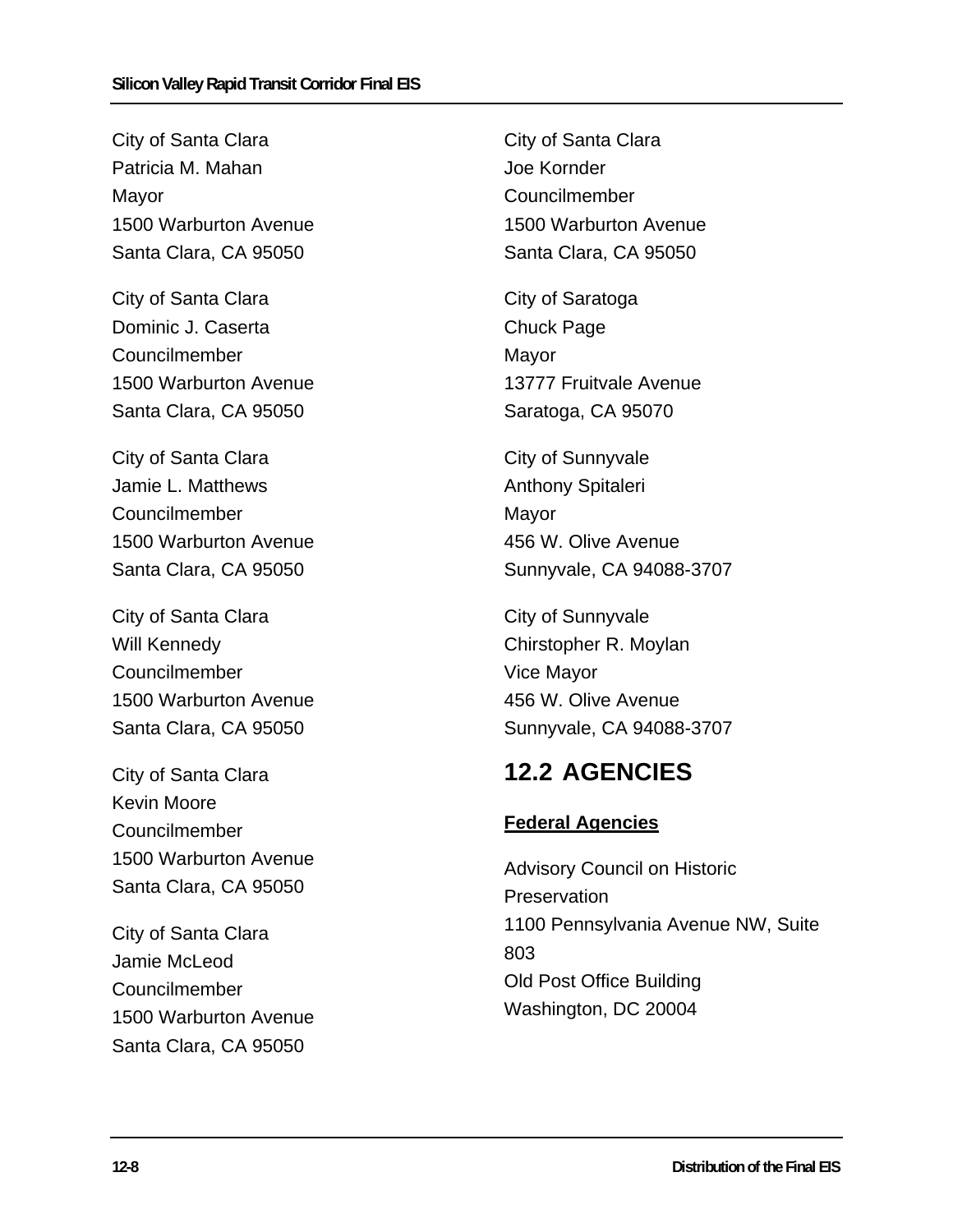Advisory Council on Historic **Preservation** Western Office of Federal Agency Programs 12136 West Bayaud Avenue, Suite 330 Lakewood, CO 80228

Council on Environmental Quality 722 Jackson Place, N.W. Washington, DC 20503

Federal Aviation Administration William C. Withycombe Western-Pacific Regional HQ (AWP-5) 15000 Aviation Boulevard Hawthorne, CA 90261

Federal Emergency Management Agency Region IX Kim Walz Director, External and Public Affairs 1111 Broadway, Suite 1200 Oakland, CA 94607

Federal Highway Administration Gene Fong Division Administrator, California **Division** 650 Capitol Mall, Suite 4-100 Sacramento, CA 95814

Federal Highway Administration Cesar Perez, Senior Transportation Engineer 650 Capitol Mall, Suite 4-100 Sacramento, CA 95814

Federal Highway Administration Maiser Khaled Director, Project Development & **Environment** 650 Capitol Mall, Suite 4-100 Sacramento, CA 95814

Federal Railroad Administration Clifford Eby Deputy Administrator 1200 New Jersey Avenue, SE Washington, DC 20590

National Marine Fisheries Service Protected Resources Division Dick Butler, Santa Rosa Area Office **Supervisor** 777 Sonoma Avenue, Room 325 Santa Rosa, CA 95404

National Marine Fisheries Service Gary Stern San Francisco Bay Region Team **Leader** 777 Sonoma Avenue, Suite 325 Santa Rosa, CA 95404

National Marine Fisheries Service Laura Hoberecht Fisheries Biologist 777 Sonoma Avenue, Suite 325 Santa Rosa, CA 95404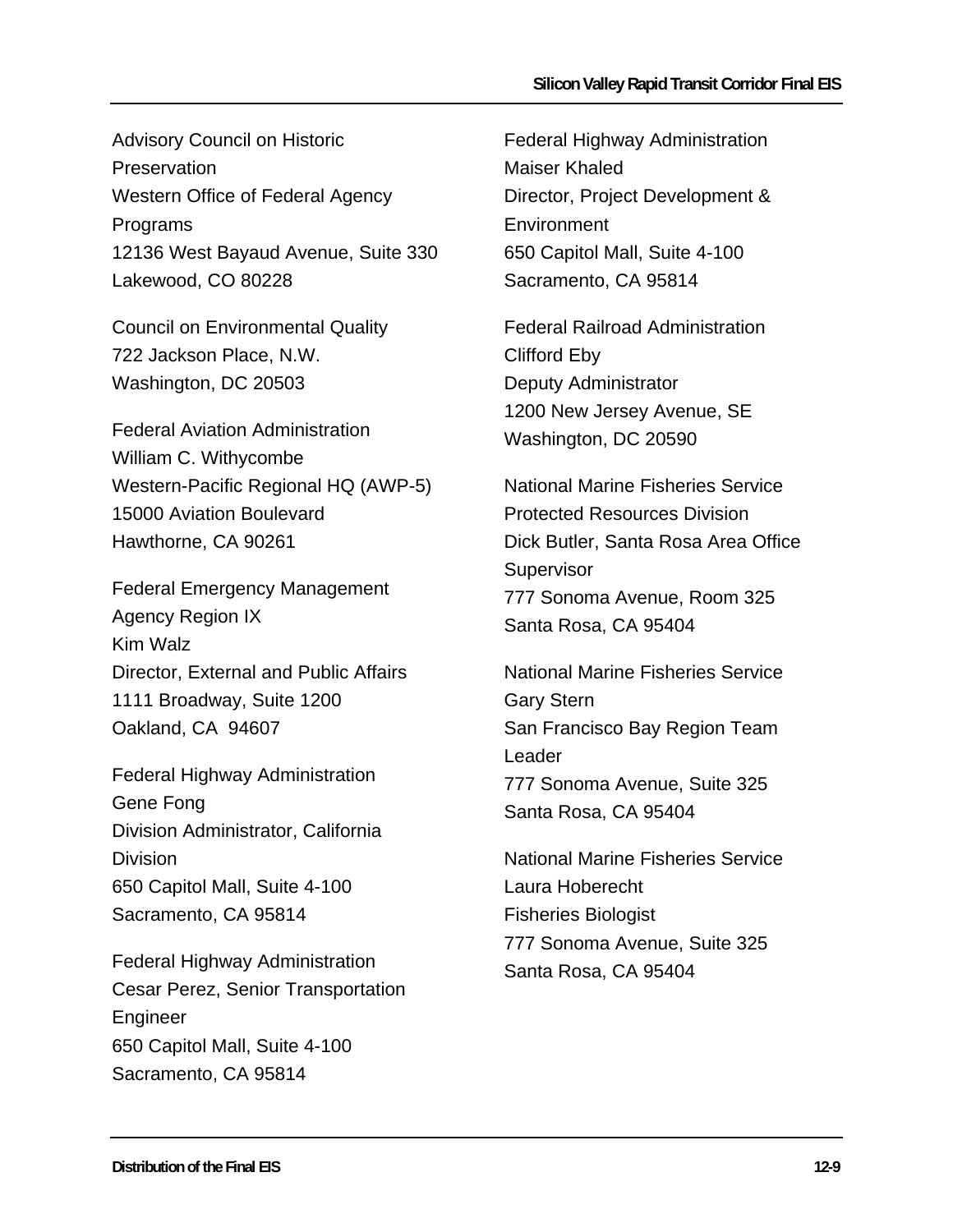National Marine Fisheries Service Robert Hoffman Assistant Regional Administrator Southwest Region 501 West Ocean Boulevard, Suite 4200 Long Beach, CA 90802-4213

National Transportation Safety Board 490 L'Enfant Plaza, SW Washington, DC 20594

National Transportation Safety Board Western Regional Office 1515 West 190<sup>th</sup> Street, Suite 555 Gardena, CA 90248

Surface Transportation Board 395 E. Street, SW Washington, DC 20423-0001

U.S. Army Corps of Engineers Jane Hicks Division Chief, Regulatory Branch 1455 Market Street, 16<sup>th</sup> Floor San Francisco, CA 94103-1398

U.S. Army Corps of Engineers Mark D'Avignon South Branch Chief, Regulatory Branch 1455 Market Street, 16<sup>th</sup> Floor San Francisco, CA 94103-1398

U.S. Army Corps of Engineers Pete Straub North Branch Chief, Regulatory Branch 1455 Market Street, 16<sup>th</sup> Floor San Francisco, CA 94103-1398

U.S. Department of Agriculture Natural Resources Conservation **Service** P.O. Box 2890 Washington, D.C. 20013

U.S. Department of Energy Director, Office of Environmental Policy and Guidance 1000 Independence Avenue, S.W. Washington, D.C. 20585

U.S. Department of Energy Western Area Power Administration 114 Parkshore Drive Folsom, CA 95630

U.S. Environmental Protection Agency Wayne Nastri Regional Administrator 75 Hawthorne Street San Francisco, CA 94105

U.S. Environmental Protection Agency Carol Sachs Region 9 75 Hawthorne Street San Francisco, CA 94105

U.S. Environmental Protection Agency Office of Federal Activities EIS Filing Section Mail Code 2252-A, Room 7241 Ariel Rios Building (South Oval Lobby) 1200 Pennsylvania Avenue, NW Washington, D.C. 20460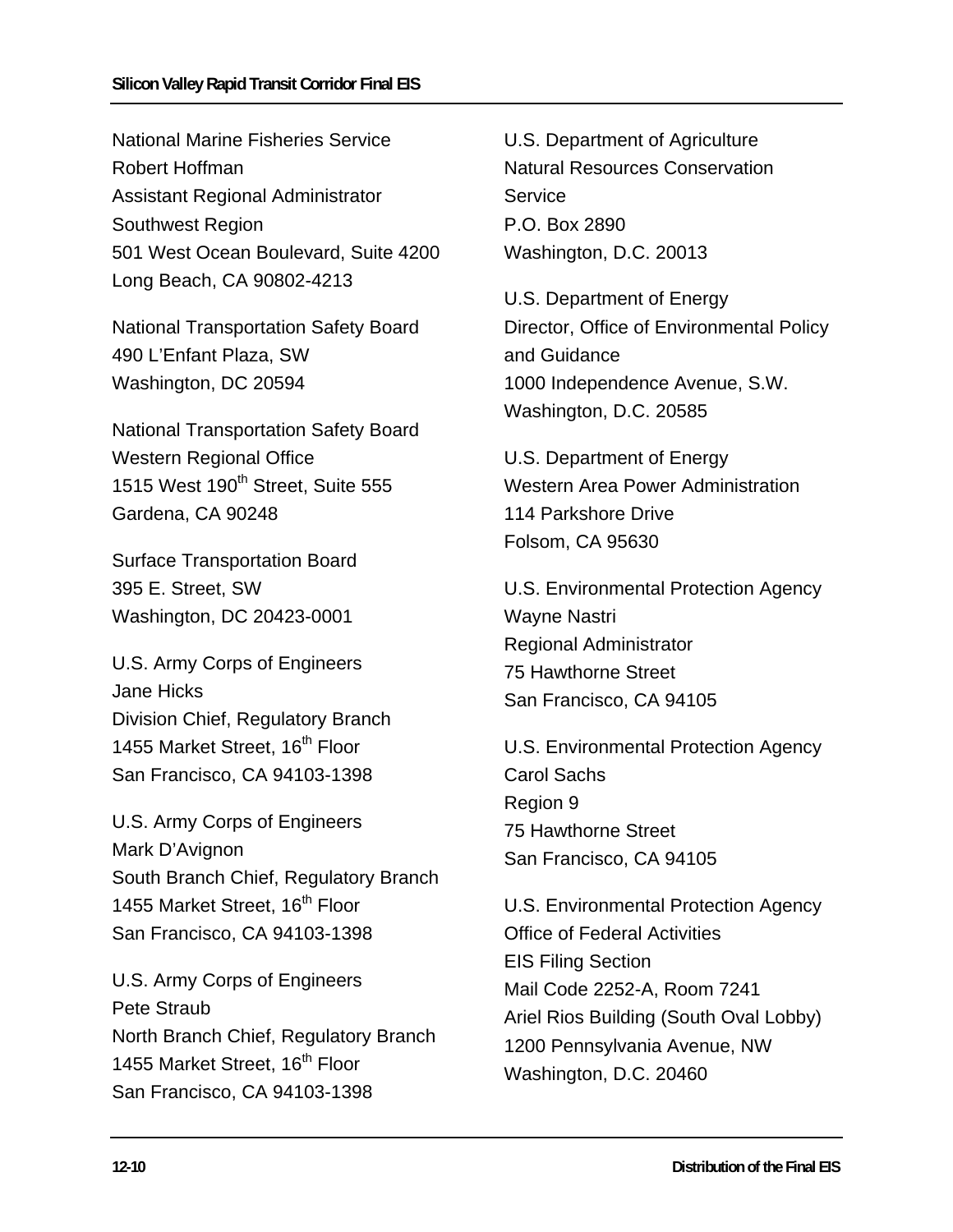U.S. Enviornmental Protection Agency Region IX Nova Blazej, Manager Environmental Review Office 75 Hawthorne Street San Francisco, CA 94105

U.S. Enviornmental Protection Agency Region IX Lisa B. Hanf, Manager Federal Activities Office 75 Hawthorne Street San Francisco, CA 94105

U.S. Fish and Wildlife Service Chris Nagano Sacramento Fish and Wildlife Office Endangered Species Program 2800 Cottage Way Room W-2605 Sacramento, CA 95825 Pleasanton, CA Chris\_nagano@fws.gov

U.S. Fish and Wildlife Service, Pacific Southwest Region Assistant Field Supervisor 2800 Cottage Way, Suite W2606 Sacramento, CA 95825

U.S. Fish and Wildlife Service Cay Goude Dual Supervisor 2800 Cottage Way, Room W2605 Sacramento, CA 95825-1846

U.S. General Services Administration 1800 F Street, NW Washington, DC 20405

U.S. Geological Survey Llyod H. Woosley Chief, Environmental Affairs Program 12201 Sunrise Valley Drive Mail Stop 423 Reston, VA 20192-0002

U.S. Department of Health and Human **Services** 90 Seventh Street Federal Building, Suite 5-100 San Francisco, CA 94103

U.S. Department of Housing and Urban **Development** Caroline H. Krewson Deputy Regional Director 600 Harrison St., Floor 3 San Francisco, CA 94107-1300

U. S. Department of the Interior National Park Service Jon Jarvis Pacific West Regional Director 1111 Jackson St., Suite 700 Oakland, CA 94607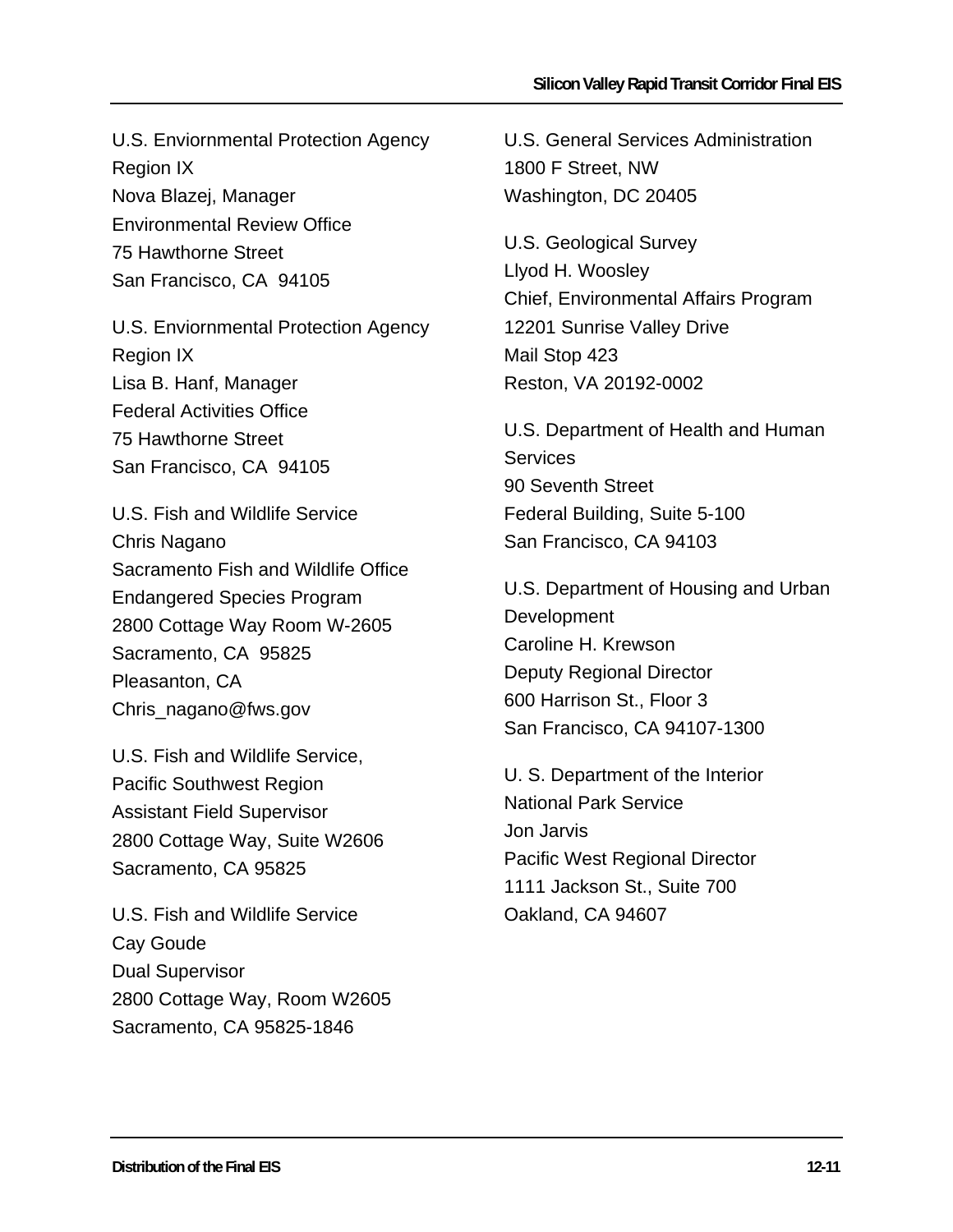U.S. Department of the Interior Office of Environmental Policy and **Compliance** Patricia S. Port Regional Environmental Officer 1111 Jackson St., Suite 520 Oakland, CA 94607

U.S. Department of the Interior Office of Environmental Policy and **Compliance** Willie R. Taylor **Director** MS 2340 MIB 1849 C Street, NW Washington, D.C. 20240

U.S. Department of the Interior Office of Environmental Policy and **Compliance** Mary Josie Blanchard Deputy Director MS 2340 MIB 1849 C Street, NW Washington, D.C. 20240

Copies (18) sent to DOI. Internal DOI distribution to appropriate DOI offices:

- − Bureau of Indian Affairs
- − Bureau of Land Management
- − Bureau of Mines
- − Bureau of Reclamation
- − U.S. Fish and Wildlife Service
- − U.S. Geological Survey
- − Minerals Management Service
- − National Biological Service
- − National Park Service
- − Office of Surface Mining

U.S. Department of Transportation Office of the Secretary 1200 New Jersey Ave., SE Washington, DC 20590

### **State Agencies**

CA Air Resources Board Mary Nichols Chairman 1001 I Street Sacramento, CA 95812

CA Business, Transportation and Housing Agency Dale Bonner Agency Secretary 980 Ninth Street, Suite 2450 Sacramento, CA 95814-2719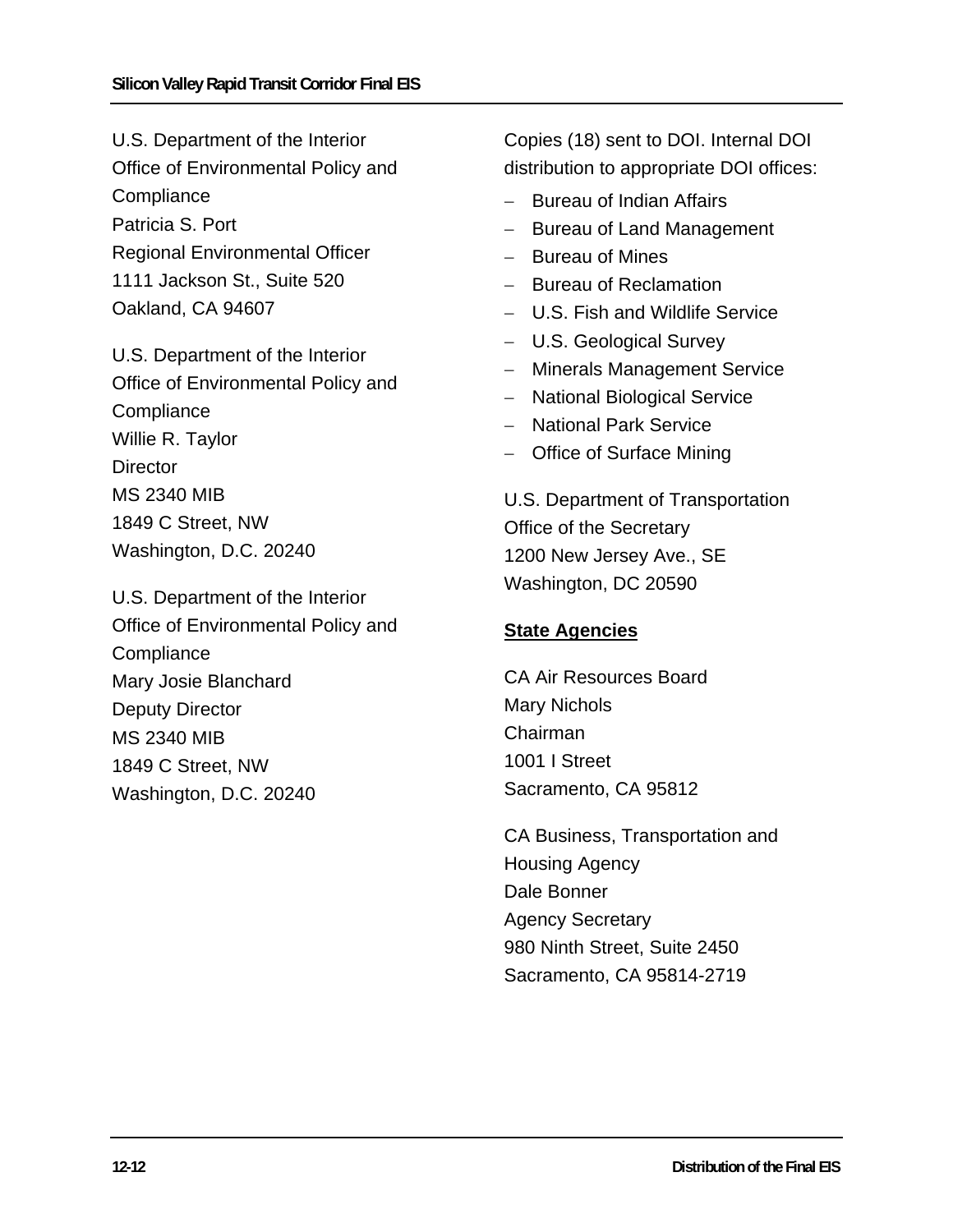CA Coastal Commission 45 Fremont Street, Suite 2000 San Francisco, CA 94105-2219

CA Department of Conservation Bridgett Luther Director, California Resources Agency 801 K Street, MS24-01 Sacramento, CA 95814

CA Department of Fish and Game Chuck Armor Regional Manager 7329 Silverado Trail Napa, CA 94558

CA Department of Fish and Game Dave Johnston Senior Wildlife Ecologist 7329 Silverado Trail Napa, CA 94558

CA Department of Fish and Game Don Koch **Director** 1740 North Market Boulevard Sacramento, CA 95834

CA Department of General Services Asset Enhancement Section Bob McKinnon Ziggurat Building 707 Third Street West Sacramento, CA 95605-2811

CA Department of General Services Professional Services Branch Jeff Carosone Chief, Project Management Branch 707 Third Street West Sacramento, CA 95605-2811

CA Department of General Services Environmental Planning Project Development and Management Valerie Keisler Section Chief 707 Third Street, 3<sup>rd</sup> Floor West Sacramento, CA 95605

CA Department of Health Services Sandra Shewry **Director** 1600 Ninth Street, Room 460 Sacramento, CA 95814

CA Department of Housing and Community Development Lynn Jacobs **Director** 1800 Third Street Sacramento, CA 95811-6942

CA Department of Justice Mark Filip Deputy Attorney General P.O. Box 944255 Sacramento, CA 94244-2550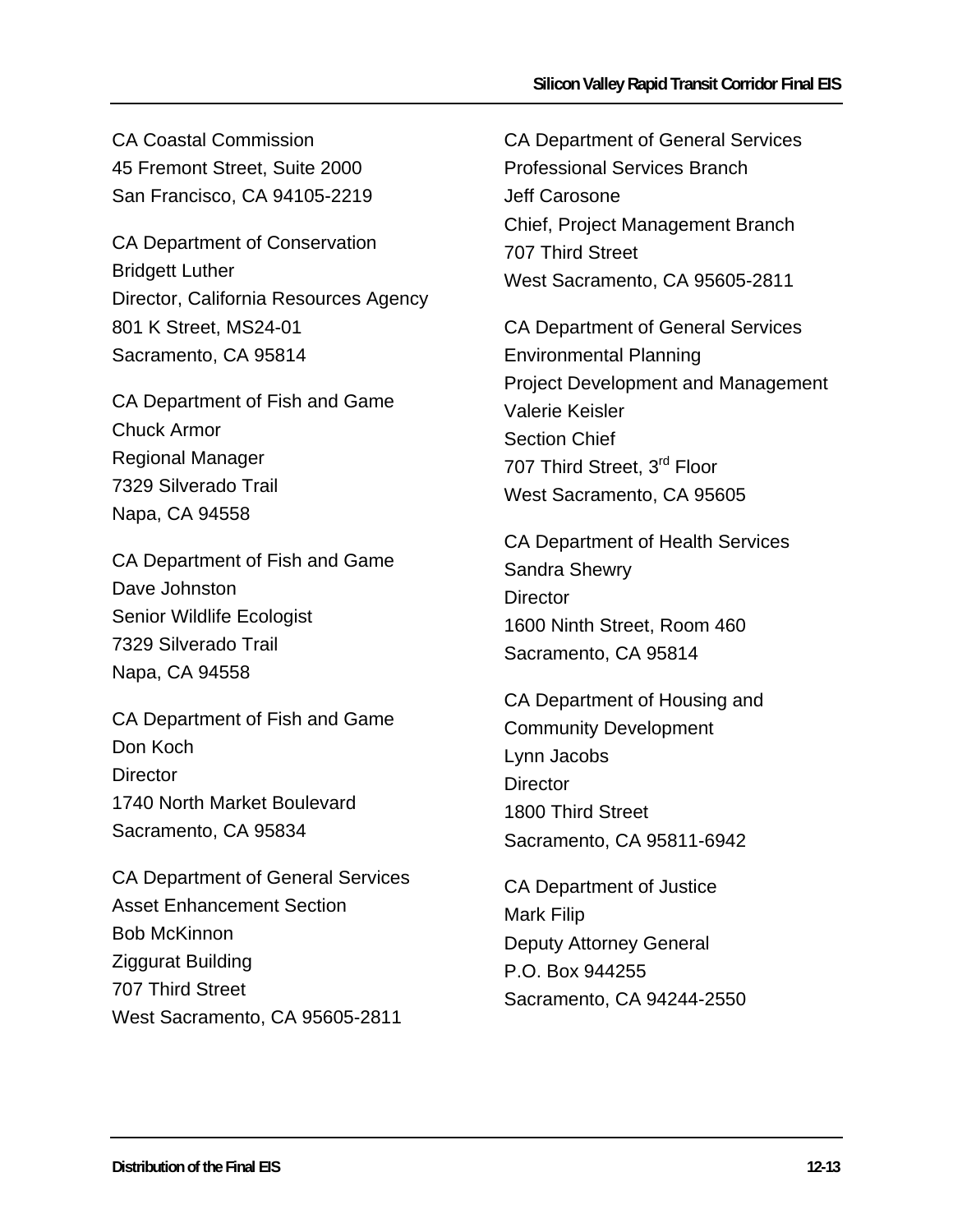CA Department of Parks and Recreation CSRM State Railroad Museum 111 I Street Sacramento, CA 95814-2265

CA Department of Parks and Recreation Ruth Coleman **Director** California Resources Agency 1416 Ninth Street Sacramento, CA 95814

CA Department of Parks and Recreation Office of Historic Preservation Milford Wayne Donaldson State Historic Preservation Officer 1416 Ninth Street, Room 1442-7 Sacramento, CA 95814

CA Department of Toxic Substances **Control** Barbara J. Cook Chief, Northern California Coastal Cleanup Operations Branch 700 Heinz Avenue, Suite 200 Berkeley, CA 94710-2721

CA Department of Transportation Dan McElhinney District 4, Chief 111 Grand Avenue Oakland, CA 94612

CA Department of Transportation Lee Taubeneck Deputy District Director Transportation Planning 111 Grand Avenue Oakland, CA 94612

CA Department of Transportation Bijan Sartipi District 4, Director 111 Grand Avenue Oakland, CA 94612

CA Department of Transportation Lisa Carboni District Branch Chief P.O. Box 23660 Oakland, CA 94623-0660

CA Department of Transportation Wade Greene District 4, District Branch Chief, State Transit Grants 111 Grand Avenue Oakland, CA 94623-0660

CA Department of Water Resources Lester Snow Executive Director 1416 Ninth Street Sacramento, CA 95814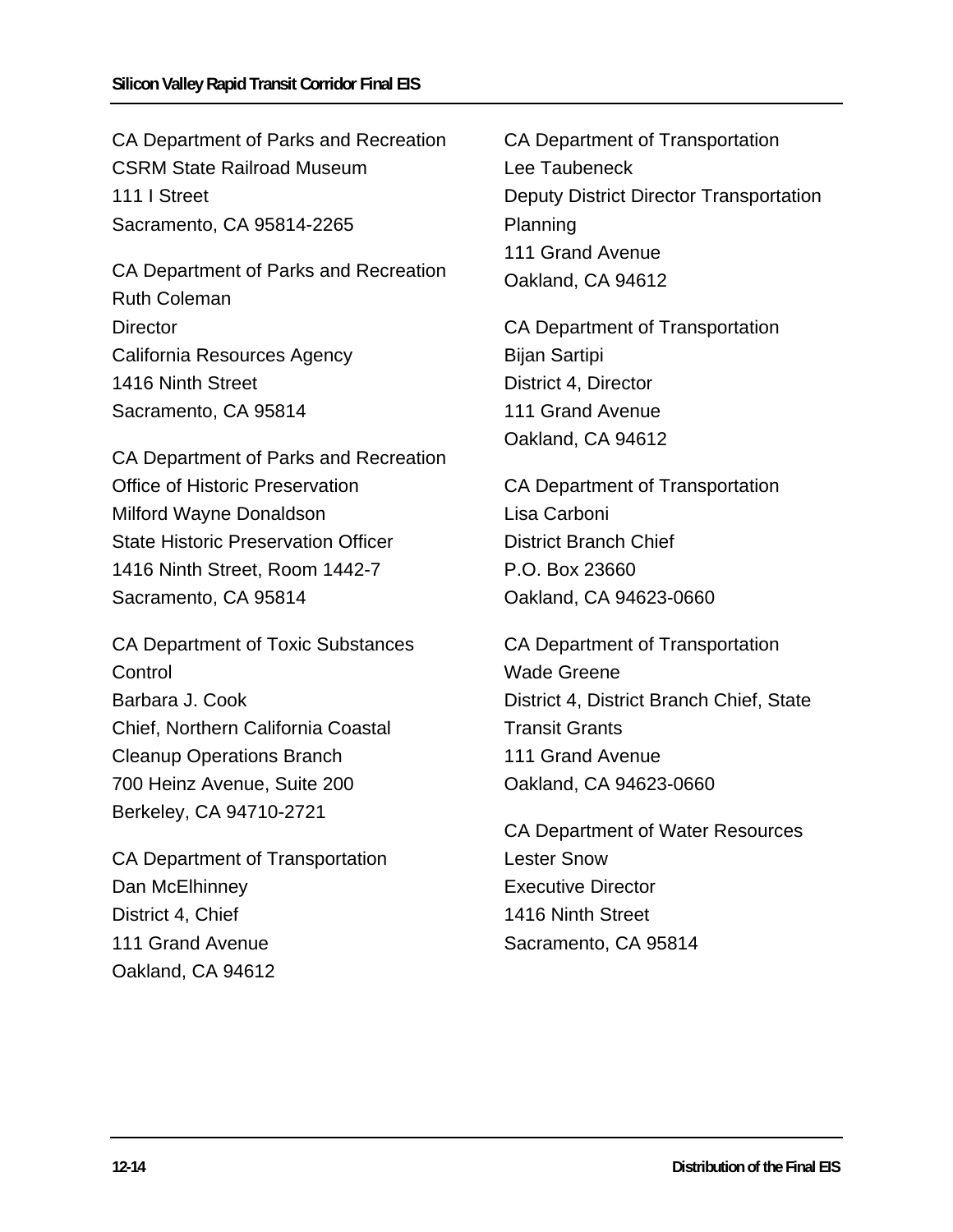CA Department of Water Resources Pat Whitlock Branch Engineer 1416 Ninth Street Sacramento, CA 95814

CA Energy Commission Melissa Jones Executive Director 1516 Ninth Street, MS 29 Sacramento, CA 95814-5512

CA Highway Patrol Golden Gate Division 1551 Benicia Road Vallejo, CA 94591-7568

CA Public Utilities Commission Paul Clanon Executive Director 505 Van Ness Avenue San Francisco, CA 94102

CA Public Utilities Commission Felix Ko Rail Crossings Engineering Section 505 Van Ness Avenue San Francisco, CA 94102

CA Reclamation Board Donald Glaser Regional Director, Mid-Pacific Region 2800 Cottage Way Sacramento, CA 95825-1898

CA Transportation Commission John F. Barna, Jr. Executive Director P.O. Box 942873 Sacramento, CA 94273

CA Transportation Commission 1120 "N" Street, Room 2221, MS-52 Sacramento, CA 95814

Employment Development Department 800 Capitol Mall, MIC 83 Sacramento, CA 95814

Franchise Tax Board P.O. Box 942840 Sacramento, CA 94240-0040

Mineta Transportation Institute Rod Diridon Executive Director SJSU Research Center 210 North Fourth Street, 4<sup>th</sup> Floor San Jose, CA 95112

Native American Heritage Commission Larry Myers Executive Secretary 915 Capitol Mall, Room 364 Sacramento, CA 95814

Native American Heritage Commission Debbie Pilas-Treadway Environmental Specialist 915 Capitol Mall, Room 364 Sacramento, CA 95814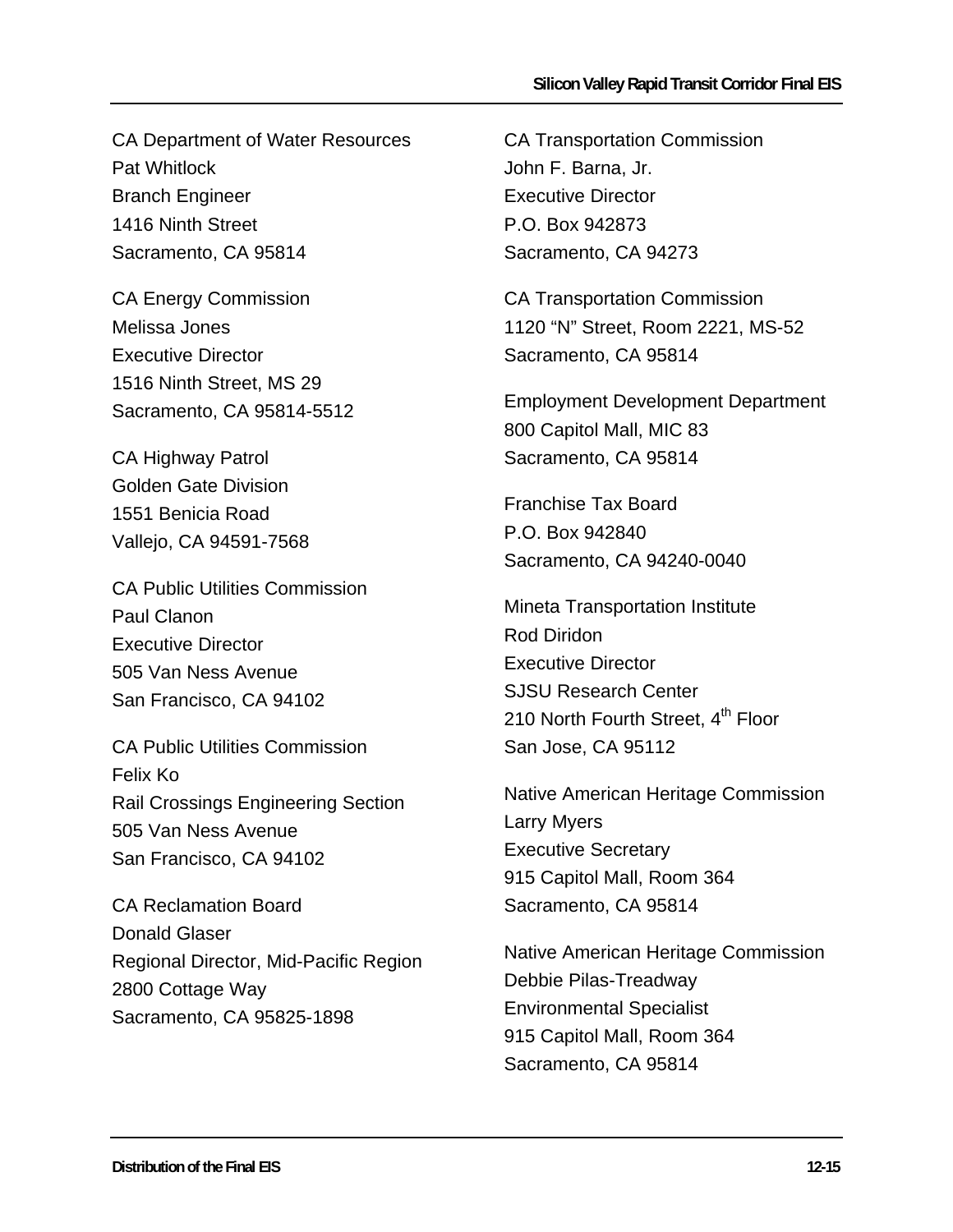Office of Planning and Research Terry Roberts Director, State Clearing House P.O. Box 3044 Sacramento, CA 95812-3044

20 copies sent to OPR for distribution to appropriate reviewing agencies:

- − Air Resources Board
- − California Highway Patrol
- − Caltrans District #4
- − Caltrans Planning
- − Department of Conservation
- − Energy Commission
- − Fish & Game Region #
- − Department of General Services
- − Department of Health Services
- − Housing & Community Development
- − Native American Heritage Commission
- − Office of Emergency Services
- − Office of Historic Preservation
- − Department of Parks and Recreation
- − Public Utilities Commission
- − Regional WQCB #
- − Resources Agency
- − SWRCB: Water Quality
- − Department of Toxic Substances **Control**
- − Department of Water Resources

Office of State Publishing Geoff Brandt Administration Manager 344 North Seventh Street Sacramento, CA 95814

Solid Waste Management Board Mark Leary Executive Director 1001 I Street P.O. Box 4025 Sacramento, CA 95812-4025

State Coastal Conservancy Resource Enhancement Program 1330 Broadway, 13<sup>th</sup> Floor Oakland, CA 94612-2530

State Lands Commission Paul Thayer Executive Officer 100 Howe Avenue, Suite 100-South Sacramento, CA 95825-8202

State Water Resources Control Board Dorothy Rice Executive Director 1001 "I" Street Sacramento, CA 95814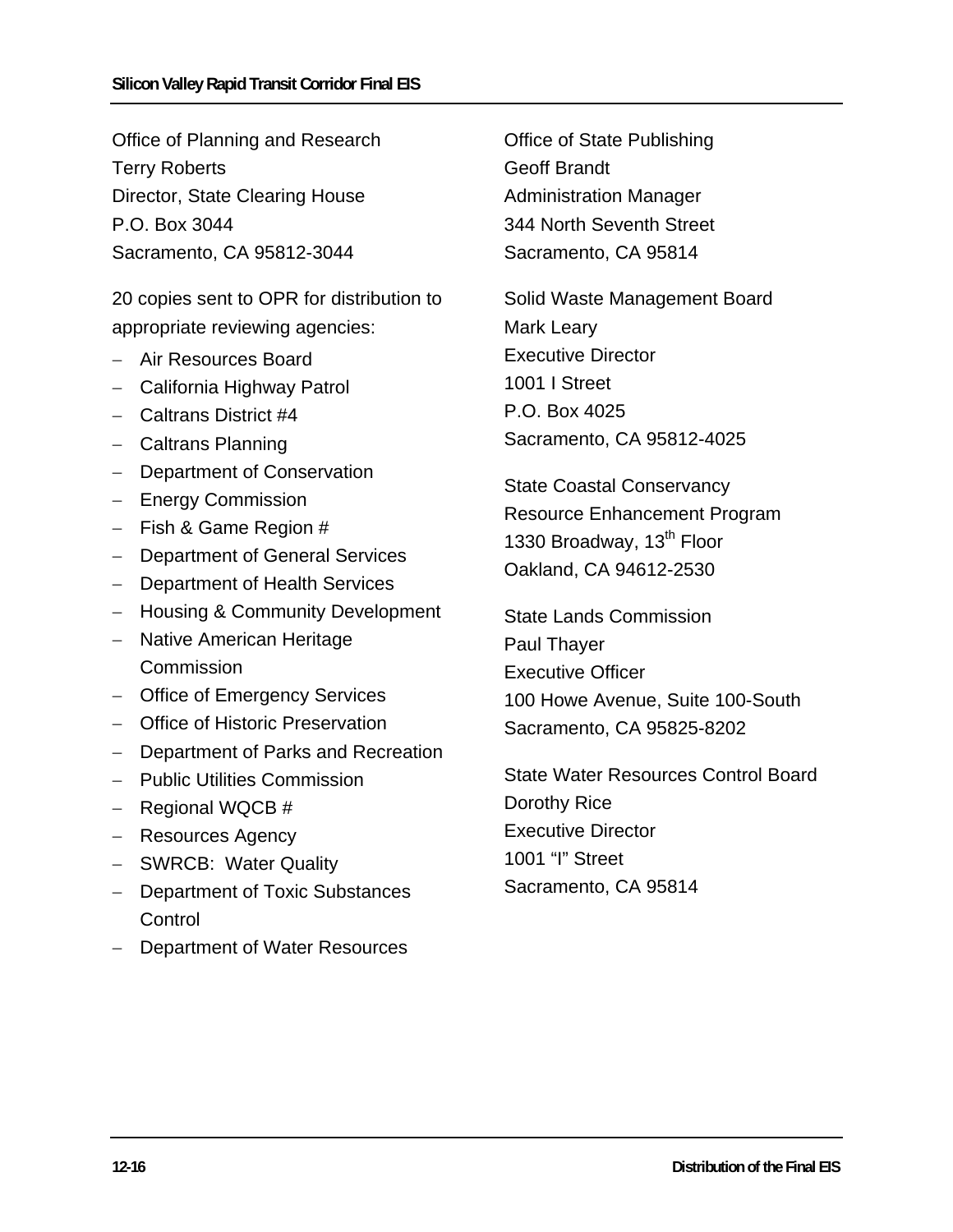## **Regional Agencies**

Alameda-Contra Costa Transit District Tony Divito Senior Transportation Planner Service Development 1600 Franklin Street Oakland, CA 94612

Altamont Commuter Express Stacey Mortensen Executive Director 5000 South Airport Way, Room 201 Stockton, CA 95213

Altamont Commuter Express Brian Schmidt Manager, Maintenance and Equipment 5000 South Airport Way, Room 102 Stockton, CA 95213

Association of Bay Area Governments Henry L. Gardner President 101 Eighth Street Oakland, CA 94607

Bay Area Air Quality Management **District** Henry Hilken Director of Planning and Research 939 Ellis Street San Francisco, CA 94109

Metropolitan Transportation **Commission** Doug Kimsey Planning Manager 101 Eighth Street Oakland, CA 94607

Metropolitan Transportation **Commission** Steve Heminger Executive Director 101 Eighth Street Oakland, CA 94607

Metropolitan Transportation **Commission** Theresa Romell Santa Clara County Liaison 101 Eighth Street Oakland, CA 94607

Peninsula Corridor Joint Powers Board (Caltrain) 1250 San Carlos Avenue San Carlos, CA 94070

San Francisco Bay Conservation and Development Commission Will Travis Executive Director 50 California Street, Suite 2600 San Francisco, CA 94111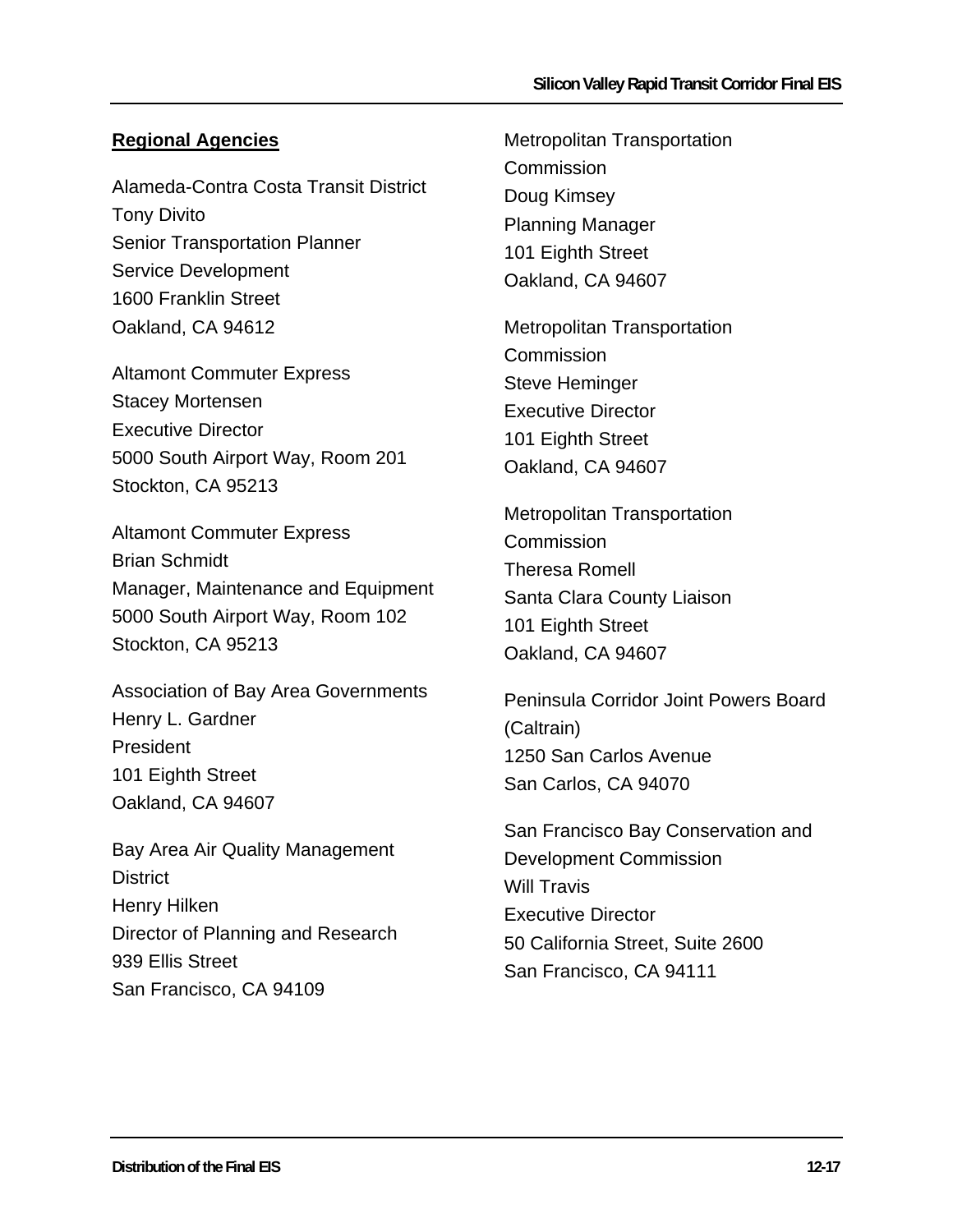San Francisco Bay Regional Water Quality Control Board Bruce Wolfe Executive Officer 1515 Clay Street, Suite 1400 Oakland, CA 94612

San Francisco Bay Regional Water Quality Control Board Brian Wines Water Resources Control Engineer 1515 Clay St., Suite 1400 Oakland, CA 94612

San Francisco Bay Area Rapid Transit **District** Dorothy Dugger General Manager P.O. Box 12688 Oakland, CA 94604-2688

San Francisco Bay Area Rapid Transit **District** Kathy Mayo Deputy Executive Manager Transit Systems Development 300 Lakeside Drive Oakland, CA 94612

San Francisco Bay Area Rapid Transit **District** Paul Medved Principal Engineer 300 Lakeside Drive Oakland, CA 94612

San Francisco Bay Area Rapid Transit **District** Malcolm Quint Manager, Long Range Planning 300 Lakeside Drive, 16<sup>th</sup> Floor Oakland, CA 94612 mquint@bart.gov

San Francisco Bay Area Rapid Transit **District** Janie Layton BART Environmental Compliance 300 Lakeside Drive Oakland, CA 94612

San Francisco Bay Area Rapid Transit **District** Paul Oversier Manager, Operations 300 Lakeside Drive Oakland, CA 94604

San Francisco Bay Area Rapid Transit **District** Gail Murray BART Director 800 Madison Street, LMA-5 Oakland, CA 94607

San Francisco Bay Area Rapid Transit **District** James Fang Vice President of the BART Board 800 Madison Street, LMA-5 Oakland, CA 94607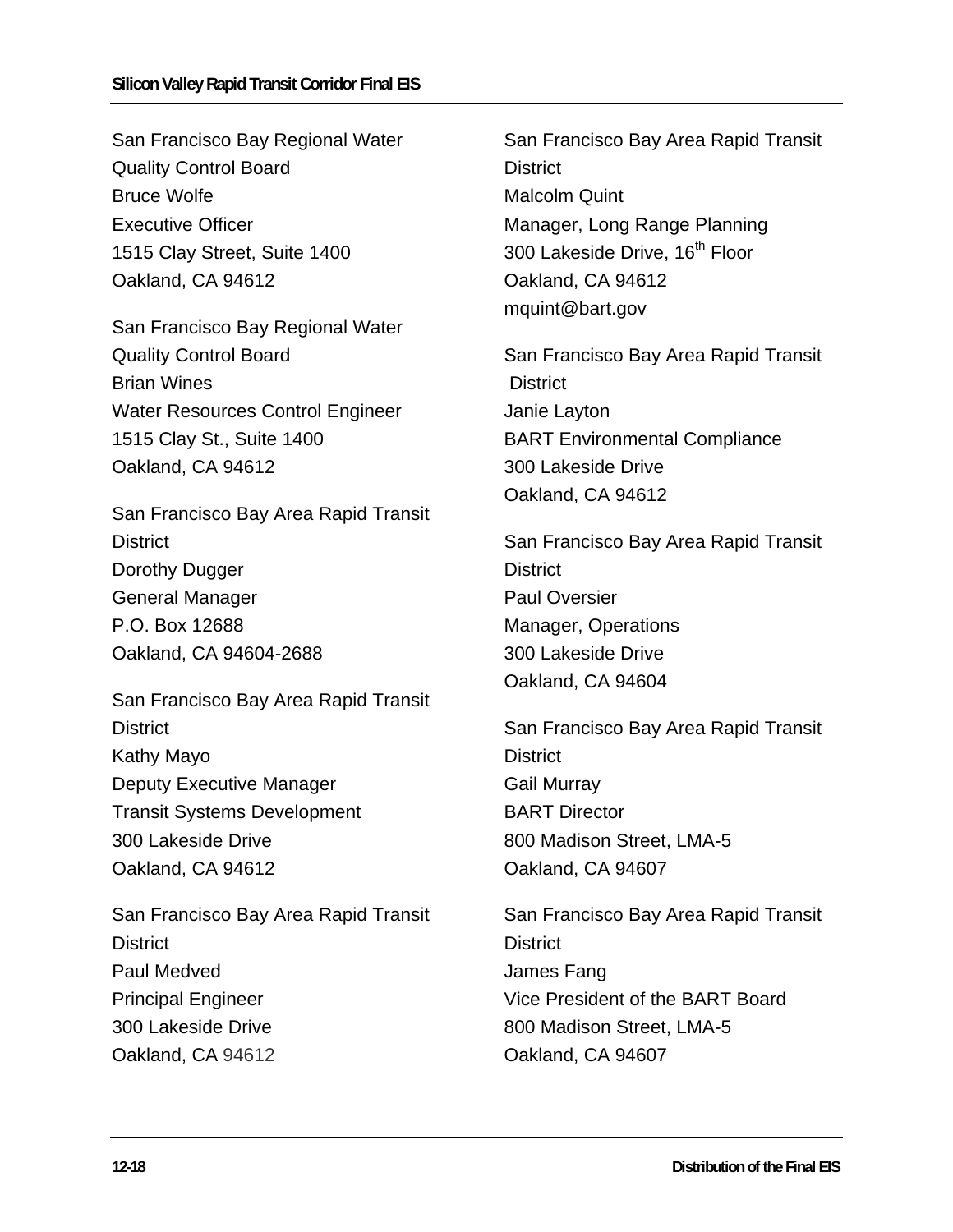San Francisco Bay Area Rapid Transit **District** John McPartland BART Director 800 Madison Street, LMA-5 Oakland, CA 94607

San Francisco Bay Area Rapid Transit **District** Joel Keller BART Director 800 Madison Street, LMA-5 Oakland, CA 94607

San Francisco Bay Area Rapid Transit **District** Bob Franklin BART Director 800 Madison Street, LMA-5 Oakland, CA 94607

San Francisco Bay Area Rapid Transit **District** Carole Ward Allen BART Director 800 Madison Street, LMA-5 Oakland, CA 94607

San Francisco Bay Area Rapid Transit **District** Thomas Blalock President of the BART Board 800 Madison Street, LMA-5 Oakland, CA 94607

San Francisco Bay Area Rapid Transit **District** Lynette Sweet BART Director 800 Madison Street, LMA-5 Oakland, CA 94607

San Francisco Bay Area Rapid Transit **District** Tom Radulovich BART Director 800 Madison Street, LMA-5 Oakland, CA 94607

## **County Agencies**

Alameda County Community Development Agency Chris Bazar **Director** 224 West Winton Avenue, Room 110 Hayward, CA 94544

Alameda County Housing and Community Development Linda Gardner Housing Director Department 224 Winton Avenue, Room 110 Hayward, CA 94544

Alameda County Albert Lopez Planning Director Development and Policy Planning 224 Winton Avenue, Room 111 Hayward, CA 94544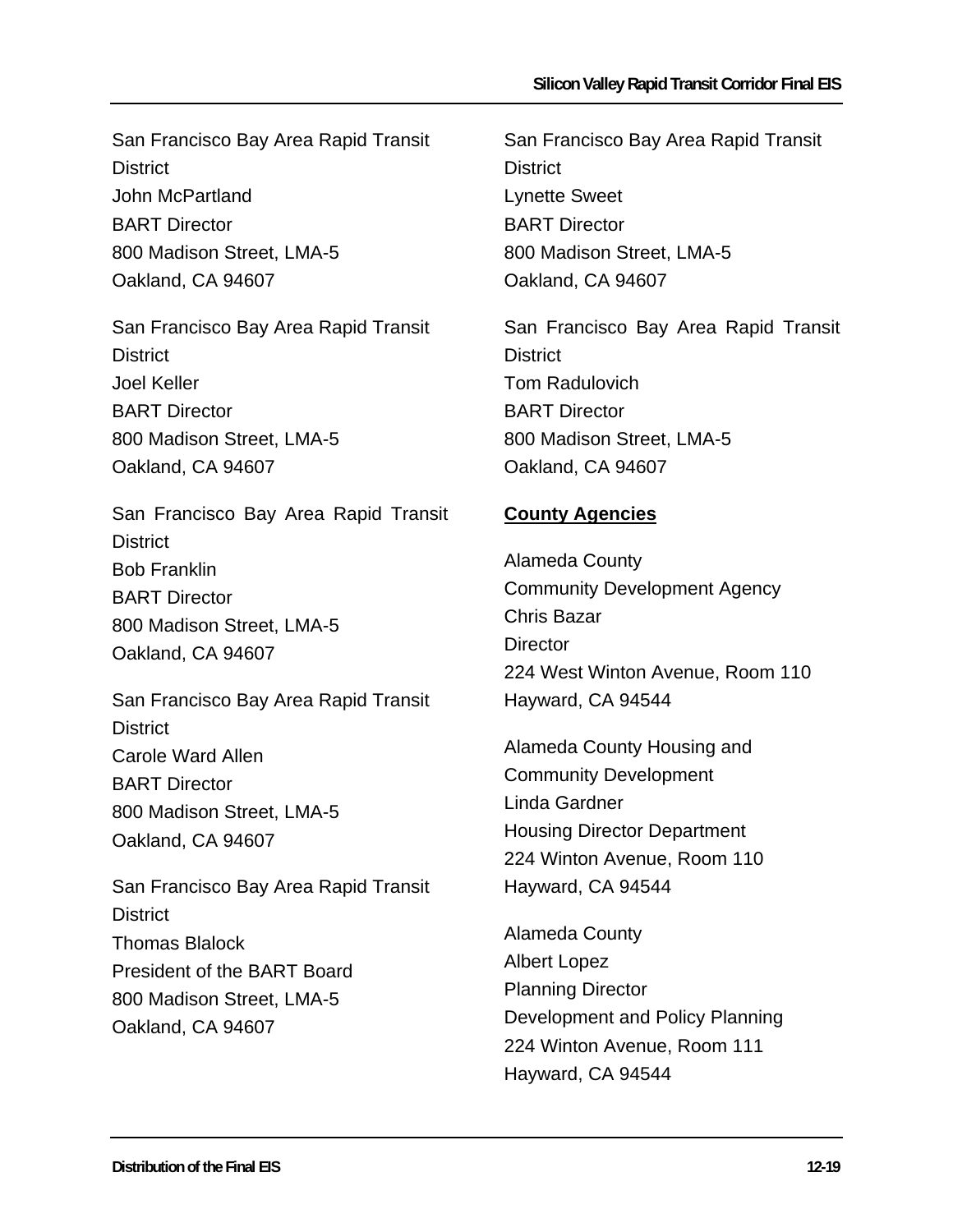Alameda County Kwablah Attiogbe Supervisor for Environmental **Department** Public Works Agency 399 Elmhurst Street Hayward, CA 94544

Alameda County Congestion Management Agency Dennis Fay Executive Director 1333 Broadway. Suite 220 Oakland, CA 94612

Alameda County Congestion Management Agency Frank Furger Deputy Director 1333 Broadway. Suite 220 Oakland, CA 94612

Alameda County Flood Control and Water Conservation District Hank Ackerman Public Works Agency 399 Elmhurst Street Hayward, CA 94544

Alameda County Flood Control and Water Conservation District Stanley Fung Public Works Agency 399 Elmhurst Street Hayward, CA 94544

Alameda County Redevelopment Program Eileen Dalton Redevelopment Manager 224 Winton Avenue, Room 110 Hayward, CA 94544

Alameda County Sheriff's Office 1401 Lakeside Drive, 12<sup>th</sup> Floor Oakland, CA 94612

Alameda County Transportation Improvement Authority Christine Monsen Executive Director 1333 Broadway. Suite 300 Oakland, CA 94612

Alameda County Transportation Improvement Authority Arun Goel Associate Transportation Engineer 1333 Broadway. Suite 300 Oakland, CA 94612

Alameda County Water District Eric Cartwright Director, Water Resources Planning **Department** 43885 South Grimmer Boulevard Fremont, CA 94538

Alameda County Water District Robert Shaver Engineering Manager 43885 South Grimmer Boulevard Fremont, CA 94538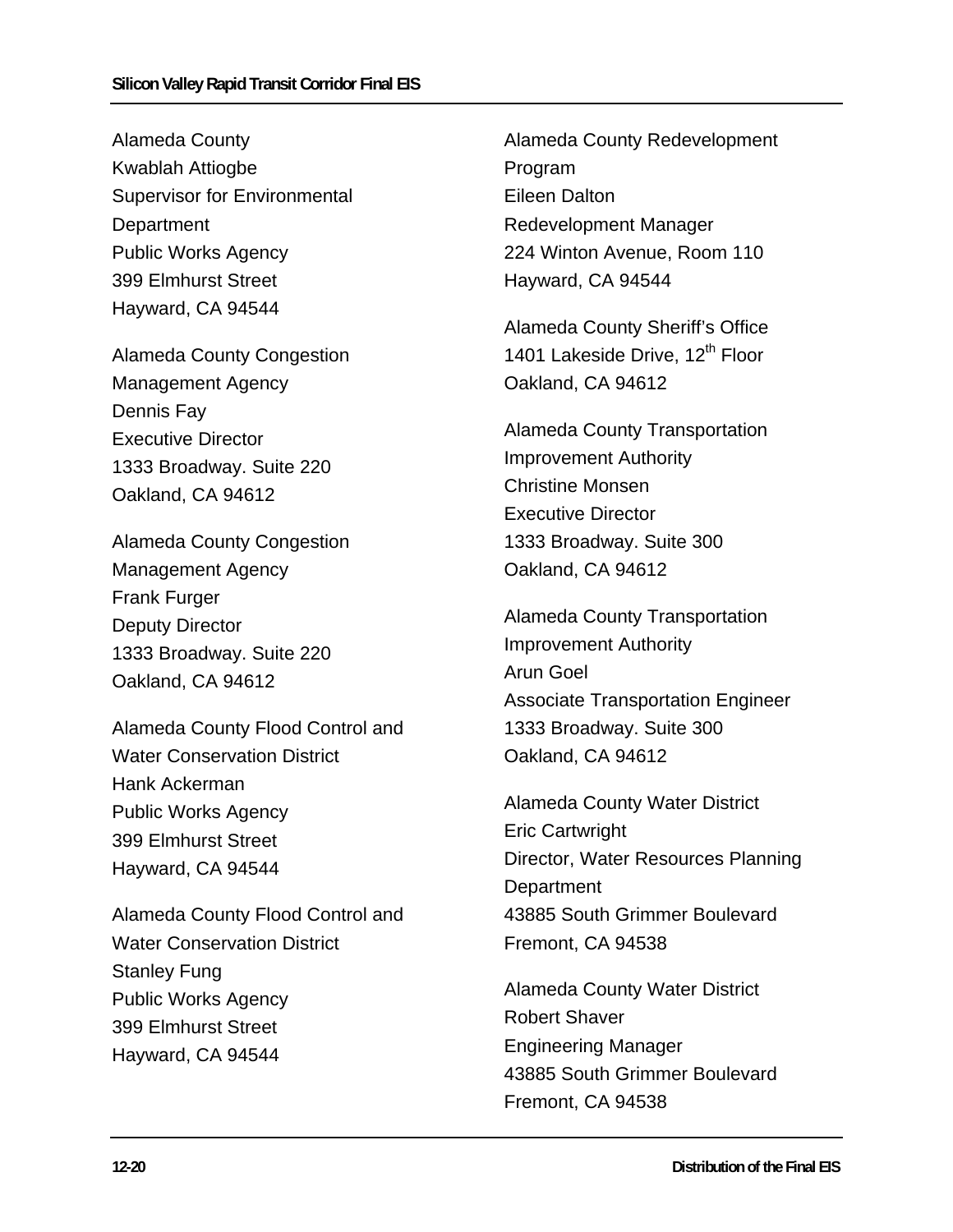Alameda County Water District Steven Inn Groundwater Resources 43885 South Grimmer Blvd. Fremont, CA 94538

Alameda County Water District Stephanie Nevins Water Conservation 43885 South Grimmer Blvd. Fremont, CA 94538

Alameda County Water District Michelle Myers Well Ordinance Program 43885 South Grimmer Blvd. Fremont, CA 94538

Alameda County Water District Walt Wadlow Operations Manager 43885 South Grimmer Blvd. Fremont, CA 94538

Alameda County Water District Dan Bentley 43885 South Grimmer Boulevard Fremont, CA 94538

Alameda County Water District Kalpana Gandhi 43885 South Grimmer Blvd. Fremont, CA 94537

Alameda County Water District Ed Stevenson Development Services Supervisor 43885 South Grimmer Blvd. Fremont, CA 94537

Contra Costa County Catherine Kutsuris Director of Community Development 651 Pine Street, 4<sup>th</sup> Floor, North Wing Martinez, CA 94553

Contra Costa County Patrick Roche Chief of Advance Planning 651 Pine Street, 4<sup>th</sup> Floor, North Wing Martinez, CA 94553

Contra Costa Transportation Authority Bob McCleary Executive Director 3478 Buskirk Avenue, Suite 100 Pleasant Hill, CA 94523

SamTrans Michael J. Scanlon General Manager/CEO 1250 San Carlos Avenue San Carlos, CA 94070

SamTrans Marian Lee- Skowronek Director of Planning and Development 1250 San Carlos Avenue San Carlos, CA 94070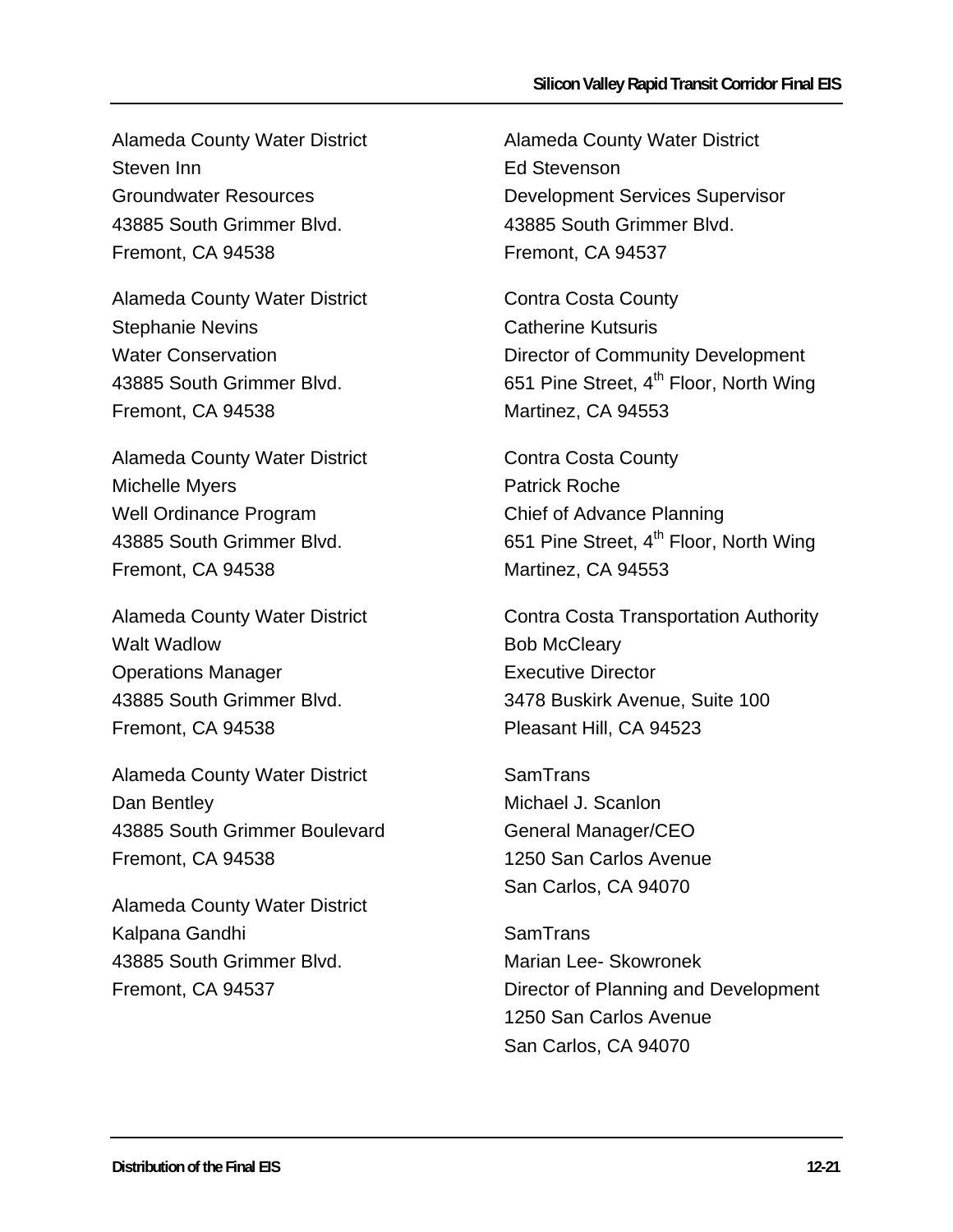San Mateo County Transit District Hilda Lafebre Manager – Planning and Development 1250 San Carlos Avenue San Carlos, CA 94070

Santa Clara County Gary Graves County Executive County Government Center, East Wing 70 West Hedding Street, 11<sup>th</sup> Floor San Jose, CA 95110

Santa Clara County Lisa Killough Director of Parks and Recreation 298 Garden Hill Drive Los Gatos, CA 95032

Santa Clara County Kimberly Brosseau Park Planner III – Parks & Recreation 298 Garden Hill Drive Los Gatos, CA 95032

Santa Clara County Jody Hall Esser Director, Department of Planning and Development County Government Center 70 West Hedding Street, 7<sup>th</sup> Floor San Jose, CA 95110

Santa Clara County Dana Peak Program Manager – Historical Heritage Planning Office, County Government **Center** 70 West Hedding Street, 7<sup>th</sup> Floor San Jose, CA 95110

Santa Clara County Hugh Hancock Construction Operations Manager 101 Skyport Drive San Jose, CA 95110

Santa Clara County Hugh Hancock Felix Lopez Construction Operations Manager Project Engineer - Roads and Airports **Department** 101 Skyport Drive San Jose, CA 95110

Santa Clara County Michael Murdter Director, Roads and Airports **Department** 101 Skyport Drive San Jose, CA 95110-1302

Santa Clara Valley Water District Ngoc Nguyen Senior Project Manager 5750 Almaden Expressway San Jose, CA 95118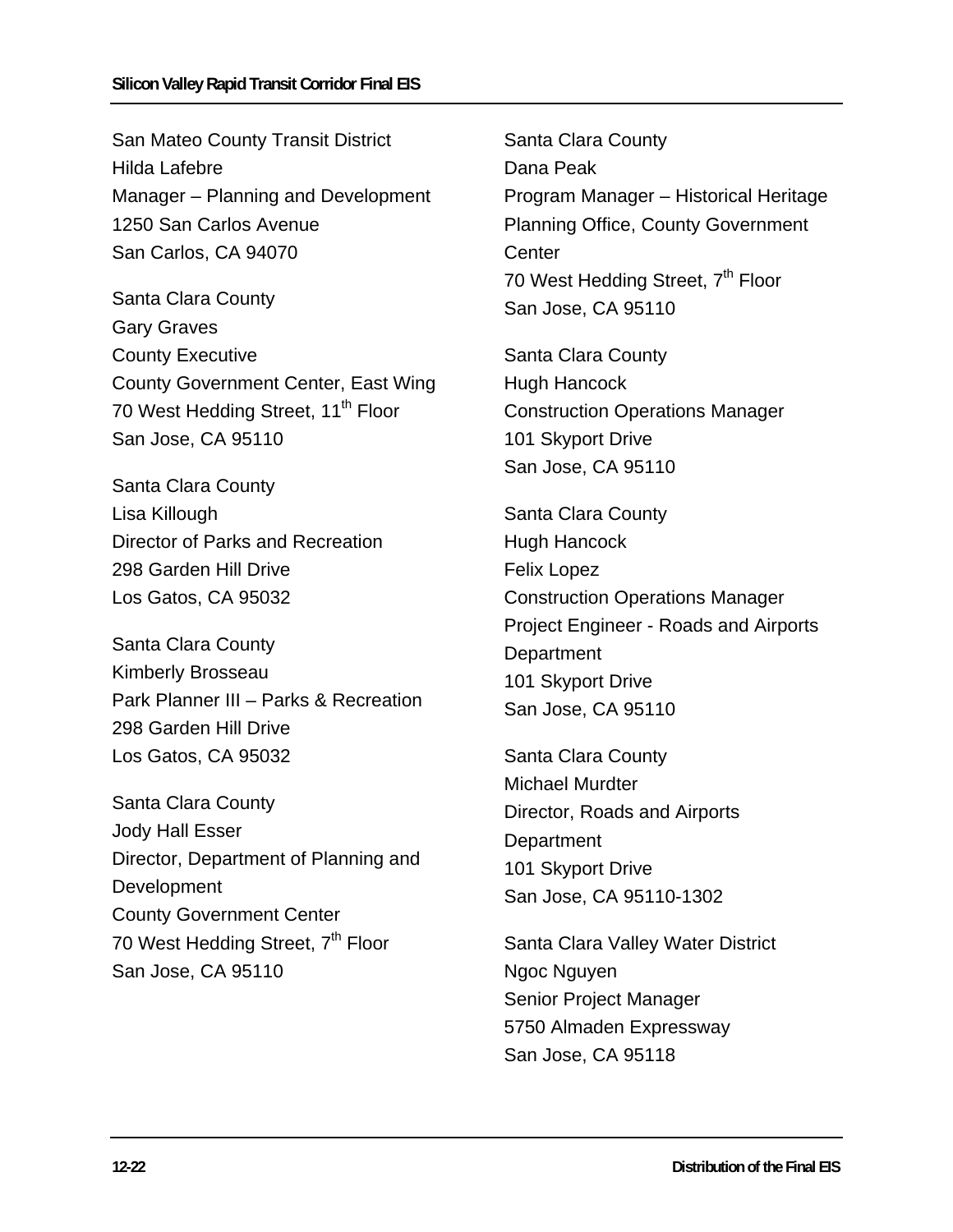Santa Clara Valley Water District Samuel Yung Community Projects Review Unit 5750 Almaden Expressway San Jose, CA 95118

Santa Clara Valley Water District Marc Klemencic Chief, Watershed Operations 5750 Almaden Expressway San Jose, CA 95118

Santa Clara Valley Water District Scott Katric Engineering Unit Manager 5750 Almaden Expressway San Jose, CA 95118

Santa Clara Valley Water District Sue Tippets Engineering Unit Manager 5750 Almaden Expressway San Jose, CA 95118

Stanislaus County Planning and Community Development 1010  $10^{th}$  Street Modesto, CA 95354

Transportation Agency for Monterey **County** Debbie Hale Executive Director 55-B Plaza Circle Salinas, CA 9390

Union Sanitary District Sami Ghossain Senior Engineer 5072 Benson Road Union City, CA 94587-2508

## **City Agencies**

City of Berkeley Dan Marks Planning Director 2120 Milvia Street Berkeley, CA 94704

Town of Colma Planning Department 1198 El Camino Real Colma, CA 94014

City of Concord Jim Forsberg Director of Planning and Economic **Development** 1950 Parkside Drive – MS/1B Concord, CA 94519

City of Daly City Economic & Community Development **Department**  $333.90<sup>th</sup>$  Street Daly City, Ca 94015

City of Dublin Jeri Ram Community Development Director 100 Civic Center Dublin, CA 94568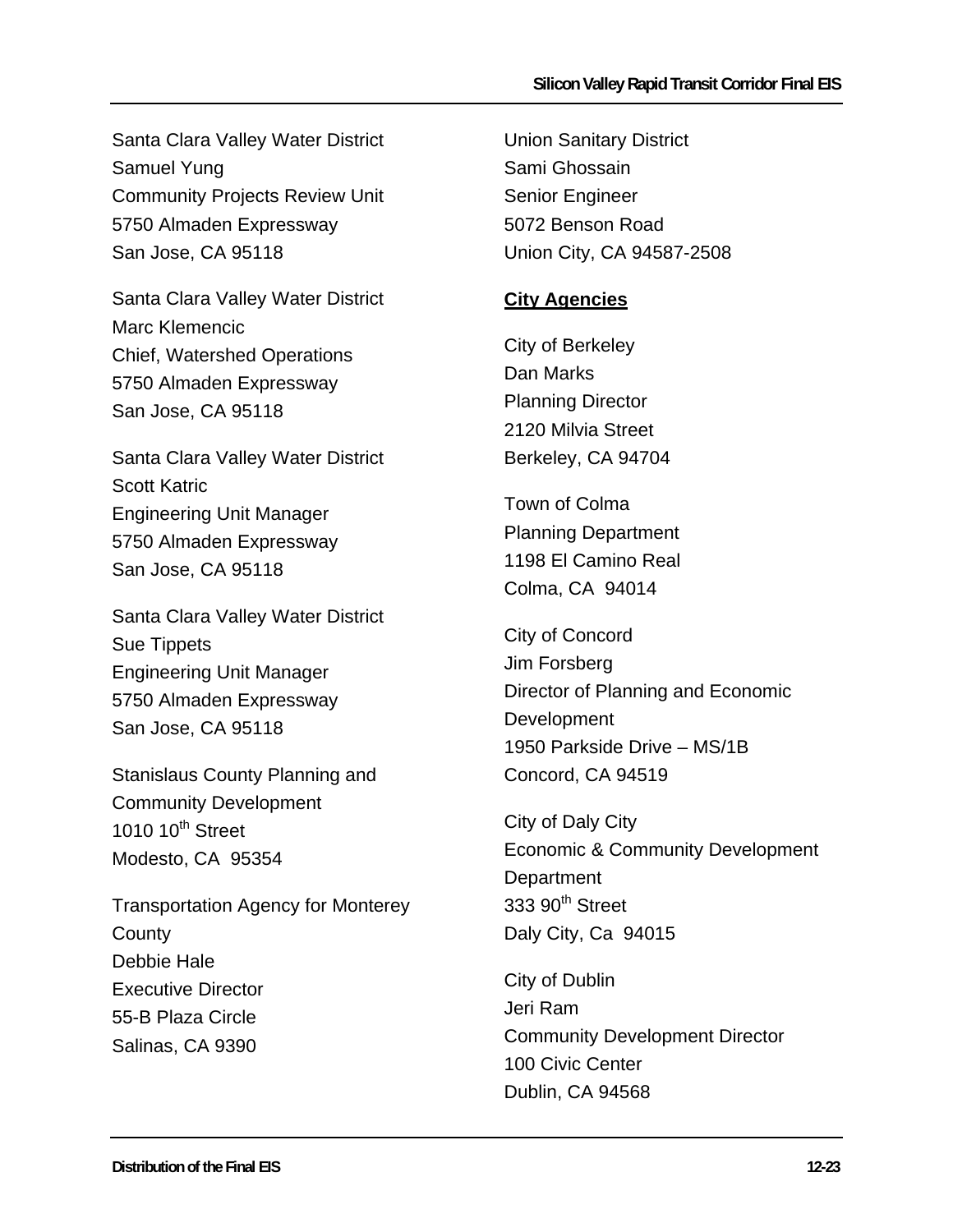City of El Cerrito Lori Trevino Economic Development and Redevelopment Manager 10890 San Pablo Avenue El Cerrito, CA 94530-2323

City of Fremont Fred Diaz City Manager 3300 Capitol Avenue Fremont, CA 94538

City of Fremont Bruce Martin Fire Chief 3300 Capitol Avenue Fremont, CA 94538

City of Fremont Jill Keimach Community Development Director 39550 Liberty Street Fremont, CA 94537

City of Fremont Kelly Diekmann Senior Planner/CEQA Coordinator 39550 Liberty Street Fremont, CA 94538

City of Fremont Annabell Holland Maintenance and Recreation Director 3350 Capitol Avenue Fremont, CA 94537

City of Fremont Craig Steckler Police Chief 2000 Stevenson Boulevard Fremont, CA 94538

City of Fremont Jeff Schwob Planning Director 39550 Liberty Street Fremont, CA 94537

City of Fremont Elisa Tierney Housing and Redevelopment Agency **Director** 39550 Liberty Street Fremont, CA 94537

City of Fremont Norm Hughes City Engineer 39550 Liberty Street Fremont, CA 94537

City of Fremont Patricia Camacho de Cano Senior Transportation Engineer 39550 Liberty Street Fremont, CA 94537

Bicycle Pedestrian Advisory Commission City of Milpitas Cheryl Bunnell, Chair 455 East Calaveras Boulevard Milpitas, CA 95035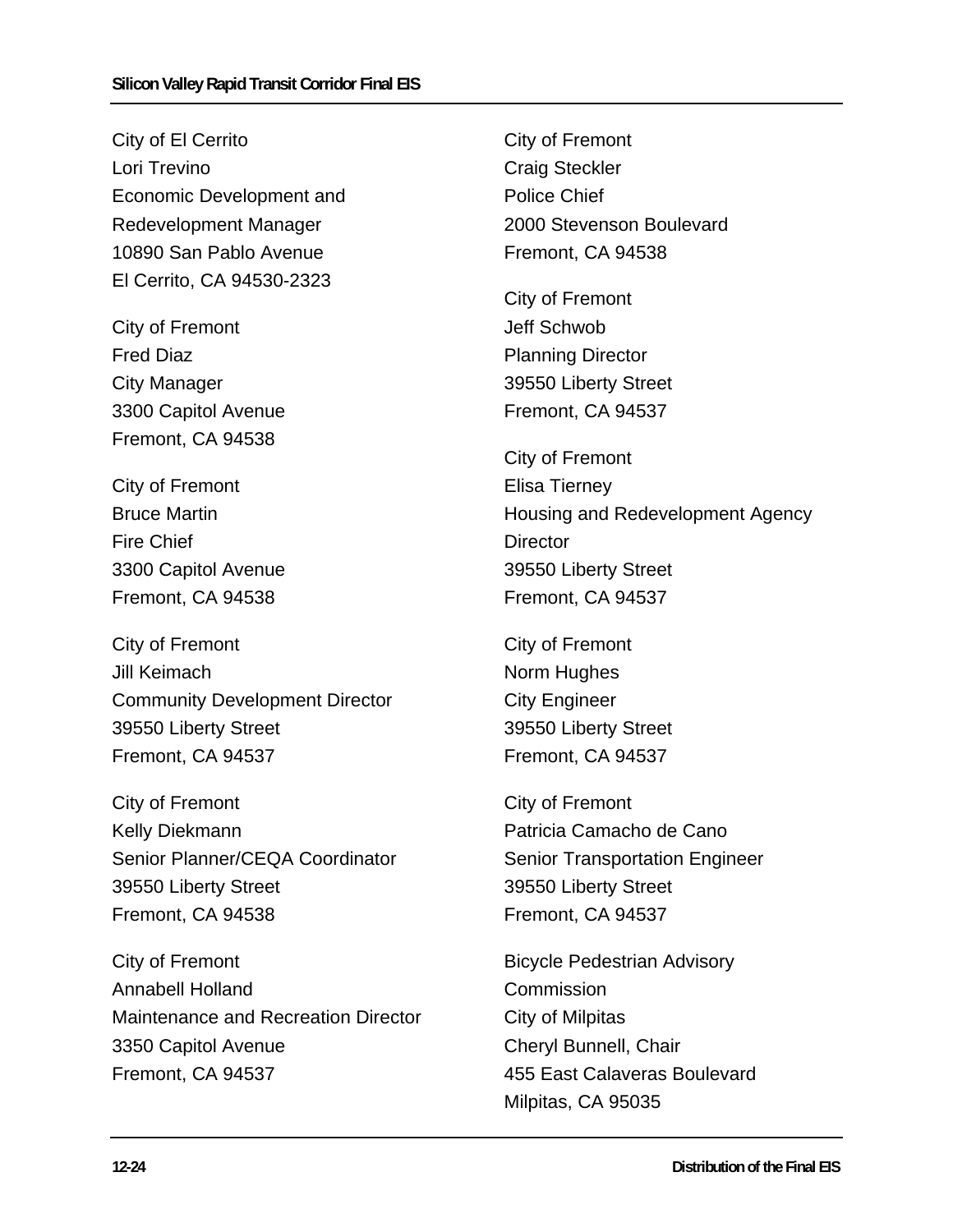City of Hayward Marct Bartlett Redevelopment Director, Community and Economic Development 777 B Street Hayward, CA 94541

City of Lafayette Ann Merideth Community Development Director P.O. Box 1968 Lafayette, CA 94549

City of Millbrae Community Development 621 Magnolia Avenue Millbrae, CA 94030

City of Milpitas Steve Erickson Acting CIP Manager 455 East Calaveras Boulevard Milpitas, CA 95035

City of Milpitas Kathleen Phalen Utility Engineer 455 East Calaveras Boulevard Milpitas, CA 95035

City of Milpitas Greg Armendariz Public Works Director/City Engineer 455 East Calaveras Blvd. Milpitas, CA 95035-5479

City of Milpitas James Lindsay Director of Planning and Neighborhood Services, 455 East Calaveras Blvd. Milpitas, CA 95035-5479

City of Milpitas Diana Whitecar Economic Development Manager 455 East Calaveras Blvd. Milpitas, CA 95035-5479

City of Milpitas Sheldon Ah Sing Senior Planner 455 East Calaveras Blvd. Milpitas, CA 95035-5479

City of Milpitas Gloria Anaya Senior Housing Planner 455 East Calaveras Blvd. Milpitas, CA 95035-5479

City of Milpitas Joe Oliva Principal Transportation Planner 455 East Calaveras Blvd. Milpitas, CA 95035-5479

City of Milpitas Janice Spuller Assistant Transportation Planner 455 East Calaveras Blvd. Milpitas, CA 95035-5479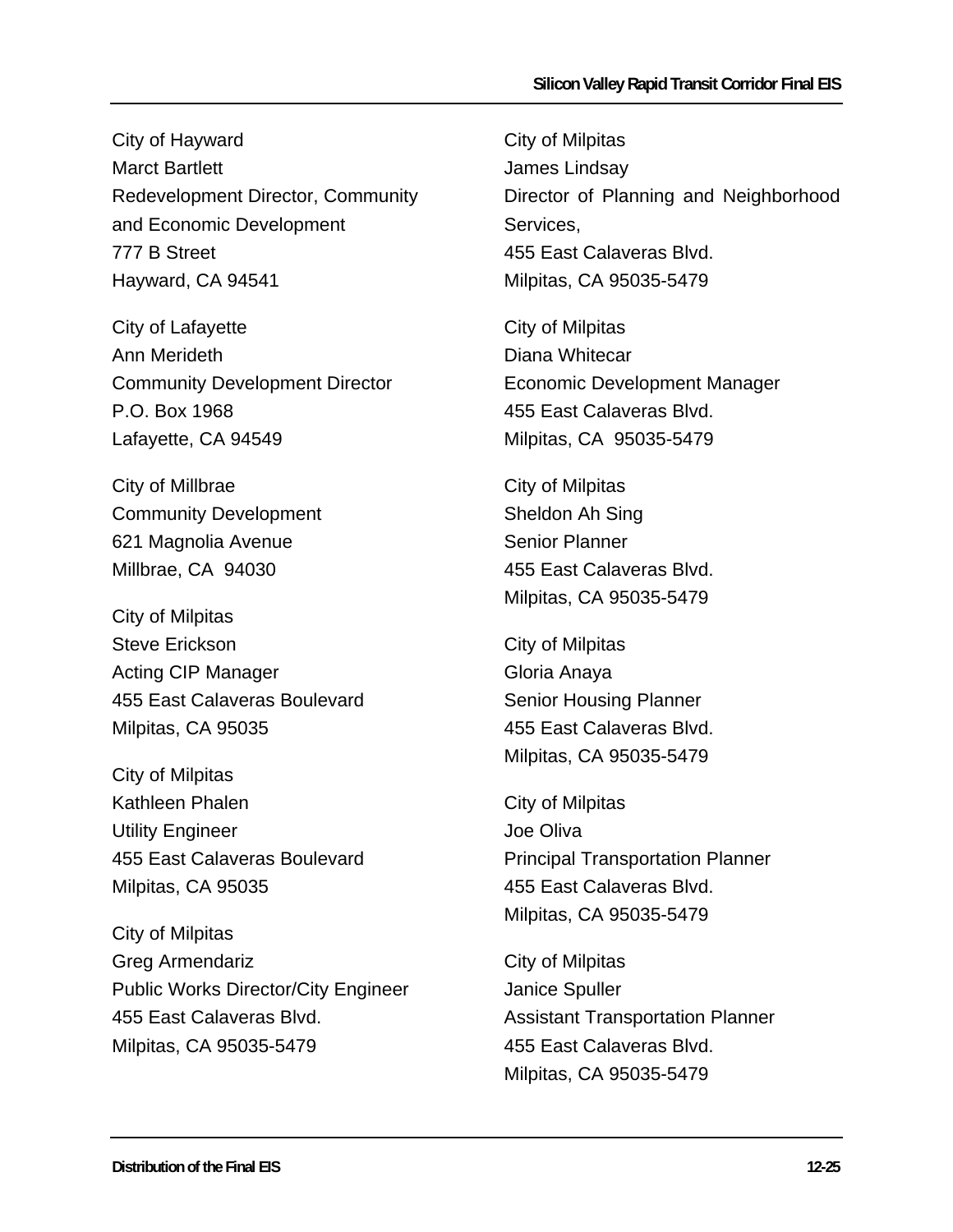City of Milpitas Jamie Rodriguez Acting Traffic Engineer 455 East Calaveras Blvd. Milpitas, CA 95035-5479

City of Milpitas Julie Waldron Assistant Civil Engineer 455 East Calaveras Blvd. Milpitas, CA 95035-547

City of Milpitas Cliff Williams Chair, Planning Commission 455 East Calaveras Blvd. Milpitas, CA 95035-547

City of Milpitas Thomas Williams City Manager 455 East Calaveras Boulevard Milpitas, CA 95035

City of Milpitas Robert Wang Land Development Section, Engineering **Division** 455 East Calaveras Blvd. Milpitas, CA 95035

City of Milpitas Cliff Williams Chair, Planning Commission 455 East Calaveras Blvd. Milpitas, CA 95035-547

City of Oakland Gary Patton Deputy Director of City Planning 250 Frank Ogawa Plaza, Suite 3330 Oakland, CA 94612

Orinda Planning Department 22 Orinda Way Orinda, CA 94563

City of Pittsburg Dana Hoggatt Planning Director 65 Civic Avenue Pittsburg, CA 94565

Pleasant Hill Public Works & Community **Development** 100 Gregory Lane Pleasant Hill, CA 94523

City of Pleasanton Brian Dolan Director, Community Development 200 Old Bernal Avenue Pleasanton, CA 94566

City of Richmond Planning and Building Services 1401 Marina Way So. Richmond, CA 94804

City of San Bruno Planning Department 567 El Camino Real San Bruno, CA 94066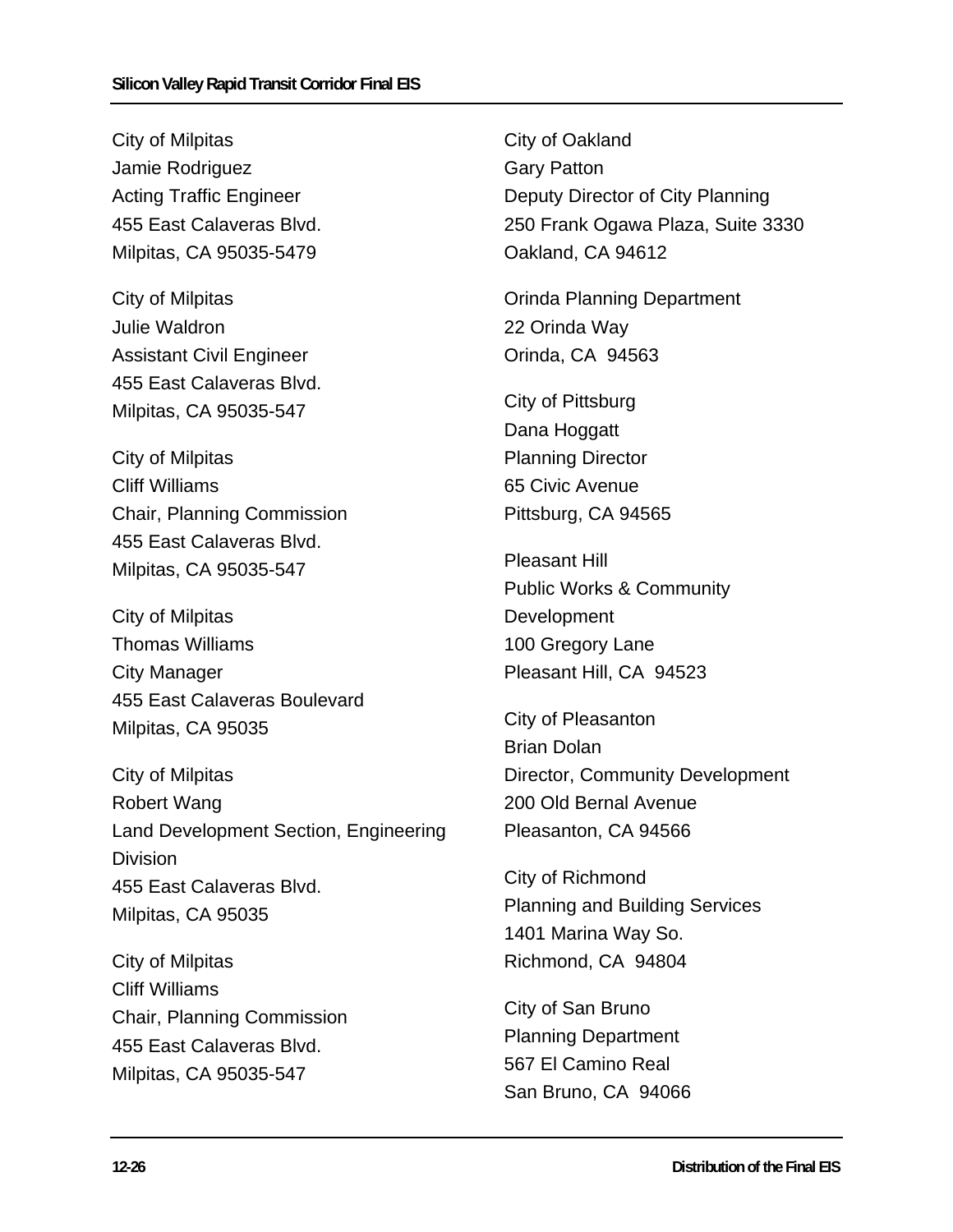City and County of San Francisco Planning Department 1650 Mission Street, Suite 400 San Francisco 94103

City of San Jose Laurel Prevetti Deputy Director of Planning 200 East Santa Clara Street Tower, 8th Floor San Jose, CA 95113

City of San Jose Ed Tolentino Chief Building Official Building, and Code Enforcement **Department** 200 East Santa Clara Street Tower, 2<sup>nd</sup> Floor San Jose, CA 95113-1905

City of San Jose Joseph Horwedel Director – Planning, Building, and Code Enforcement Department 200 East Santa Clara Street Tower, 3rd Floor San Jose, CA 95113

City of San Jose Sally Notthoff-Zarnowitz Historic Preservation Officer Planning Department 200 East Santa Clara Street Tower, 8th Floor San Jose, CA 95113

City of San Jose Historic Landmarks Commission 200 East Santa Clara Street Tower 8th Floor San Jose, CA 95113

City of San Jose John Weiss Assistant Executive Director Redevelopment Agency 200 East Santa Clara Street Tower, 14th Floor San Jose, CA 95113

City of San Jose Harry Mavrogenes Executive Director Redevelopment Agency 200 East Santa Clara Street Tower, 8th Floor San Jose, CA 95113

City of San Jose Hans Larsen Principal Manager Transportation Engineering Division 200 East Santa Clara Street Tower, 8th Floor San Jose, CA 95113

City of San Jose James Helmer Director of Transportation 200 East Santa Clara Street Tower, 8th Floor San Jose, CA 95113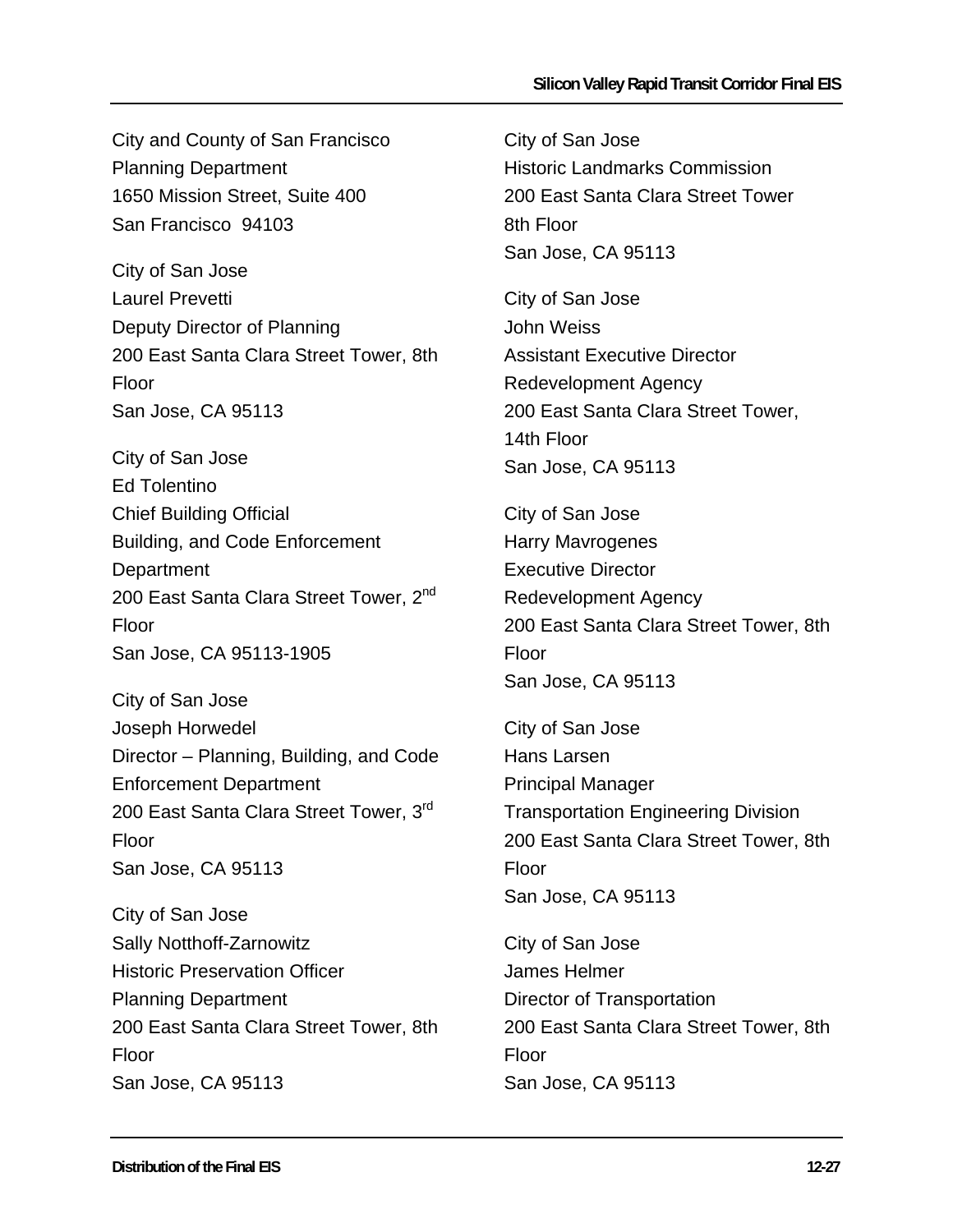City of San Jose Kelly Doyle Policy Manager Transportation Planning Division 200 East Santa Clara Street Tower, 8th Floor San Jose, CA 95113

City of San Jose Thuy Nguyen Senior Civil Engineer 200 East Santa Clara Street Tower, 8th Floor San Jose, CA 95113

City of San Jose Gary Fones Senior Civil Engineer 200 East Santa Clara Street Tower, 8th Floor San Jose, CA 95113

City of San Jose Sam Koosha Senior Traffic Engineer 200 East Santa Clara Street Tower, 8th Floor San Jose, CA 95113

City of San Jose Ben Tripousis Transportation Systems Manager Transportation Planning Division 200 East Santa Clara Street Tower, 8th Floor San Jose, CA 95113

City of San Jose Jim Webb Airport Engineer 200 East Santa Clara Street Tower, 8th Floor San Jose, CA 95113

City of San Leandro Hanson Hom Director, Planning and Redevelopment **Department** 835 East 14<sup>th</sup> Street San Leandro, CA 94577

City of Santa Clara Jennifer Sparacino City Manager 1500 Warburton Avenue Santa Clara, CA 95050

City of Santa Clara Historical and Landmarks Commission 1500 Warburton Avenue Santa Clara, CA 95050

City of Santa Clara Kevin Riley Director of Planning and Inspection 1500 Warburton Ave. Santa Clara, CA 95050

City of Santa Clara Rajeeu Batra Director of Public Works 1500 Warburton Avenue Santa Clara, CA 95050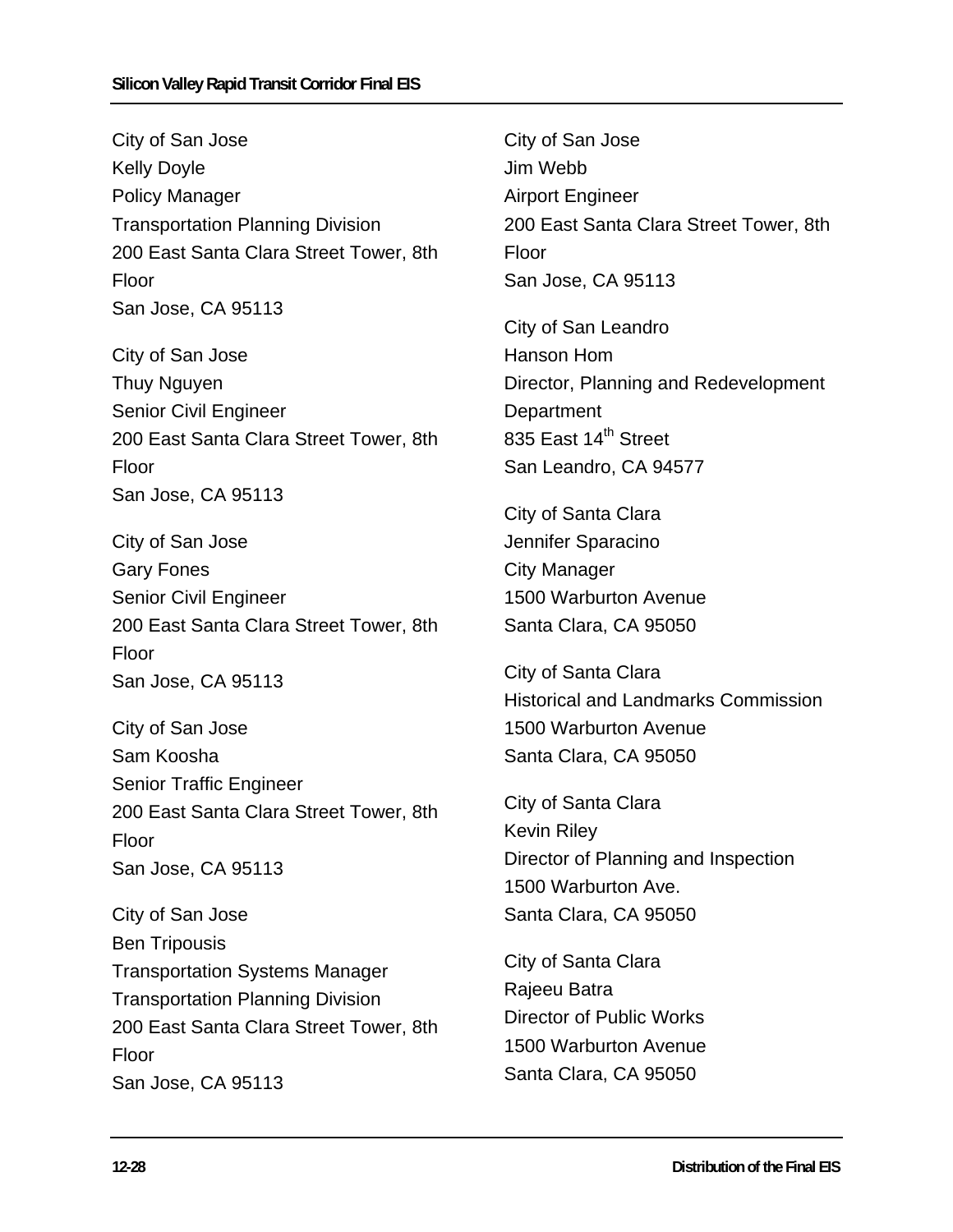City of Santa Clara Carol Anne Painter City Planner 1500 Warburton Avenue Santa Clara, CA 95050

City of Santa Clara Debby Fernandez Assistant Planner II 1500 Warburton Avenue Santa Clara, CA 95050

City of Santa Clara George Fredenhach Acting Director, Parks and Recreation 1500 Warburton Avenue Santa Clara, CA 95050

City of Santa Clara Dave Pitton Traffic Engineer 1500 Warburton Avenue Santa Clara, CA 95050

City of Union City Mark Evanoff, Redevelopment Agency **Manager** 34009 Alvarado-Niles Road Union City, CA 94587

City of Walnut Creek Community Development Department 1666 North Main Street Walnut Creek, Ca 94596

## **Colleges and School Districts**

Alum Rock Unified School District 2930 Gay Avenue San Jose, CA 95127

Berryessa Union School District David Cohen, President 1376 Piedmont Road San Jose, CA 95132

East Side Union High School District Bob Nunez **Superintendent** 830 North Capitol Ave San Jose, CA 95133-1316

Fremont Unified School District Milt Werner **Superintendent** 4210 Technology Drive Fremont, CA 94538

Luther Burbank School District **Superintendent** 4 Wabash Ave San Jose, CA 95128-1931

Milpitas Unified School District Karl Black **Superintendent** 1331 East Calaveras Boulevard Milpitas, CA 95035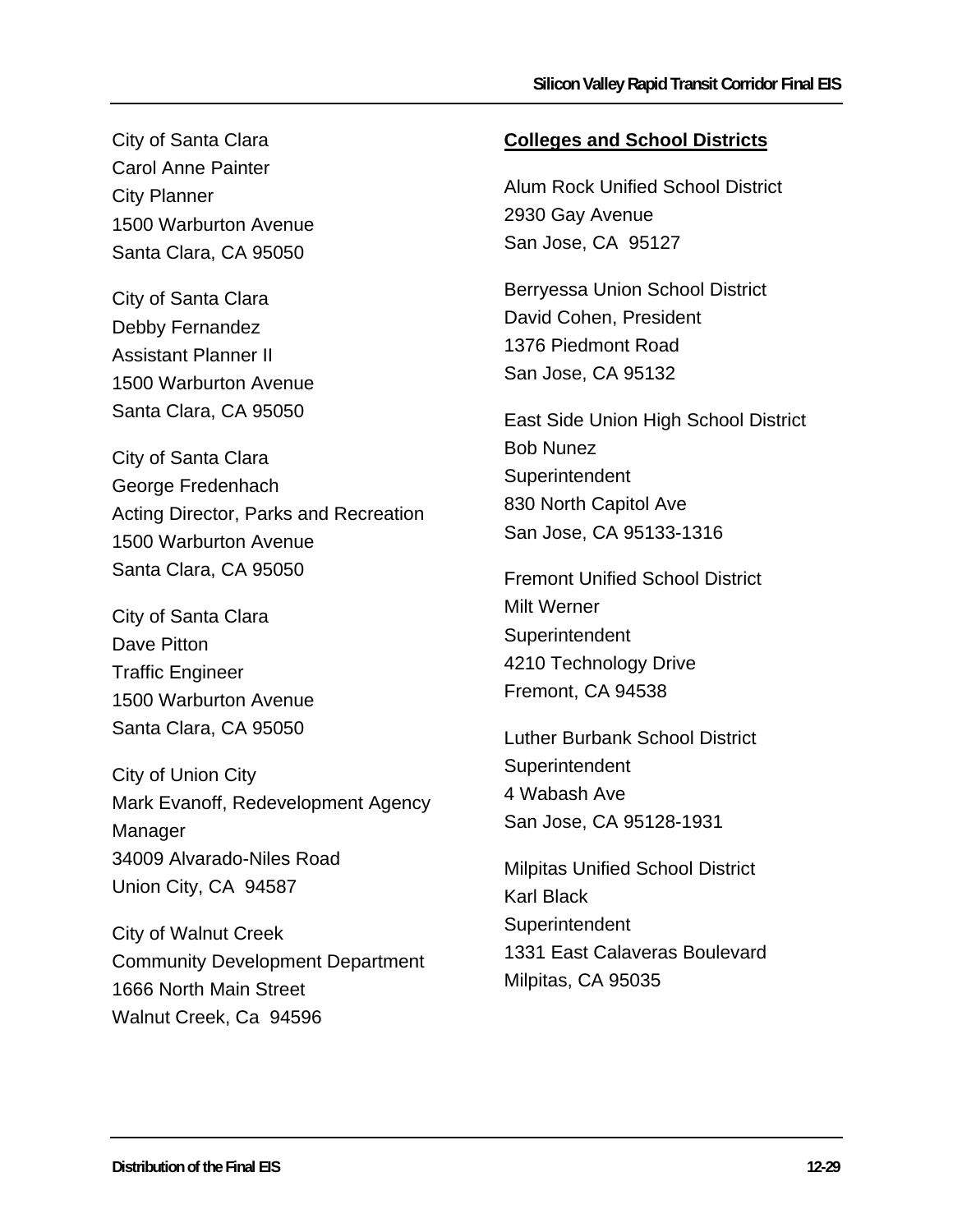Orchard School District **Superintendent** 921 Fox Lane San Jose, CA 95131-1602

San Jose City College Director, Administration 2100 Moorpark Avenue San Jose CA 95128-2799

San Jose State University Facilities Administration One Washington Square San Jose, CA 95192

San Jose State University Associated Students Government Office Alfonso Dee Alba Student Union, Room 360 San Jose, CA 95192

San Jose State University Carol Beebe Program Manager One Washington Square San Jose, CA 95192-0010

San Jose Unified School District **Superintendent** 855 Lenzen Avenue San Jose, CA 95126-2736

Santa Clara Unified School District **Superintendent** 1889 Lawrence Road Santa Clara, CA 95051-2162

Santa Clara University Joe Sugg Assistant Vice President University **Operations** 500 El Camino Real Santa Clara, CA 95053

### **Libraries**

Dr. Martin Luther King, Jr. Main Library 150 East San Fernando Street San Jose, CA 95112-2096

Santa Clara City Library 2635 Homestead Rd Santa Clara, CA 95051

Milpitas Library 160 North Main Street Milpitas, CA 95035-4495

Fremont Main Library 2400 Stevenson Boulevard Fremont, CA 94538

## **12.3 ORGANIZATIONS & INDIVIDUALS**

Adobe Systems Incorporated Leon Brown Mailstop W11 345 Park Avenue San Jose, CA 95110-2704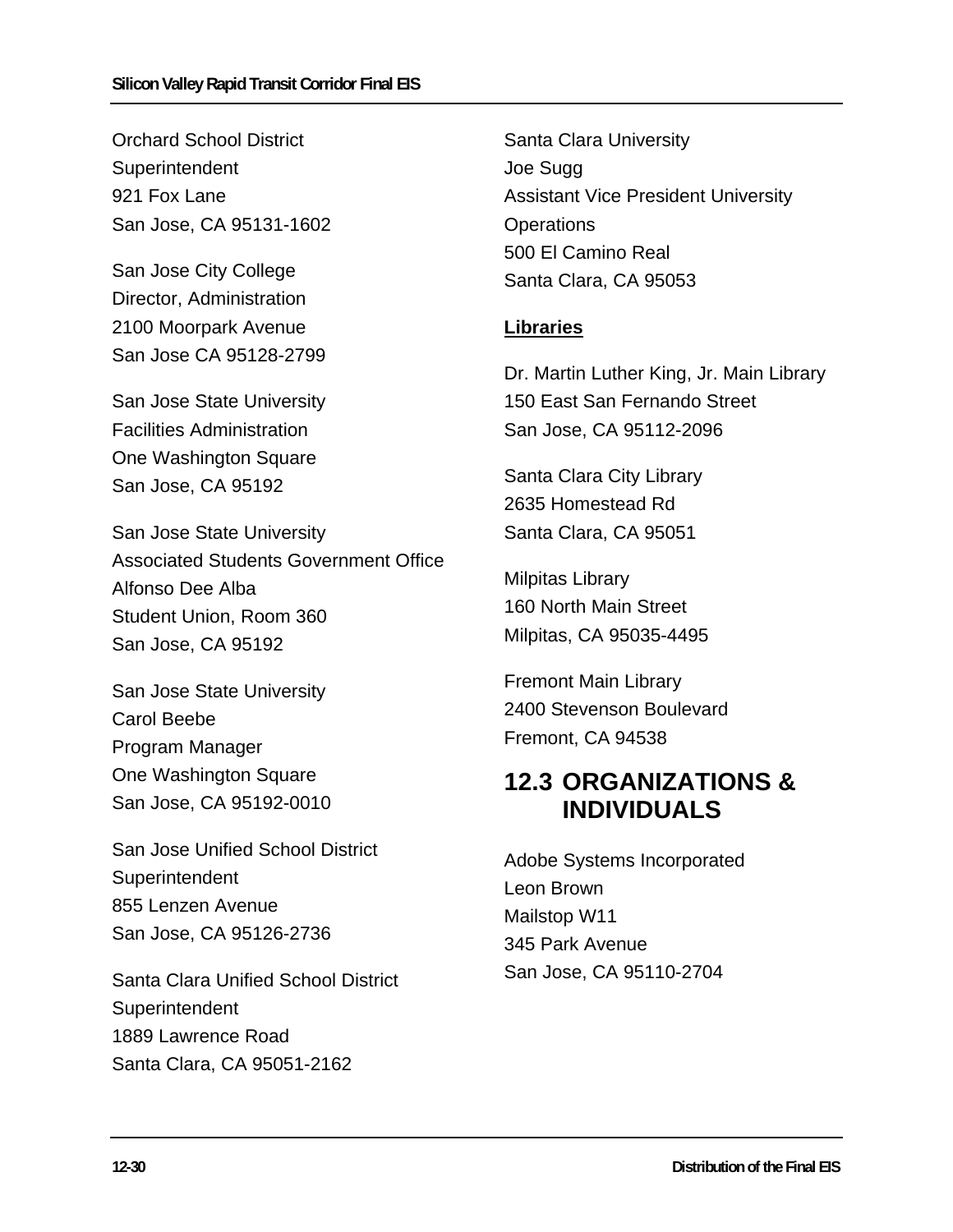Air Products Manufacturing Rodney L. Afflerbach Project Management Department 7201 Hamilton Boulevard Allentown, PA 18195-1501

Alameda County Historical Society 484 Lake Park Avenue Oakland, CA 94610-2730 Robert S. Allen Railroad Cost Analyst Livermore, CA

Eric Alder 2071 Mendez Place Santa Clara, CA 95050

Alviso Street Neighborhood Group Joanne G. Bruna 455 Alviso Street Santa Clara, CA 95050

Rosita Amador Ismael Amador Lydia Amador San Jose, CA Ramador550@yahoo.com

Amtrak 530 Water Street, 5<sup>th</sup> Floor Oakland, CA 94607

AT&T (Cable TV) John Worrell 1900 South Tenth Street San Jose, CA 95112

Bay Area Council 201 California Street, 14<sup>th</sup> Floor San Francisco, CA 94111

Bay Labor Council Sal Ventura 2125 Canoas Garden Avenue, Suite 100 San Jose, CA 95125

BayRail Alliance Adrin Brandt President 257 Grand Street Redwood City, CA 94062

BayRail Alliance Patrick Moore 1129 Wright Avenue Mountain View, CA 94043

BayRail Alliance Margaret Okuzumi 749 Winstead Terrace Sunnyvale, CA 94087

Berryessa Citizens Advisory Council c/o Mike Flaugher, President 2324 Toiyabe Way San Jose, CA 95133

Dolar Bhuptani bdolar31@yahoo.com

David Biagini 1641 Parkview Green Circle San Jose, CA 95131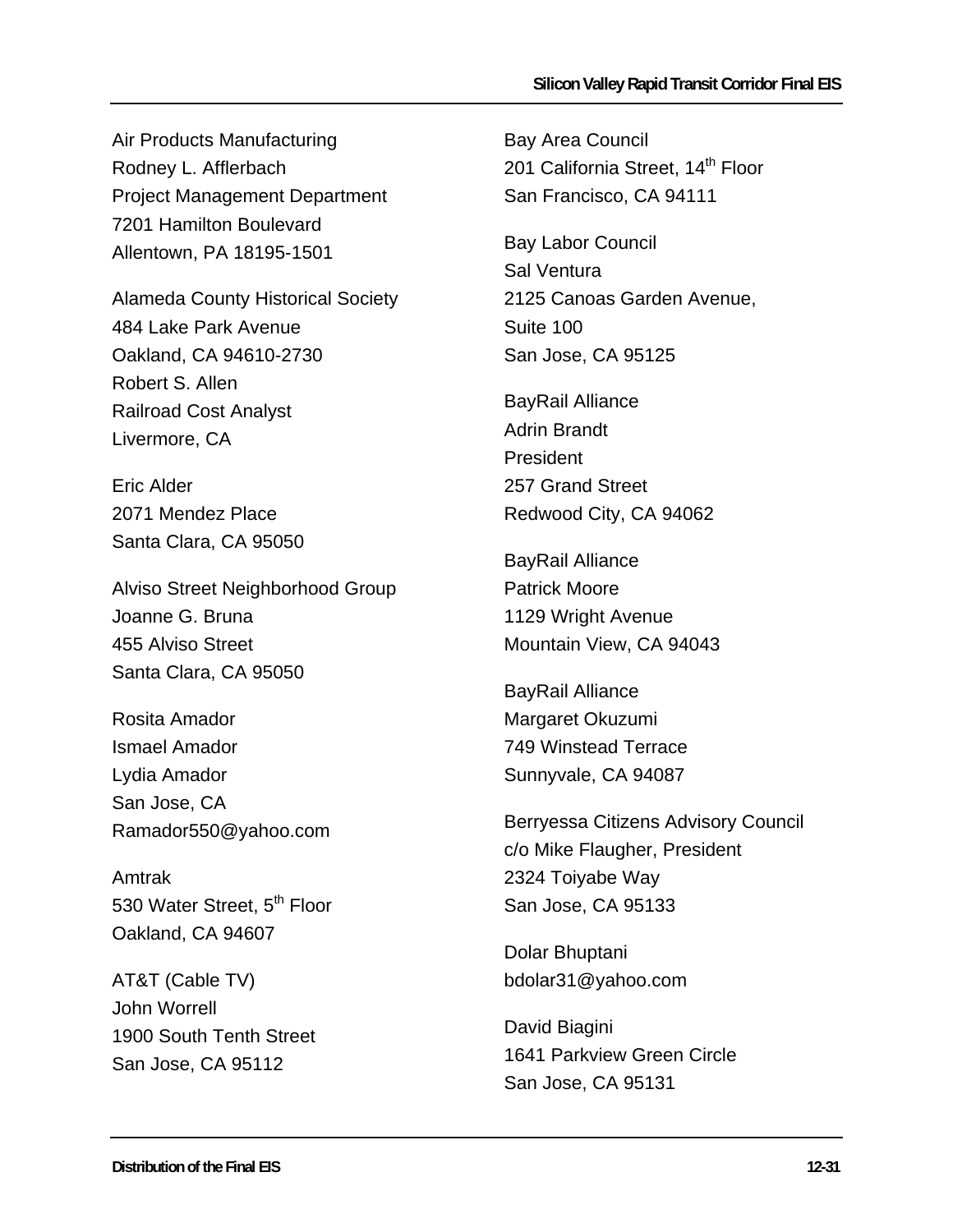Black Chamber of Commerce 29551 Sunrise Boulevard, Suite 175 Rancho Cordova, CA 95742

Paul Boehm San Jose, CA paulboehm25@yahoo.com

Jan Van Bruaene Jan.vanbruaene@gmail.com

Brookwood Terrace Neighborhood Association P.O. Box 83 San Jose, CA 95103-0083

Brooktree Square HOA Holly Paquette hpaqu@yahoo.com

BSH Enterprises Bradley Hamilton 240 North 24th Street San Jose, CA 95116

Rodney Burlison rlburlison@sbcglobal.net

California Alliance for Jobs Ethan Veneklasen 70 Washington Street, Suite 425 Oakland, CA 94607

California Native Plant Society 2707 K Street, Suite 1 Sacramento, CA 95816

California Preservation Foundation 5 Third Street, Suite 424 San Francisco, CA 94103

California State Homeowners Association Ed Schlosser 304 Pacific Drive Mountain View, CA 94043

California Transit Association 1414 L Street, Suite 200 Sacramento, CA 95814

California Wildlife Federation P. O. Box 1527 Sacramento, CA 95812

Charlie Cameron PO Box 55 Hayward, CA 94543

Campus Community Association Ken Podgorsek 365 South 14<sup>th</sup> Street San Jose, CA 95112

Campus Community Association Alan Williams 87 South 17<sup>th</sup> Street San Jose, CA 95112

Eleanor Capili Bert Capili 949 Cape Buffalo Drive San Jose, CA 95113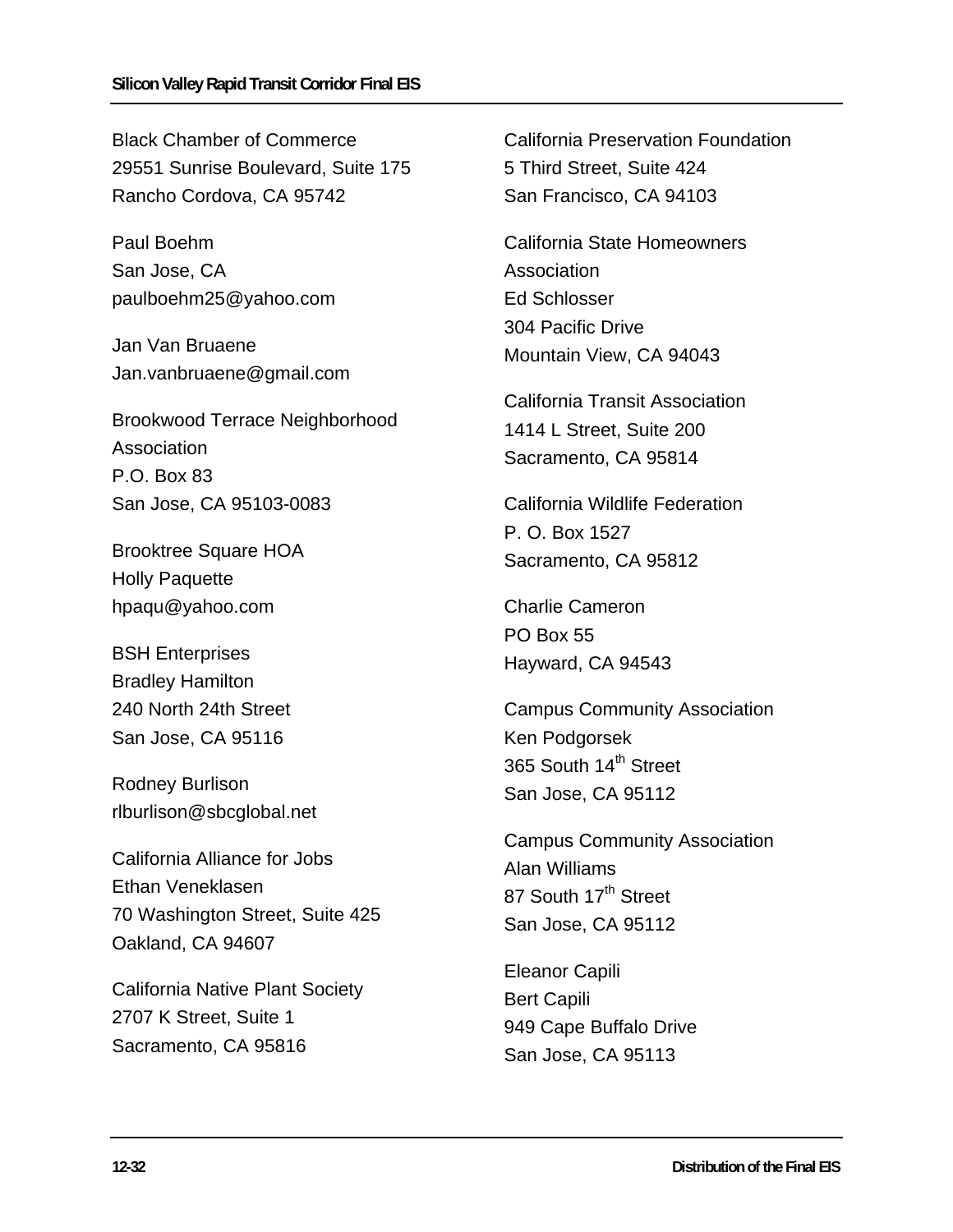John Caporale 1623 Peachwood Drive San Jose, CA 95132

Irene Chang 3574 Telegraph Drive San Jose, CA 95132

Chevron USA Larry Whitehead 2360 Buchanan Way Pittsburg, CA 94565

Rich Cimino Pleasanton, CA rscimino@earthlink.net

College Park Neighborhood Association Tom Comey 948 Emory Street San Jose, CA 95126

Community Care Property Management Charlie Mitchell c/o Parc Metropolitan P.O. Box 1270 Pleasanton, CA 94566

Cornish & Carey Commercial Real **Estate** Jim Schmidt 2804 Mission College Boulevard, Suite 120 Santa Clara, CA 95054

Patricia Curia San Jose, CA pcuria@sbcglobal.net

Custom Drywall Jack Cox 1570 Gladding Court Milpitas, CA 95035

Lily Danbrosia 1037 Heatherfield Lane San Jose, CA 95132

Gregory Dai gregory.dai@gmail.com

Frank De Smidt PO Box 360342 Milpitas, CA 95036

Thomas Diamond San Jose, CA tdiamond@baymoon.com

Vivian Doan San Jose, CA viviandoan@hotmail.com

Downtown Berkeley Association Esperanza Canes, Administrator 2230 Shattuck Avenue, Suite C Berkeley, CA 94704

Downtown Leadership Forum Christi Welter 144 South 3<sup>rd</sup> Street #526 San Jose, CA 95112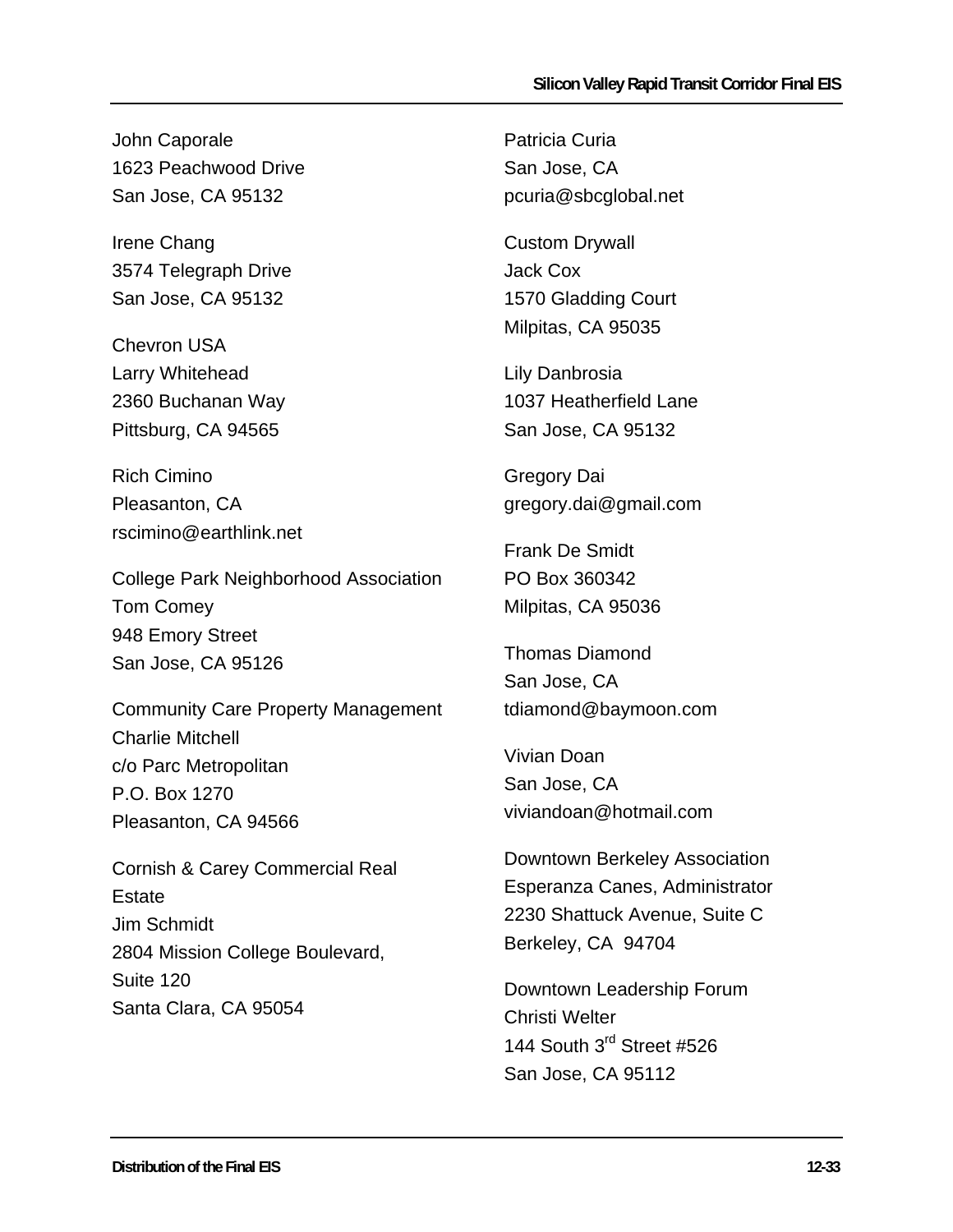East Santa Clara Street Business Association Charles Huang 1107 North Fair Oaks Avenue Sunnyvale, CA 94089

East Santa Clara Street Business Association Davide Vieira 1439 Shortridge Avenue San Jose, CA 95116

Trudy Ellerbeck San Jose, CA trudyjo@pacbell.net

EnviroTrans Solutions Rebecca Kohlstrand 426-17<sup>th</sup> Street, Suite 100B Oakland, CA 94612

FedEx Properties, Real Estate Delivery Code 7762 3680 Hacks Cross Road Building H, 2<sup>nd</sup> floor Memphis, TN 38125

Bill Fellman 1232 Cape Coral Drive San Jose, CA 95113

Maria Fernandez Mtfernandez2@yahoo.com

Scott Fillon SFillon@sccfcu.org Foley & Lardner LLP 402 W. Broadway, Suite 2100 San Diego, CA 92101

Freckles Airbrush Tatoos Debbie Fonseca Debbie@frecklesairbrushtatoos.com

Fremont Chamber of Commerce 39488 Stevenson Place, #100 Fremont, CA 94539

Christopher Frey PO Box 2368 San Jose, CA 95109

Friendly Village Mobile Home Park Sue Manring 120 West Dixon Landing Milpitas, CA 95035

Friends of Light Rail P. O. Box 2110 Sacramento, CA 95812-2110

Armen Gabrielian 46 W. Julian Street, Apt. 429 San Jose, CA 95110

Robert Garneau San Jose, CA rgarneau@sbcglobal.net

Wallace Gardner 1767 Sageland Drive San Jose, CA 95131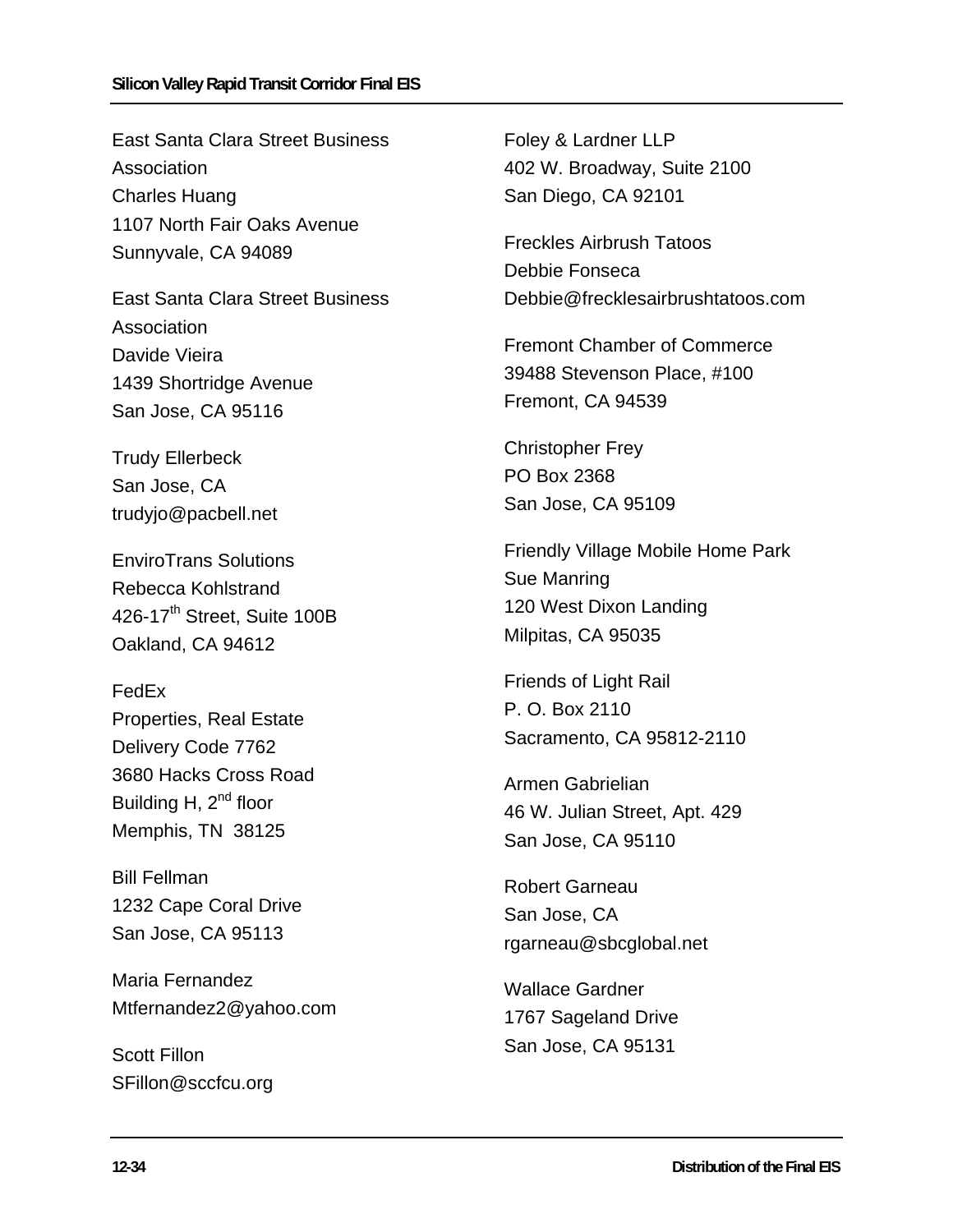Danny Garza San Jose, CA ironworkrdanny@aol.com

Roger Gliebe San Jose, CA rgliebe@concentric.net

Global Photon (Global West Networking) One America Plaza 600 West Broadway, Suite 1200 San Diego, CA 92101

Great Mall Michael Liberatore 447 Great Mall Drive Milpitas, Ca 950035

Jeffrey B. Hare Attorney At Law 501 Stockton Avenue San Jose, CA 95126 jbhlaw@pacbell.net

Kerri Hamilton 677 Kirk Glen Drive San Jose, CA 95113

Hispanic Chamber of Commerce Dennis King 696 East Santa Clara Street, Suite 106310 South First Street San Jose, CA 95113

Charles Hinz Milpitas, CA

HMH Engineers Tom Armstrong 1570 Oakland Road, Ste 200 San Jose, CA 95131

Horace Mann Neighborhood Association Daniel Steitzer 296 North 5<sup>th</sup> Street San Jose, CA 95112

Josephine Holmes joholmes@msn.com

HP Pavilion at San Jose Ken Sweezey 525 West Santa Clara Street San Jose, CA 95113

Hunter Properties/Tech Station Deke Hunter 20725 Valley Green Drive, Suite 100 Cupertino, CA 95014

Japan Town Neighborhood Association 565 Sixth Street, Suite G San Jose, CA 95112

Dhanedra Jani djani@pacbell.net

JDSU (E-Tek Dynamics) 1768 Automation Parkway San Jose, CA 95131

Julian/Saint James Association Cate Schroeder 165 North 15<sup>th</sup> Street San Jose, CA 95112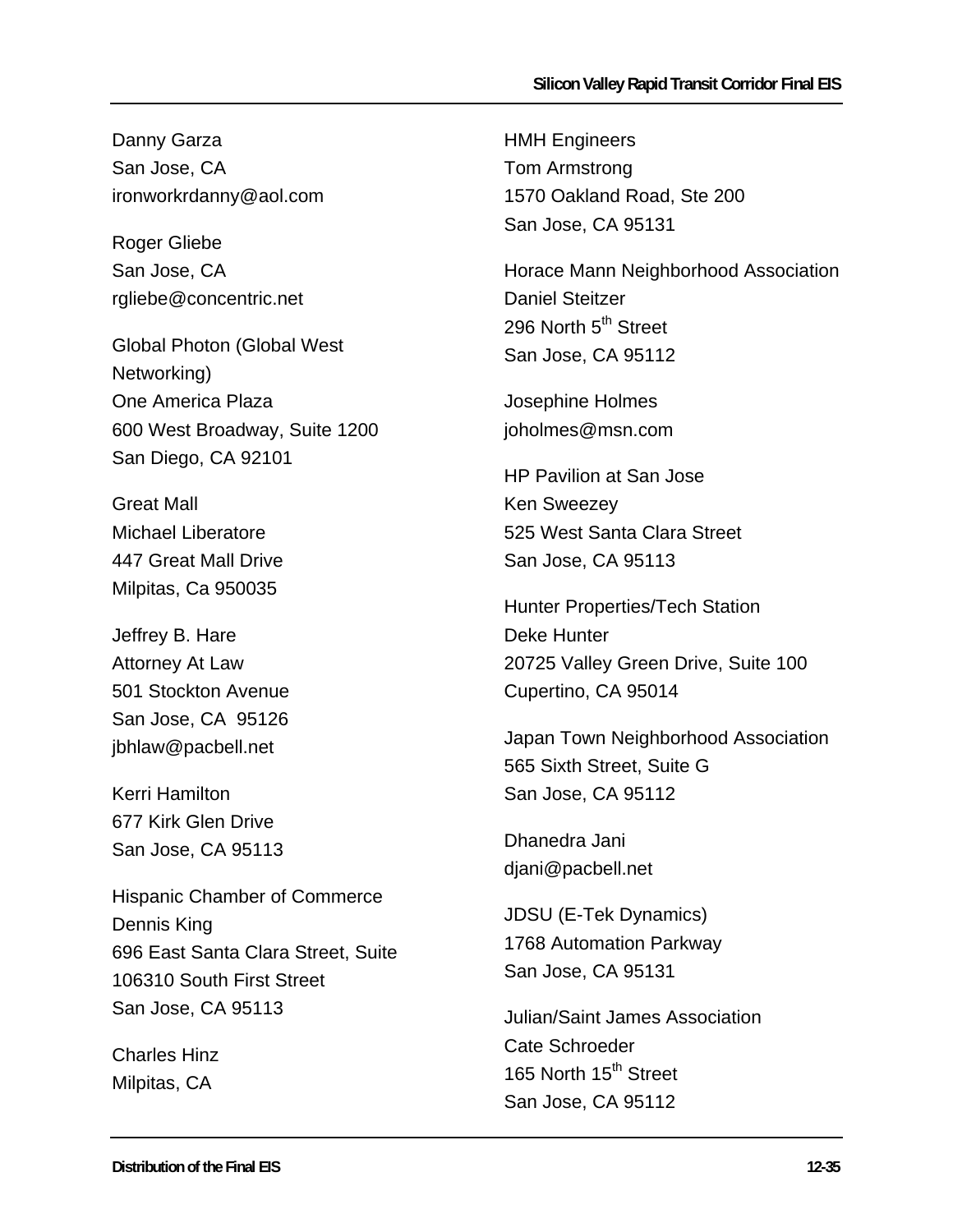Sita Kern 1011 Vista del Mar San Jose, CA 95132

Kinder Morgan/SFPP Don Quinn Manager, Pipeline Operations 1100 Town & Country Road Orange, CA 92868

K.J.L. Associates 45 North King Street, Suite 600 Honolulu, HI 96817

Yoriko Kishimoto Palo Alto, CA ykishimoto@earthlink.net

Brenda Koehler 2919 Lambeth Court San Jose, CA 95132

Mr. Son-Cheong Kuan San Jose, CA

Mary Larsen 897 Selby Lane San Jose, CA 95127

Leif Larson 128 Marylinn Drive Milpitas, CA 95035

League of Women Voters Sally Probst 735 Coastland Drive Palo Alto, CA 94303

Level 3 Comm LLC Steve Forry Outside Plant Manager 1380 Kifer Road Sunnyvale, CA 95086

Les Levitt San Jose, CA lesk2pv@aol.com

Yan Lin 1298 Thorn Valley Court San Jose, CA 95131

Sean Lui San Jose, CA Sean\_lui@yahoo.com

Dan Manassau Milpitas, CA dmanassau@comcast.net

Market Almaden Neighborhood **Association** Hermelinda Sapien 68 Pierce Avenue San Jose, CA 95110

Marriott International, Inc. Jessica Saatchi 1428 Falcon Drive Milpitas, CA 95035

Matteoni Saxe and O'Laughlin Lawyers Norman E. Matteoni 848 The Alameda San Jose, CA 95126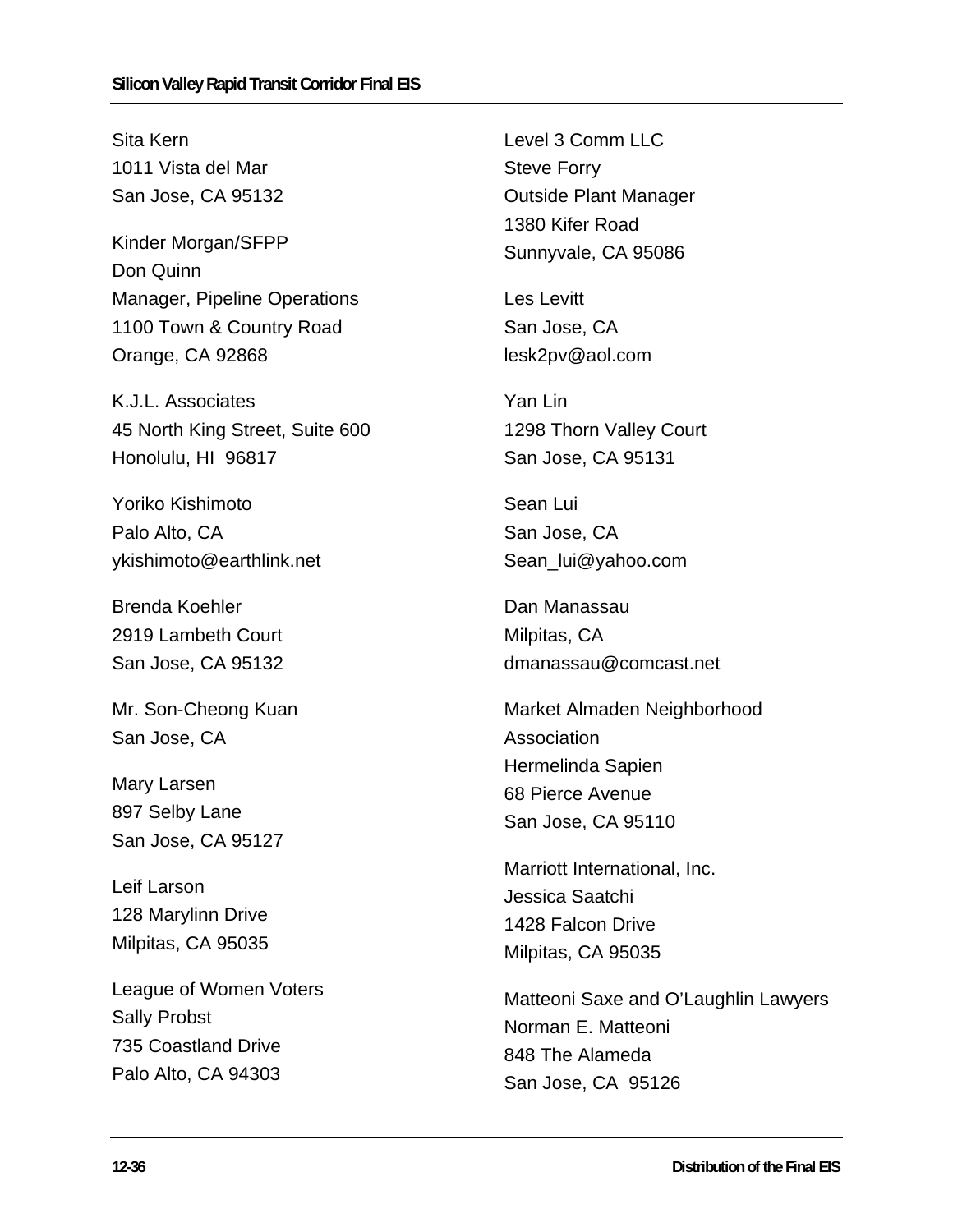MCI WorldCom Don Beckermann OSP Project Manager 2560 North First Street San Jose, CA 95131-1015

Ed Mendence ed@altercommercial.com

Rudy Metz San Jose, CA Rmetz2410@yahoo,com

Milpitas Chamber of Commerce Gaye Morando 138 North Milpitas Boulevard Milpitas, CA 95035

Carol Mizgorski Richard Mizgorski 1068 Wilsham Drive San Jose, CA 95132

Modern Transit Society Bob Williams President P.O. Box 5582 San Jose CA 95150

Morrison Foerster 755 Page Mill Road Palo Alto, CA 94304

Nicole Mueller San Jose, CA nmueller@sbcglobal.net Jarrett Mullen San Jose, CA Jmullen1518@comcast.net

Museum of Local History 190 Anza Street Fremont, CA 94539-5802

Roy Nakadegawa 751 The Alameda Berkeley, CA 94707

National Trust for Historic Preservation Western Region 5 Third Street, Suite 707 San Francisco, CA 94103

The Nature Conservancy California Chapter 201 Mission Street, 4th Floor San Francisco, CA 94105-1832

NextLink California Conrad Ramirez Engineering 1924 Deere Avenue Santa Ana, CA 92705

Philip Nones P.O. Box 642 San Jose, CA 95106

North Neighborhood Association Don Gagliardi 591 North 17<sup>th</sup> Street San Jose, CA 95112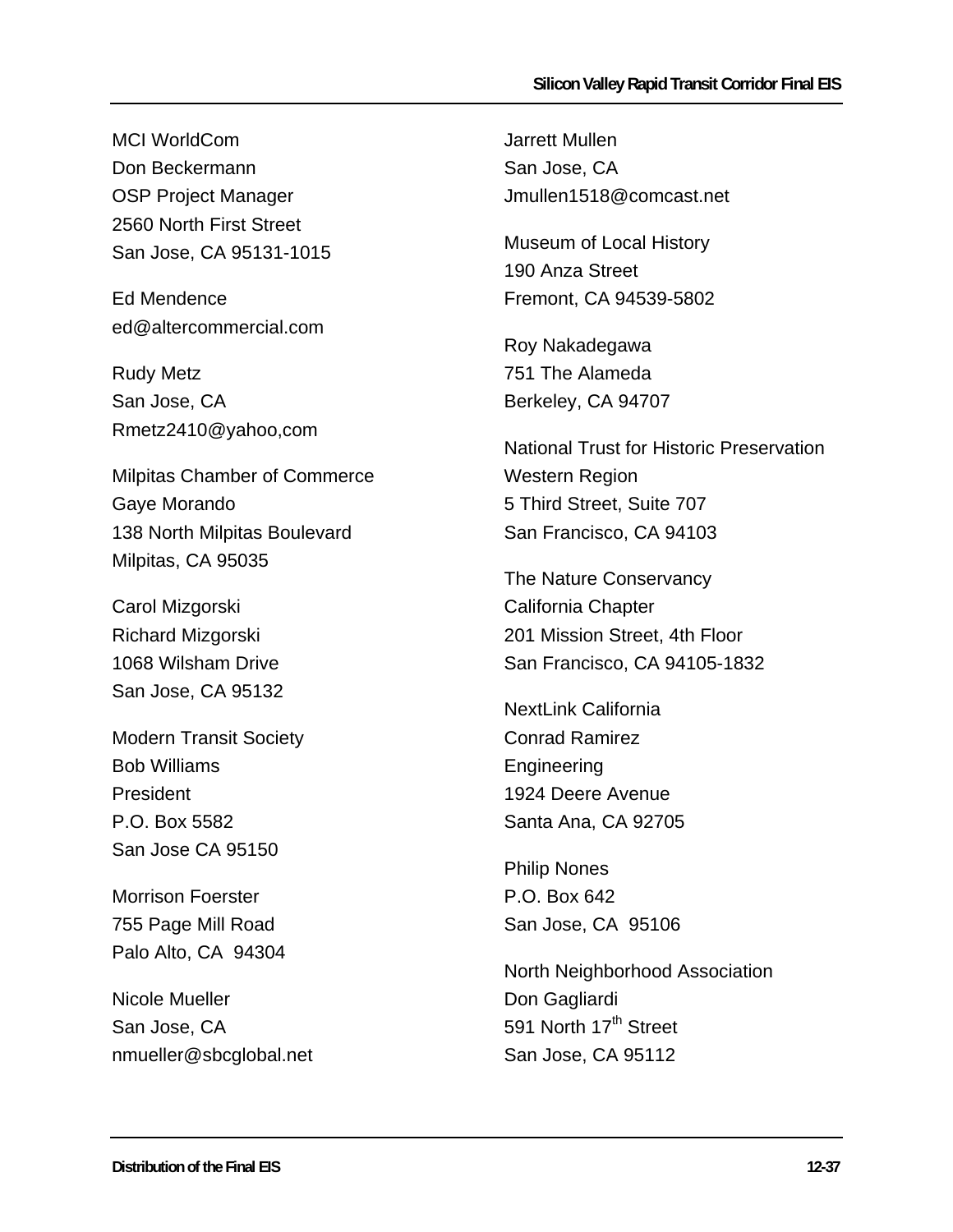Old Quad Homeowners Association Ed Richards 1210 Jackson Street Santa Clara, CA 95050

Old Quad Homeowners Association Lou Faria P.O. Box 331 Santa Clara, CA 95020

Olinder Neighborhood Association Maria Mustonen 481 South 21<sup>st</sup> Street San Jose, CA 95116

Olinder Neighborhood Food Program Gerri Garcia 888 Rethmann Drive San Jose, CA 95148

OpenWebU, Inc. Barbara Hibino Barbara@openwebu.com

Dale Osborn 2706 Middleborough Circle San Jose, CA 95132

Al Oxonian San Jose, CA AlbertoO@cityofcambell.com Pacific Bell Fred Schnabel Project Manager, Engineering **Department** 3475 North First Street, Bldg B, Room 600 San Jose, CA 95134

Pacific Gas & Electric Co. Darrell Feldman Project Manager 111 Almaden Avenue San Jose, CA 95113

Pacific Gas &Electric Distribution David Kim Principal Project Manager 1919 Webster Street, 3<sup>rd</sup> Floor Oakland, CA 94612

Paratransit, Inc. P.O. Box 231100 Sacramento, CA 95823

Parking and Transportation Committee Joe Pambianco 158 North 15<sup>th</sup> Street San Jose, CA 95112

Paul, Hastings, Janofsky & Walker LLP 55 Second Street, 24<sup>th</sup> Floor San Francisco, CA 94105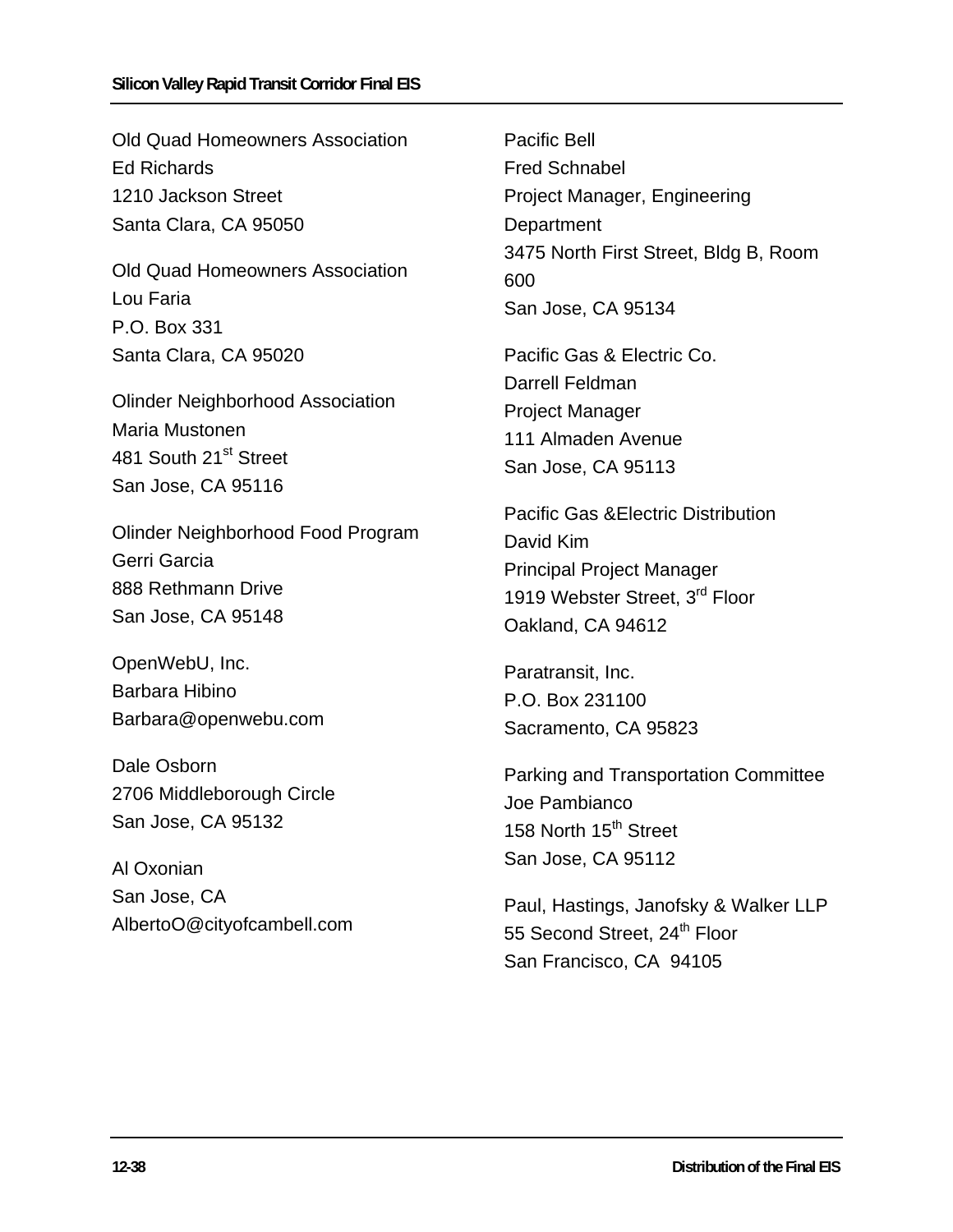Peoples Association Structural Engineers Don Peoples 529 South Main Street Milpitas, CA 95035-5320

Philips Semiconductors Glen Tsukamoto 2766 Helmsley Drive San Jose, CA 95132

Pioneer Mobile Home Park Pamela Blacksten 60 Wilson Way, #98 Milpitas, CA 95035

Piper Rudnick 1999 Avenue of the Stars, Fourth Floor Los Angeles, CA 90067

Planning and Conservation League 1107 9<sup>th</sup> Street, Suite 360 Sacramento, CA 95814

Plata Arroyo Neighborhood Association Danny Garza 50 Beverly Boulevard San Jose, CA 95116

Ken Podgorsek Member Downtown Community Working Group San Jose, CA

Portuguese Chamber of Commerce Zuraida Peres 1115 East Santa Clara Street, Suite A San Jose, CA 95116

Praxair Inc. Linde Steve Kolasz 1754 East Park Drive Tonawanda, NY 14151

Preservation Action Council of San Jose P.O. Box 2287 San Jose, CA 95109

Professional Constructors, Inc. Alan Friis 2431 North March Lane, Suite 220 Stockton, CA 95207

Professional Constructors Inc. Crossings at Montague David Wilson Managing General Partner 5635 Stratford Circle, Suite C-45 Stockton, CA 95207

Quest Communications Jason Johns 2510 Douglas Boulevard, #200 Roseville, CA 95661

River Oaks Neighborhood Association Jean Marlowe Jean@jeanmarlowe.com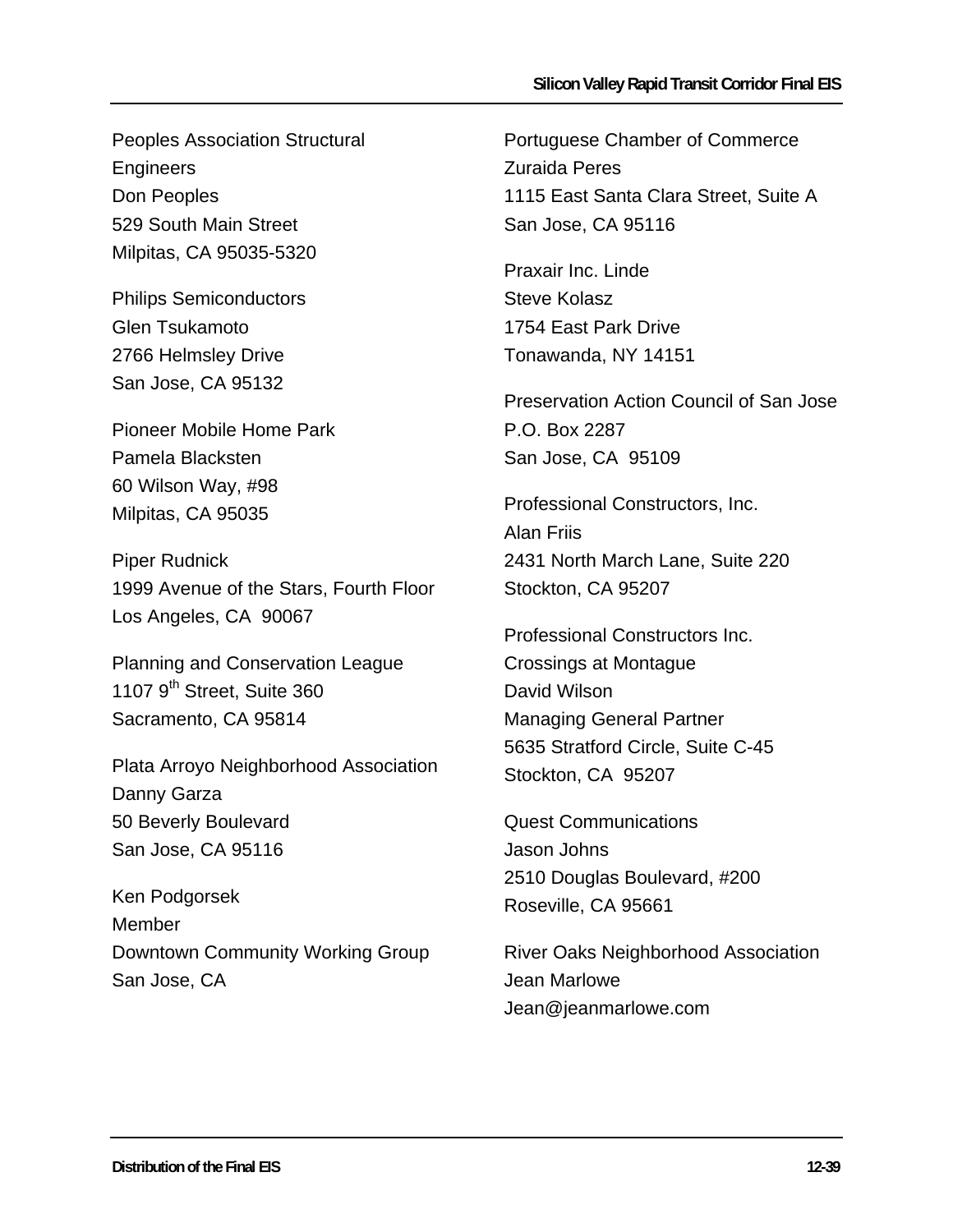R.E. Van Cleef 54 N 23rd Street San Jose, CA 95116

Regional Alliance for Transit 1000 Union Street, Suite 207 San Francisco, CA 94133

Roosevelt Park Community Action Team Allen Conrad 91 South 24<sup>th</sup> Street San Jose, CA 95116

Roosevelt Park Neighborhood Association Ted Cunningham 151 South 20<sup>th</sup> Street San Jose, CA 95116

Rosemary Gardens Neighborhood Association Joseph Fota 1437 North San Pedro Street San Jose, CA 95110

Kyna Sah San Jose, CA kynasah@yahoo.com

San Francisco Water Department Paul Lui Senior Engineer, Land and Maintenance 1000 El Camino Real Millbrae, CA 94030

San Jose Arena Authority Chris Morrisey Executive Director P.O. Box 90207 San Jose, CA 95109-3207

San Jose Arena Authority Mike O'Kane P.O. Box 90207 San Jose, CA 95109-3207

San Jose Arena Management **Corporation** Jim Goddard 525 West Santa Clara Street San Jose, CA 95113

San Jose Downtown Association Scott Knies Executive Director 28 North First Street, Suite 1000 San Jose, CA 95113

San Jose Downtown Resident **Association** Stephen Kadis 130 East San Fernando Street #415 San Jose, CA 95112

San Jose Flea Market Gary Schoennauer 2066 Clarmar Way, Suite D San Jose, CA 95128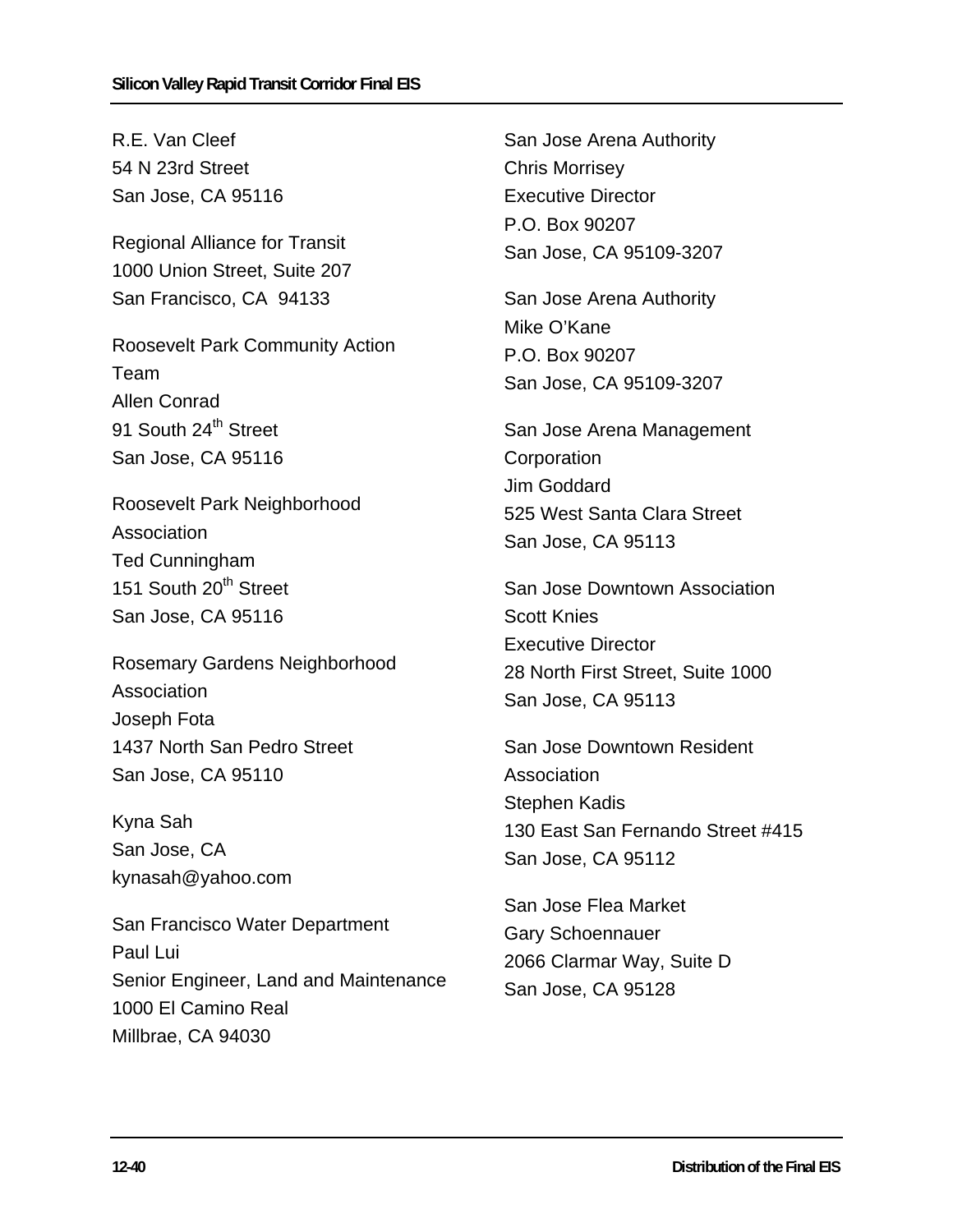San Jose Silicon Valley Chamber of **Commerce** 310 South First Street San Jose, CA 95113

San Jose State University Associated **Students** One Washington Square Mailbox 0128 San Jose, CA 95192

San Jose Water Company Bill Tuttle Engineering Supervisor 1251 South Bascom Avenue San Jose, CA 95128

Santa Clara Chamber of Commerce and Convention - Visitors Bureau Denise Harris Vice President of Membership and Programs P.O. Box 387 Santa Clara, CA 95052

Santa Clara County Historical & Genealogical Society 2635 Homestead Road Santa Clara, CA 95051-5387

Santa Clara VTA Riders Union Mr. Eugene Bradley, Founder P.O. Box 390069 Mountain View, CA 94039

SBC Rich McManus 3475B North First Street San Jose, CA 95134

Lu Sha 1387 Joyner Court San Jose, CA 95131

Shasta Hanchett Park Neighborhood Association Kay Gutknecht Neighborhood Preservation Committee 798 Schiele Avenue San Jose, CA 95126

Allan Schwartz 919 Cape George Place San Jose, CA 95113

Fred Siemon Elma Siemon San Jose, CA fredsiemon@sbcglobal.net

Sierra Club Irvin Dawid 753 Alma #126 Palo Alto, CA 94301

Sierra Club Mike Daley 2530 San Pablo Avenue, Suite I Berkeley, CA 94702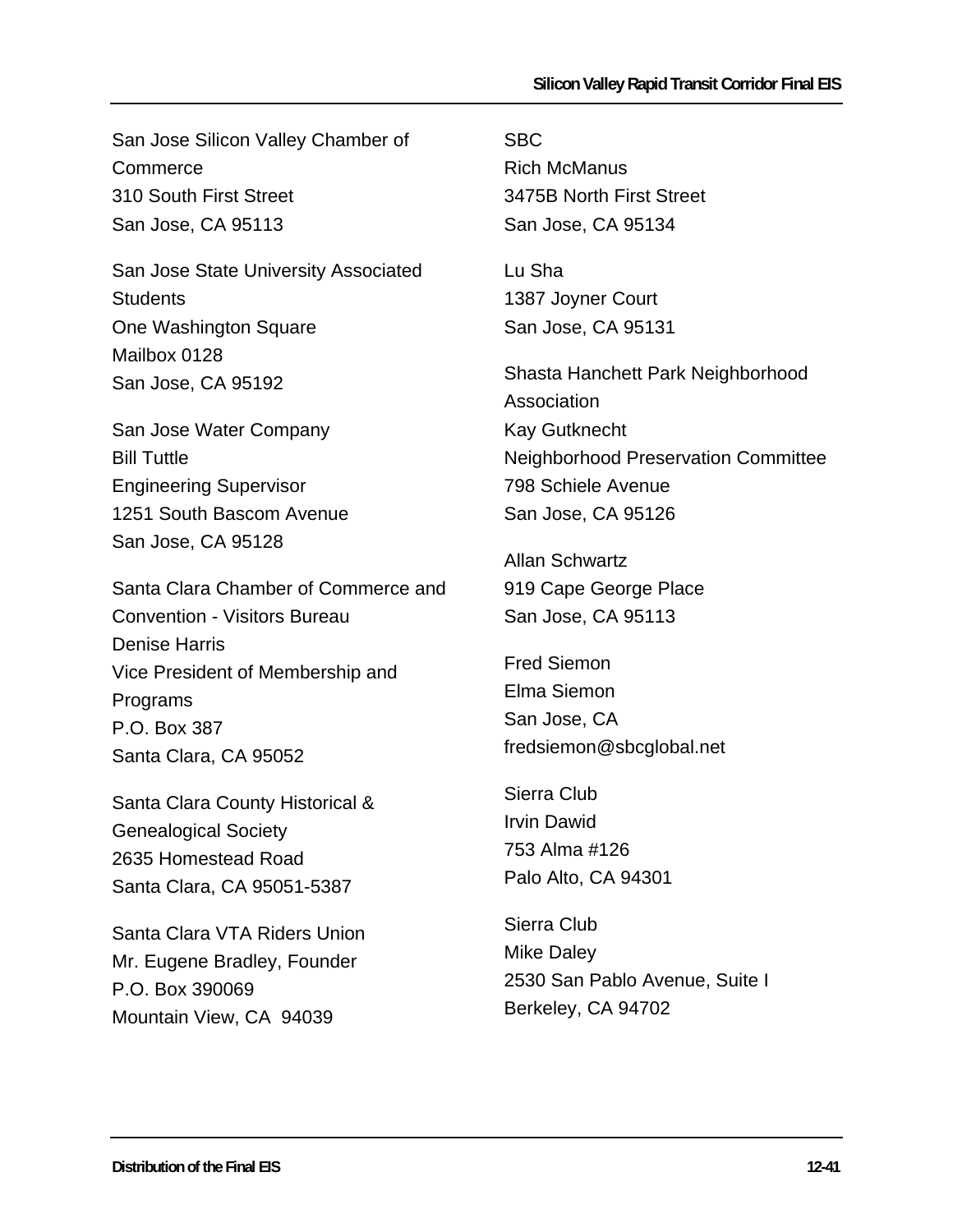Sierra Club National Headquarters Michael Fisher Executive Director 730 Polk Street San Francisco, CA 94105

Sierra Club Loma Prieta Chapter Melissa Hippard Chapter Director 3921 East Bayshore Road, Suite 204 Palo Alto, CA 94303

Jon Ramos 1054 Prouty Way San Jose, CA 95129

Silicon Valley Manufacturing Group Shiloh Ballard Vice President, Housing and Communication Development 226 Airport Parkway, Suite 620 San Jose, CA 95110

Silicon Valley Manufacturing Group Laura Stuchinsky 226 Airport Parkway, Suite 190 San Jose, CA 95110

Andrew Smith Campbell, CA a.asmith@earthlink.net

Solectron Greg Hines 847 Gibraltar Drive Milpitas, CA 95035 SouthBay Area Auxiliary to the American Postal Workers Union Albert Reavos PO Box 612481 San Jose, CA 95161

South Bay Historic Railroad Society Lorie Garcia 1756 Fremont Street Santa Clara, CA 95052

South Bay Labor Council 2102 Almaden Road, Suite 107 San Jose, CA 95125

South Sister Cities Commission Echo Arthur 785 Vasona Street Milpitas, CA 95035

South University Neighborhood Association Norm Finannce 525 South Sixth Street San Jose, CA 95112

Elliot Sowadsky San Jose, CA elliot@pcdialup.com

Sprint Douglas Freeman Principal Cable Project Engineer 1850 Gateway Drive San Mateo, CA 94404-2467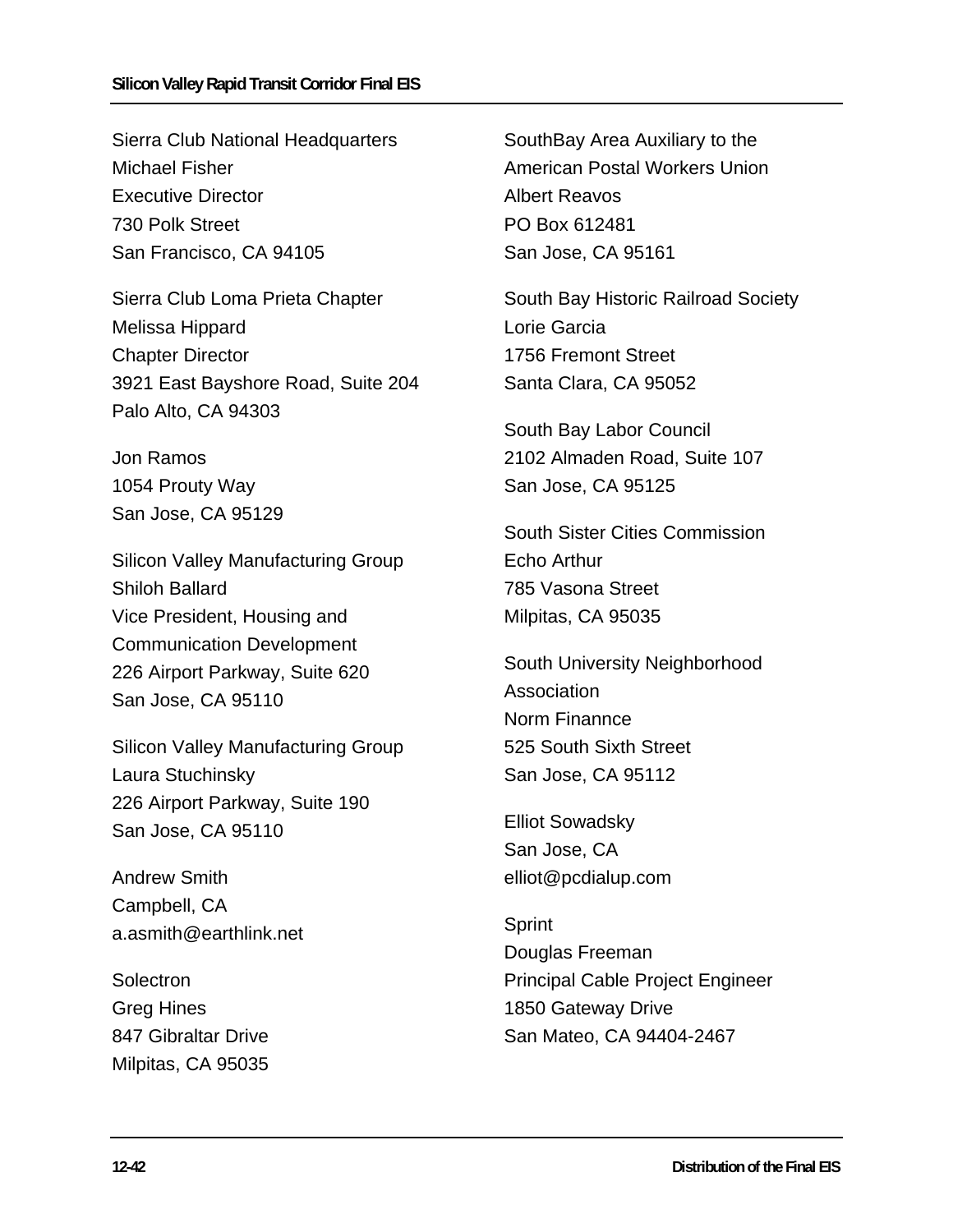J. Stallman Saratoga, CA j.stallman@comcast.net

DeEtte Starr 1574 Stone Creek Drive San Jose, CA 94132

Summerfield Homeowners Association Allen Corriea 207 Summerfield Drive Milpitas, CA 95035

Sunnyhills Homeowners Association Neil McKenzie 473 Mathews Court Milpitas, CA 95035

Sunnyhills Homeowners Association Rob Means PO Box 360581 Milpitas, CA 95035

Karl Sveinsson 2282 Shade Tree Lane San Jose, CA 95131

Fion Tan fion\_sonny@sbcglobal.net

Telecommunications Commission Gunawan Ali-Santosa 2290 Glenview Drive Milpitas, CA 95035

Time Warner Telecom Michael Long Long Haul Outside Plant Engineer 1340 Treat Boulevard, Suite 100 Walnut Creek, CA 94596

Michael Thornton 50 California Street, 34th Floor San Francisco, CA 94111

Noel Tebo San Jose, CA tebon@pacbell.net

Tradan Springs Janet Bailey 1852 Tradan Drive San Jose, CA 95132

Train Riders Association of California 1025 Ninth Street, #223 Sacramento, CA 95814-3516

Lara Tran 1649 Mabury Road San Jose, CA 95133

**TRANSDEF** Neal Johnson P.O. Box 2011 Marietta, GA 30061-2011

**TRANSDEF** David Schonbrunn 16 Monte Cimas Avenue Mill Valley, CA 94941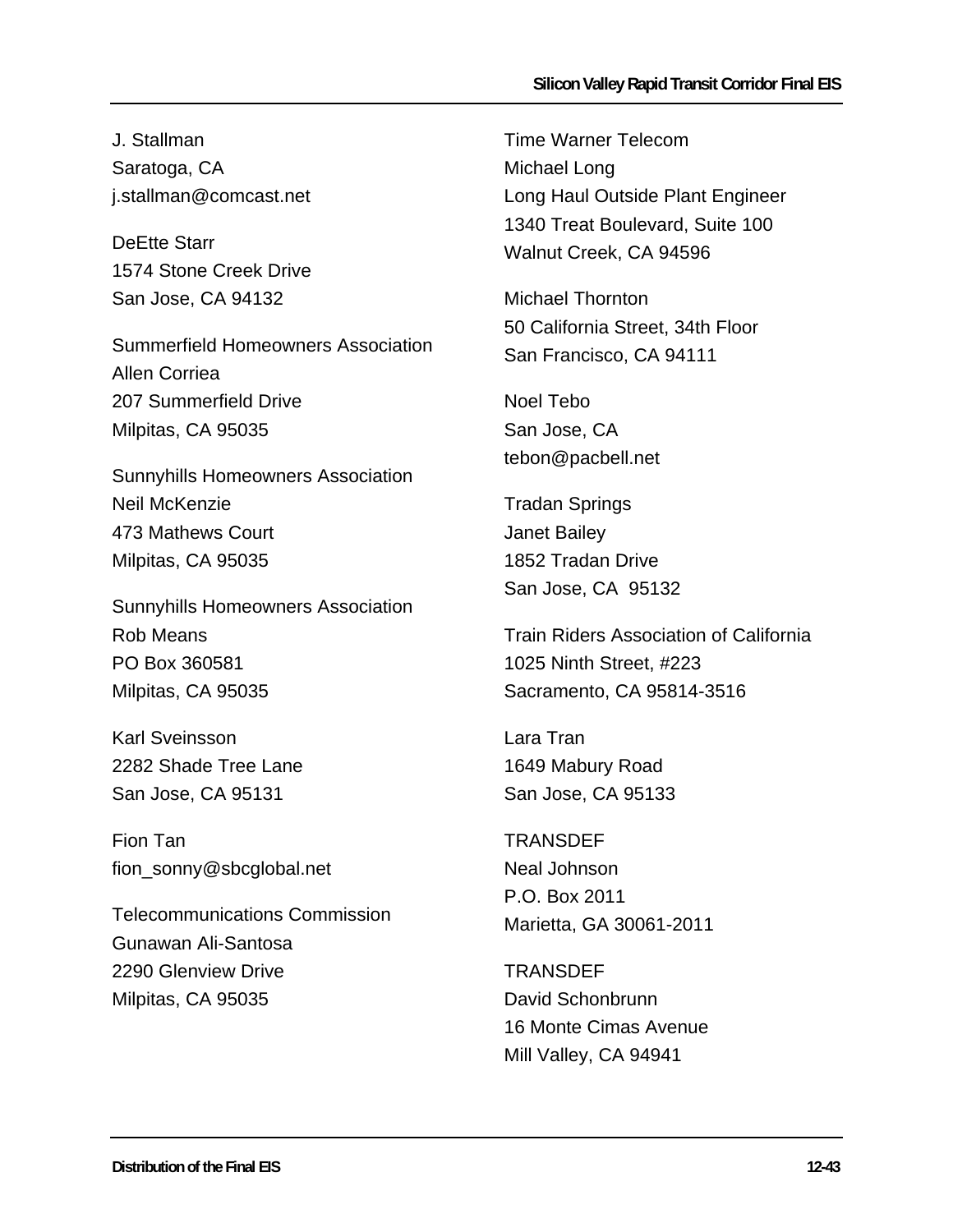Transportation and Land Use Coalition Stuart Cohen Executive Director 405 14<sup>th</sup> Street, Suite 605 Oakland, CA 94612

Transportation Solutions Defense and Education Fund David Schonbrunn, President P.O. Box 151439 San Rafael, CA 94915

24<sup>th</sup> Street Neighborhood Association Paula Velsey 174 North 24<sup>th</sup> Street San Jose, CA 95116

Union Pacific Railroad Mike Ongerth 1416 Dodge Street Omaha, NE 68179

Union Pacific Railroad Mike Heald 1416 Dodge Street Omaha, NE 68179

Union Pacific Railroad Bill Wimmer 1416 Dodge Street Omaha, NE 68179

United Neighborhoods of Santa Clara **County** Jacqui Carr Gouveia Executive Director 525 West Alma Avenue San Jose, CA 95125

University Neighborhood Coalition Lisa Jensen 468 South 9<sup>th</sup> Street San Jose, CA 95112

Melissa Urbain San Jose, CA melu49@hotmail.com

Jennifer Valladao San Jose, CA jevalladao@gmail.com

Michael Valladao San Jose, CA Michael.valladao@netscout.com

Vendome Neighborhood Association Michele Young 45 Hobson Street, #4B San Jose, CA 95110

Vietnamese Chamber of Commerce Thuan Nguyen 255 North Market Street, Suite 110 San Jose, CA 95110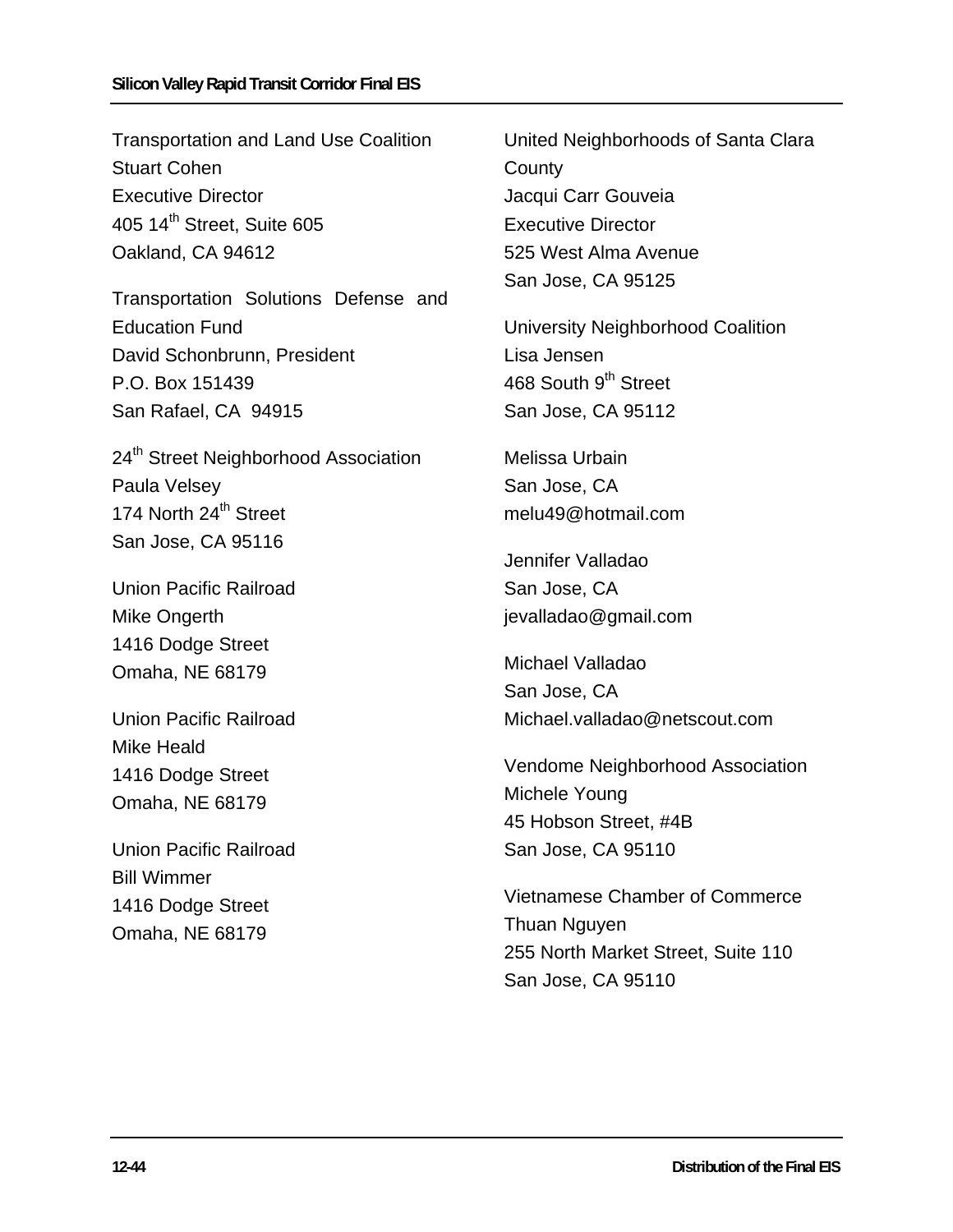Vietnamese Community Leader Liem Nguyen **Director** 780 South 1<sup>st</sup> Street San Jose, CA 95113

Freda Wang fdawang@yahoo.com

Lori Wallace 1817 Parkview Green Circle San Jose, CA 95131

Beverly Walker 1737 Cape Aston Court San Jose, CA 95133

Washington Township Historical Society P.O. Box 3045 Fremont, CA 94539

Larry Whitcomb Rose Whitcomb San Jose, CA sjwhitcombs@comcast.net

Williams Communications Chance Gibson 100 South Cincinnati Avenue, Suite 400 Mail Stop TC11-A Tulsa, OK 74172

Gerard Witt 796 Jackson Street, Ste A Santa Clara, CA 95050

Working Partnerships Sara Zimmerman 2102 Almaden Road, Suite 107 San Jose, CA 95125

Annie Wong Pok Wong San Jose, CA pohwong@cosco.com

Susan Wong San Jose, CA Susany\_wong@msn.com

Ainobu Yoshimoto 1150 Seaside Way Milpitas, CA 95035

Henry Zheng [Hzheng1@yahoo.com](mailto:Hzheng1@yahoo.com)

Gary Zollweg Gloria Zollweg 3950 Sophist Drive San Jose, CA 95132